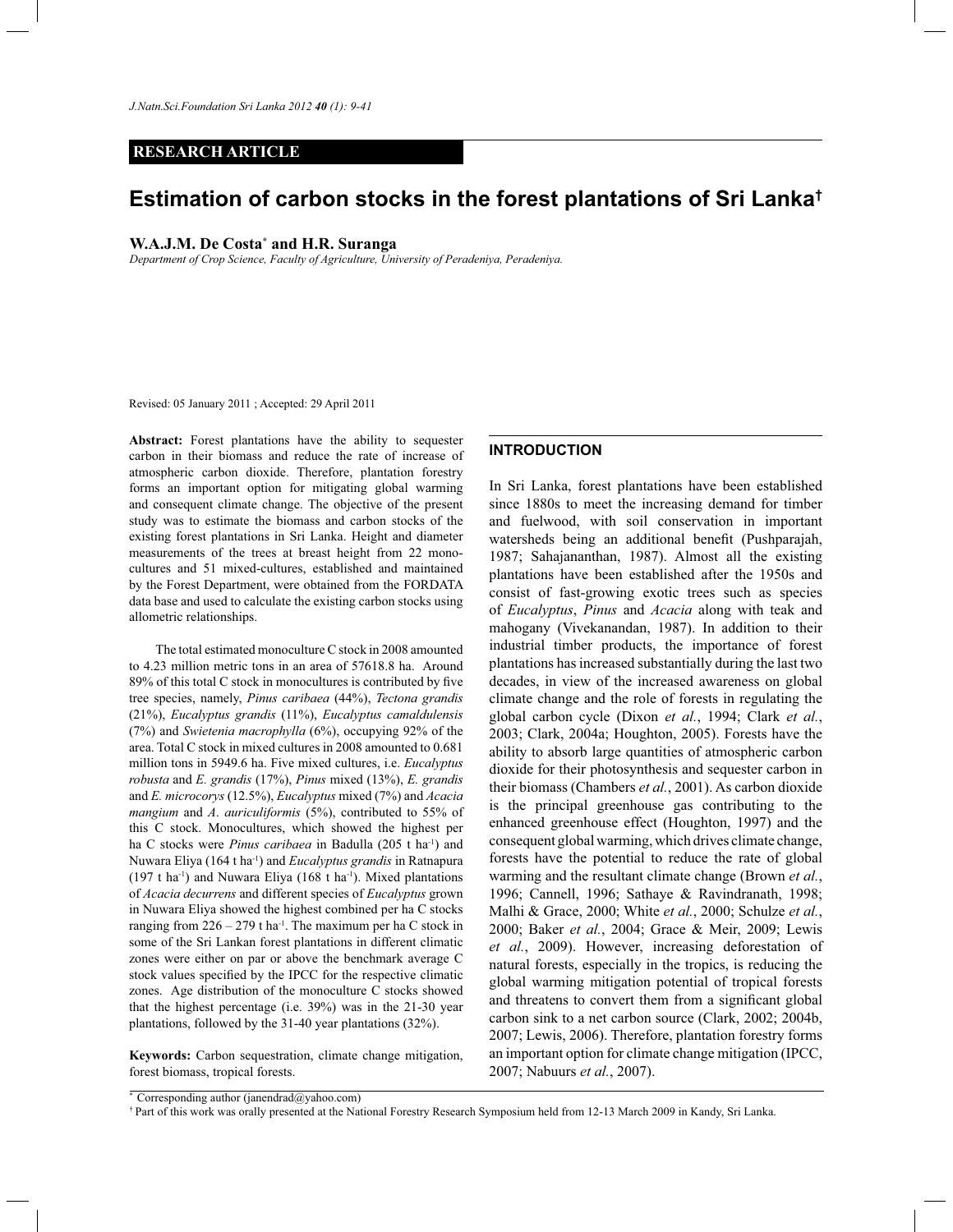The carbon sequestration potential of a forest is determined by its biomass production. While the rate of biomass production (i.e. increase of forest biomass per year) indicates the potential of a forest to absorb atmospheric  $CO<sub>2</sub>$  and reduce global warming within a given time period, the standing biomass of a forest indicates how much carbon has been sequestered during its lifetime. Although Sri Lanka contains nearly 65,000 ha of forest plantations, their carbon stocks as indicated by the standing biomass, have not been estimated. The published research literature on the growth of plantation forest species in Sri Lanka reports only the height and diameter at breast-height (dbh) increments over relatively short periods of time at a limited number of locations (Vivekanandan, 1979; Phillips & Weerawardena, 1991a, b, c, d; Weerawardena & Phillips, 1991a, b). Therefore, the objective of the present work was to estimate the total carbon (C) stocks of plantation forests in Sri Lanka and examine the contribution from different tree species in different locations and climatic zones.

 Estimates of C stocks will enable economic valuation of Sri Lankan plantation forests to explore possibilities of financial gains through mechanisms such as the United Nations Reducing Emissions from Deforestation and Degradation in Developing Countries Programme (UN-REDD) (Gibbs *et al.*, 2007; Ravels, 2008; Schwartzman *et al.*, 2008). C stock estimates could also form the basis for analysis of benefits and costs of afforestation or reforestation with forest plantations in quantifying their climate change mitigation potential (Sathaye *et al.*, 2001; 2007; Strengers *et al.*, 2007; Benítez-Ponce *et al.*, 2008). Quantification of the specieswise distribution of C stocks in different geographical regions of Sri Lanka will lead to identification of regions, which are rich or deficient in C stocks while providing information on specific tree species, which have greater C sequestration potential under their respective climatic and soil conditions. Furthermore, comparative estimates of total biomass, on which C stock estimates are based, provide indications of the condition of forest plantations in a given climatic zone or division and give an indirect estimate of its site quality (Clark *et al.*, 2001; Houghton & Goodale, 2004).

# **METHODS AND MATERIALS**

*Data source***:** The FORDATA database maintained by the Forest Department was used for this study. The FORDATA contains height and diameter at breast height (dbh) measurements for 22 monocultures and 51 mixedcultures, which have been established and maintained by the Forest Department. These forest plantations are distributed over 17 forest divisions, which are largely based on administrative districts, covering all three major climatic zones (i.e. Wet, Intermediate and Dry Zones). The database lists 86363.8 hectares (ha) of forest plantations in the country. However, calculations were done only for 63568.4 ha, which were under the age of 50 years by 2008. The remaining 22795 ha, which are over the age of 50 were assumed as having been harvested by 2008. The lists of monoculture and mixed-culture plantation forest tree species that were used for the calculations and their distribution are given in Tables 1 and 2 respectively.

 The database describes the location of each plantation in terms of division, range, beat, block and sub-block and also gives the area (ha), slope, altitude, number of stems per ha, diameter at breast height (cm), height (m), planting year of the plantation and the last surveyed year with reference to each sub-block. These specifications are given by a single record of the database. The plant species is indicated by a code. Records of the same species in different places in the database were filtered using the Microsoft Office filter tools.

**Table 1:** List of monoculture plantation forest tree species used in the calculations

| Sequential no. | Species code   | Species                  |
|----------------|----------------|--------------------------|
| 1.             | 1              | Tectona grandis          |
| 2.             | $\overline{c}$ | Swietenia macrophylla    |
| 3.             | 28             | Eucalyptus deglupta      |
| 4.             | 29             | Eucalyptus cloeziana     |
| 5.             | 30             | Eucalyptus pilularis     |
| 6.             | 31             | Eucalyptus robusta       |
| 7.             | 32             | Eucalyptus citriodora    |
| 8.             | 33             | Eucalyptus globulus      |
| 9.             | 34             | Eucalyptus grandis       |
| 10.            | 37             | Eucalyptus camaldulensis |
| 11.            | 38             | Eucalyptus tereticornis  |
| 12.            | 39             | Eucalyptus microcorys    |
| 13.            | 40             | Eucalyptus torelliana    |
| 14.            | 49             | Acacia mangium           |
| 15.            | 73             | Acacia auriculiformis    |
| 16.            | 82             | Acacia melanoxylon       |
| 17.            | 83             | Acacia decurrens         |
| 18.            | 92             | Casuarina sp.            |
| 19.            | 93             | Cupressus sp.            |
| 20.            | 94             | Pinus caribaea           |
| 21.            | 95             | Pinus patula             |
| 22.            | 97             | Pinus oocarpa            |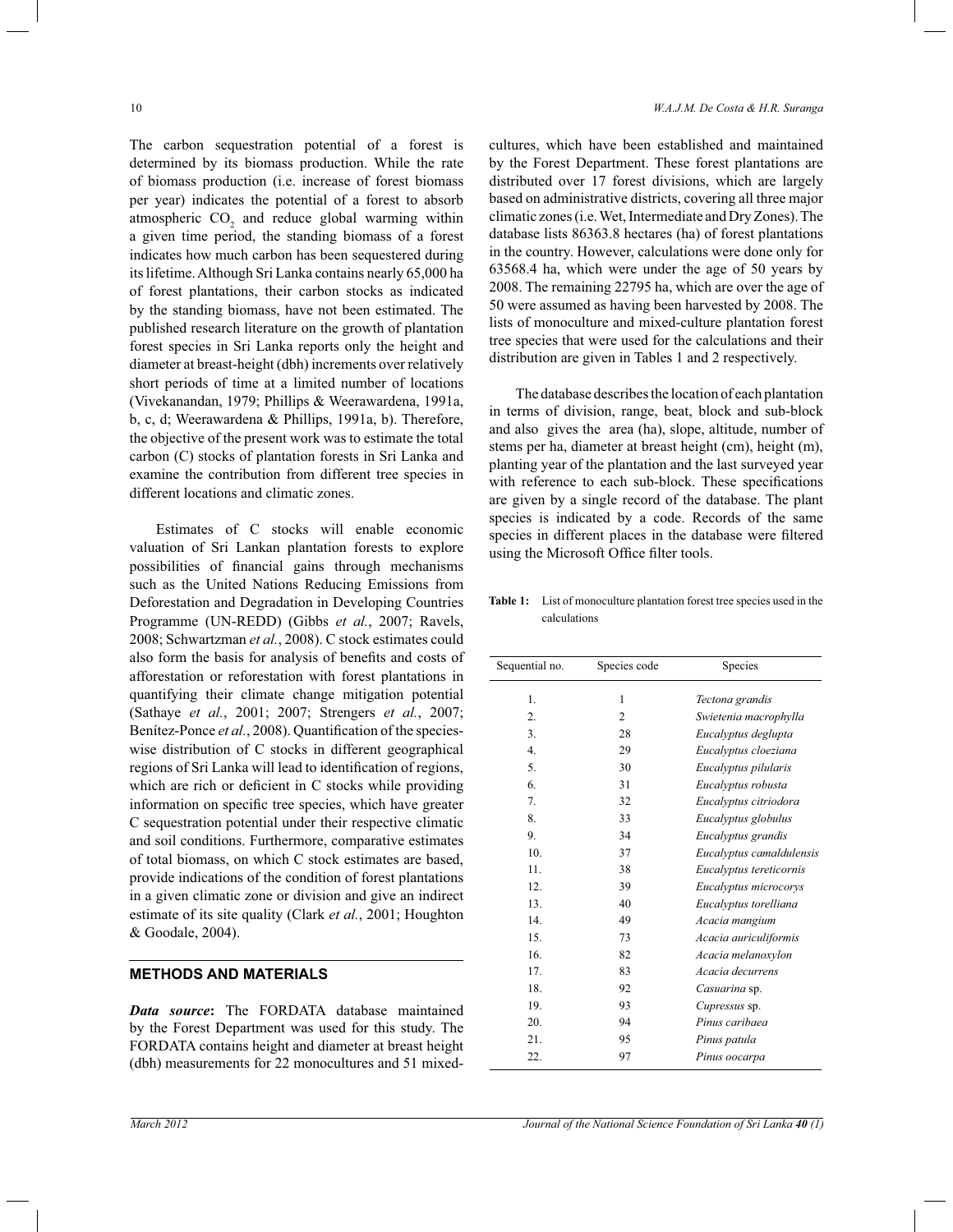| Seq. no. | Species code | Species composition                                |
|----------|--------------|----------------------------------------------------|
| 1.       | $1\,2$       | Tectona grandis & Swietenia macrophylla            |
| 2.       | 1 37         | Tectona grandis & Eucalyptus camaldulensis         |
| 3.       | 1 73         | Tectona grandis & Acacia auriculiformis            |
| 4.       | 1 86         | Tectona grandis & Kaya sp.                         |
| 5.       | 1 87         | Tectona grandis & Eucalyptus: Tectona mixture      |
| 6.       | 2 94         | Swietenia macrophylla & Pinus caribaea             |
| 7.       | $31 - 34$    | Eucalyptus robusta & Eucalyptus grandis            |
| 8.       | 31 39        | Eucalyptus robusta & Eucalyptus microcorys         |
| 9.       | 31 42        | Eucalyptus robusta & Eucalyptus mixed              |
| 10.      | 31 83        | Eucalyptus robusta & Acacia decurrens              |
| 11.      | 32 34        | Eucalyptus citriodora & Eucalyptus grandis         |
| 12.      | 31 95        | Eucalyptus robusta & Pinus patula                  |
| 13.      | 33 34        | Eucalyptus globulus & Eucalyptus grandis           |
| 14.      | 33 83        | Eucalyptus globulus & Acacia decurrens             |
| 15.      | 34 37        | Eucalyptus grandis & Eucalyptus camaldulensis      |
| 16.      | 34 39        | Eucalyptus grandis & Eucalyputs microcorys         |
| 17.      | 34 42        | Eucalyptus grandis & Eucalyptus mixed              |
| 18.      | 34 49        | Eucalyptus grandis & Acacia mangium                |
| 19.      | 34 83        | Eucalyptus grandis & Acacia decurrens              |
| 20.      | 34 93        | Eucalyptus grandis & Cupressus sp.                 |
| 21.      | 34 94        | Eucalyptus grandis & Pinus caribaea                |
| 22.      | 34 95        | Eucalyptus grandis & Pinus patula                  |
| 23.      | 34 98        | Eucalyptus grandis & Pinus mixed                   |
| 24.      | 37 38        | Eucalyptus camaldulensis & Eucalyptus tereticornis |
| 25.      | 37 40        | Eucalyptus camaldulensis & Eucalyptus torelliana   |
| 26.      | 37 49        | Eucalyptus camaldulensis & Acacia mangium          |
| 27.      | $37 - 73$    | Eucalyptus camaldulensis & Acacia auriculiformis   |
| 28.      | 37 86        | Eucalyptus camaldulensis & Kaya sp.                |
| 29.      | 37 94        | Eucalyptus camaldulensis & Pinus caribaea          |
| 30.      | 38 40        | Eucalyptus tereticornis & Eucalyptus torelliana    |
| 31.      | 39 93        | Eucalyptus microcorys & Cupressus sp.              |
| 32.      | 39 94        | Eucalyptus microcorys & Pinus caribaea             |
| 33.      | 40 49        | Eucalyptus torelliana & Acacia mangium             |
| 34.      | 42 49        | Eucalyptus mixed & Acacia mangium                  |
| 35.      | 42 83        | Eucalyptus mixed & Acacia decurrens                |
| 36.      | 42 93        | Eucalyptus mixed & Cupressus sp.                   |
| 37.      | 42 94        | Eucalyptus mixed & Pinus caribaea                  |
| 38.      | 42 95        | Eucalyptus mixed & Pius patula                     |
| 39.      | 42_98        | Eucalyptus mixed & Pinus mixed                     |
| 40.      | 49_73        | Acacia mangium & Acacia auriculiformis             |
| 41.      | 73 94        | Acacia auriculiformis & Pinus caribaea             |
| 42.      | 82 93        | Acacia melanoxylon & Cupressus sp.                 |
| 43.      | 83 94        | Acacia decurrens & Pinus caribaea                  |
| 44.      | 83 95        | Acacia decurrens & Pinus patula                    |
| 45.      | 93 95        | Cupressus sp. & Pinus patula                       |
| 46.      | 93 98        | Cupressus sp. & Pinus mixed                        |
| 47.      | 94 95        | Pinus caribaea & Pinus patula                      |
| 48.      | 34 41        | Eucalyptus grandis & Eucalyptus paniculata         |
| 49.      | 1 42         | Tectona grandis & Eucalyptus mixed                 |
| 50.      | 42           | <i>Eucalyptus</i> mixed                            |
| 51.      | 98           | Pinus mixed                                        |

Ĭ.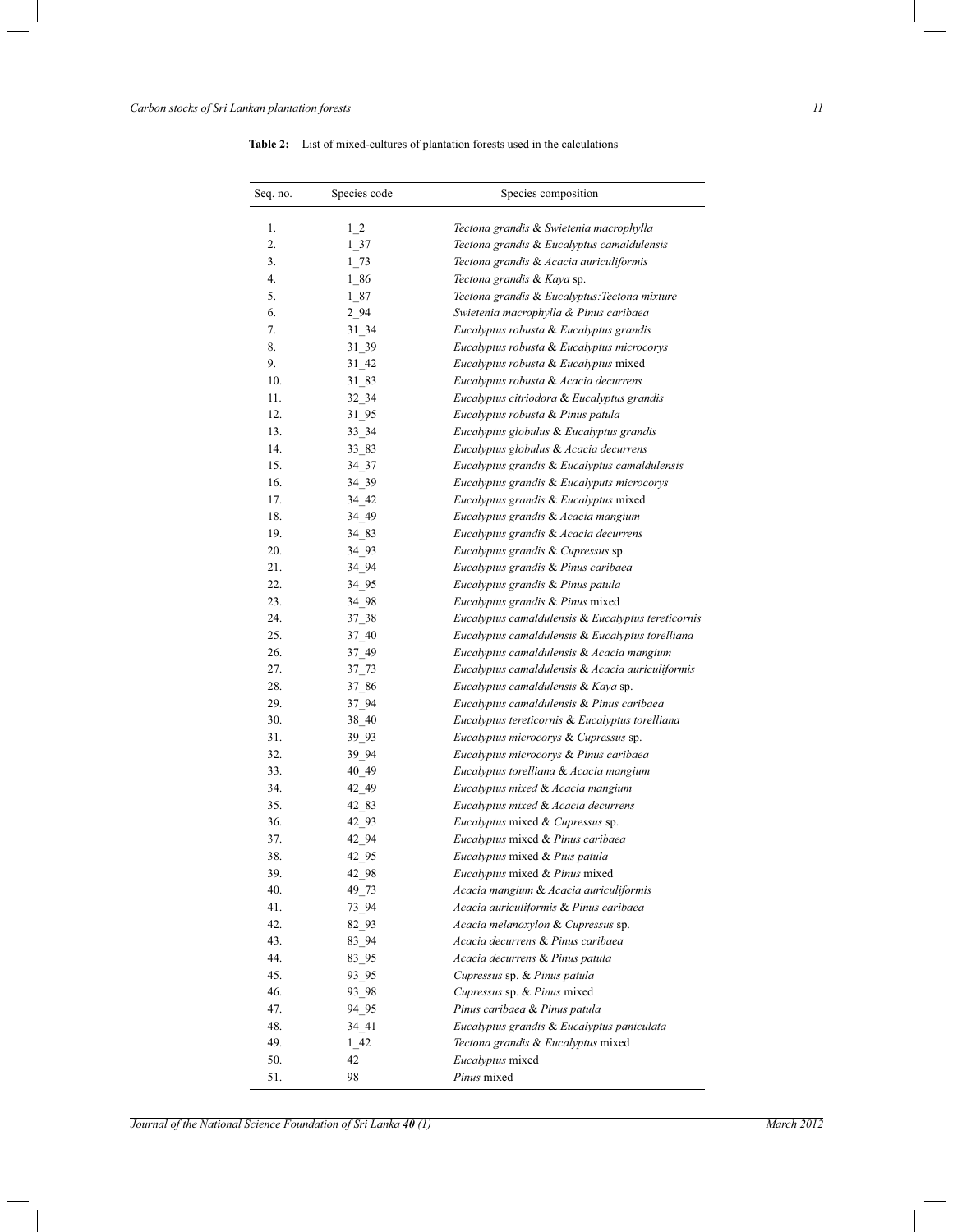*Calculation methodology for monoculture forest plantations***:** The calculation methodology used in this work is in accordance with the 'Good Practice Guidance for Land Use, Land Use Change and Forestry' as promoted by the IPCC (IPCC, 2003; Somogyi *et al.*, 2007) and is based on the well-established conventional techniques of forest inventory (Watson *et al.*, 2000; Brown, 2002). Calculations started at the sub-block level.

#### *Calculation of wood volume*

Initially the wood volume was calculated using the dbh and height measurements of the FORDATA database with one of the following three methods:

# **(a) using volume functions that have been developed for particular species**

The wood volumes of six tree species (i.e. *Eucalyptus robusta*, *E. grandis*, *E. microcorys*, *Pinus caribaea*, *Tectona grandis* and *Cupressus* spp.) were calculated using available volume functions (Table 3) (Anonymous, 1996).

# **(b) using an estimated form factor for those** *Eucalyptus* **and** *Pinus* **species for which volume functions are not available**

The following general allometric relationship was used to estimate the merchantable wood volume of species for which specific volume functions have not been developed:

12 *W.A.J.M. De Costa & H.R. Suranga*

$$
V = f g h \qquad ...(1)
$$

Where, V is merchantable wood volume per tree  $(m<sup>3</sup>)$ , g is basal area per tree  $(m<sup>2</sup>)$  and h is tree height  $(m)$ . Basal area,  $g$ ,  $(m<sup>2</sup>)$  was calculated from diameter at breast height, d, (cm) as,

$$
g = (\pi d2)/40000 \qquad \qquad ...(2)
$$

 In equation 1, f is known as the 'form factor', which is a quantitative index of the trunk form of a particular tree species. A perfectly cylindrical trunk would have a form factor of 1. Depending on the deviation of the actual trunk form from a perfectly cylindrical form, the f value decreases from 1. Therefore, the f value had to be estimated for those species, which did not have established volume functions.

 An established volume function can be considered as a widely-applicable allometric relationship for a given species. Using the available height and dbh data at the sub-block level, the volume functions of Table 3 were inverted (equation 3) to obtain form factors (f) for *Eucalyptus robusta*, *E. grandis*, *E. microcorys* and *Pinus caribaea* as 0.320, 0.335, 0.335 and 0.370, respectively:

$$
f = V / g h \qquad ...(3)
$$

For the other species of *Eucalyptus* and *Pinus* without established volume functions, form factors were 'designed' based on the estimated form factors given above. The arithmetic average of the estimated

**Table 3:** Known volume functions and their specifications

| <b>Species</b>        | Volume function                                                     | Specifications  |
|-----------------------|---------------------------------------------------------------------|-----------------|
| <i>Cupressus</i> spp. | V=[0.336929+5.574551/( $\pi$ d)]*( $\pi$ d <sup>2</sup> h/40000)    | Under bark.     |
|                       |                                                                     | to 5 cm cut off |
| Eucalyptus robusta    | V=[0.337277-(0.151178/( $\pi$ d)]* ( $\pi$ d <sup>2</sup> h/40000)  | Under bark,     |
|                       |                                                                     | to 5 cm cut off |
| Eucalyptus grandis    | V=[0.337277-(0.151178/( $\pi$ d)]* ( $\pi$ d <sup>2</sup> h/40000)  | Under bark,     |
|                       |                                                                     | to 5 cm cut off |
| Eucalyptus microcorys | V=[0.296384+(2.6326592/( $\pi$ d)]* ( $\pi$ d <sup>2</sup> h/40000) | Under bark.     |
|                       |                                                                     | to 5 cm cut off |
| Pinus caribaea        | V=0.0000575*d1.87185*h0.91418*                                      | Over bark       |
|                       | $(1 - 49.933 * d - 2.83174)$                                        | to 5 cm cut off |
| Tectona grandis       | V= $\exp(-9.7327 + 2.055 \cdot \ln d + 0.773 \cdot \ln h)$          | Over bark       |
|                       |                                                                     | to 5 cm cut off |

Note:  $V =$  Merchantable wood volume per tree  $(m^3)$ ;  $d =$  Diameter at breast height (cm);  $h$  = Total tree height (m)

Source: Forest Inventory Manual for Sri Lanka (Anonymous, 1996).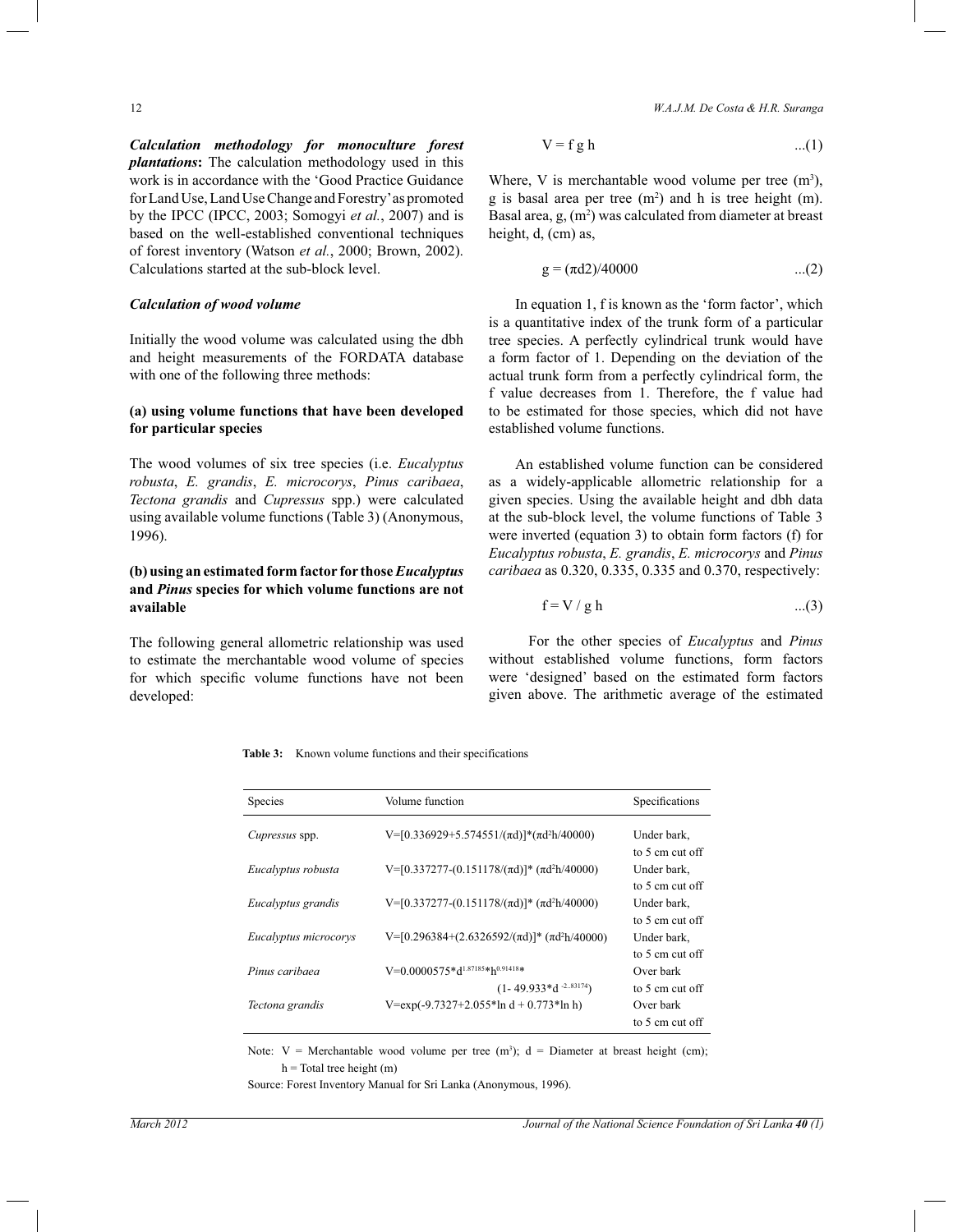form factors of *Eucalyptus robusta*, *E. grandis* and *E. microcorys* (i.e. 0.330) was taken as the form factor for the other *Eucalyptus* species, which did not have volume functions. This procedure of 'designing' form factors makes the implicit assumption that the tree form does not vary significantly within a given genus. As *Pinus caribaea* was the only *Pinus* species for which a volume function was available, the form factor estimated based on its volume function (i.e. 0.370) was taken as the form factor for the rest of the *Pinus* species, which did not have volume functions.

# **(c) using an assumed form factor for species (other than those of** *Eucalyptus* **and** *Pinus***), which did not have established volume functions**

For the rest of the plantation forest tree species, which did not have established volume functions, merchantable wood volume per tree was calculated by equation 1, using an assumed form factor of 0.5.

*Calculation of above-ground tree biomass and carbon stock per ha***:** The merchantable tree volume that was calculated as above was converted to above-ground biomass per tree using the following relationship (Cost *et al.*, 1990):

Above-ground  $= 1.67$ <sup>\*</sup> Merchantable ...(4) tree volume  $(m<sup>3</sup>)$  $)$  wood volume  $(m^3)$ 

The factor 1.67 in equation 4 takes into account the biomass contained in leaves, branches and other aboveground parts, which are excluded when merchantable wood volume is taken.

The following formula was used to convert the aboveground tree volume  $(m<sup>3</sup>)$  to above-ground tree biomass (kg) assuming a wood density of 490 kg  $m<sup>3</sup>$  (Birdsey, 1992):

 Above-ground Above-ground tree biomass per  $=$  volume  $(m^3)$  x 490 (kg m<sup>-3</sup>) ...(5) tree (kg)

Above-ground tree biomass per ha was calculated as,

| Above-ground                  | Above-ground                   |        |     |  |  |  |
|-------------------------------|--------------------------------|--------|-----|--|--|--|
| tree biomass                  | $=$ per biomass x No. of trees |        | (6) |  |  |  |
| per ha (kg ha <sup>-1</sup> ) | tree $(kg)$                    | per ha |     |  |  |  |

Assuming the carbon content of biomass to be 50% (Sampson, 1992), the above-ground C stock per ha was calculated as,

Above-ground  $C = Tree \, \text{biomass x } 0.5 \quad ... (7)$ stock per ha  $(kg ha^{-1})$  per ha  $(kg ha^{-1})$ 

*Development of age vs above-ground C stock relationships***:** Age of each forest plantation was calculated from the difference between the surveyed year and the planted year. Relationships were developed between age and above-ground C stock per ha for each tree species at the division level. The relationships were either logarithmic or second-order polynomial and were of the following forms:

Above-ground  $C = a \log_e (Age) + b$  ...(8) stock  $(kg ha<sup>-1</sup>)$ 

Above-ground =  $a + b$  (Age)+ c (Age)<sup>2</sup> ...(9)  $C$  stock (kg ha $^{-1}$ )

where, age is given in years. In these relationships, a pair of (age, above-ground C stock per ha) values represented one data point. After examining the initially-developed relationships, divisions having similar relationships were pooled on to a common relationship. On the other hand, when there was high variation within a given division, separate relationships were developed for different ranges within a division. Altogether 64 different relationships were developed for different species, divisions and ranges.

*Prediction of C stocks per ha in 2008***:** The developed relationships were used to predict the above-ground carbon stocks per ha in 2008 at the respective sub-block levels.

*Conversion of above-ground C stocks to total C stocks per ha***:** The significant amount of C stored in the belowground biomass of trees has to be accounted for in any calculation of C stocks. Using a conversion factor developed by Birdsey (1992), the total C stocks per ha in 2008 were calculated as,

Total C stock = Above-ground C  $x$  1.3054 ...(10) per ha in 2008 stock per ha in 2008

Therefore, in equation 10, root biomass is taken as 30.54% of the above-ground biomass giving a rootweight ratio (i.e. ratio between root biomass and total biomass) of 0.234.

*Calculation of total C stock at the sub-block level and up-scaling***:** The total carbon stock in each sub-block in 2008 was calculated by the product between the respective total carbon stock per ha and the plantation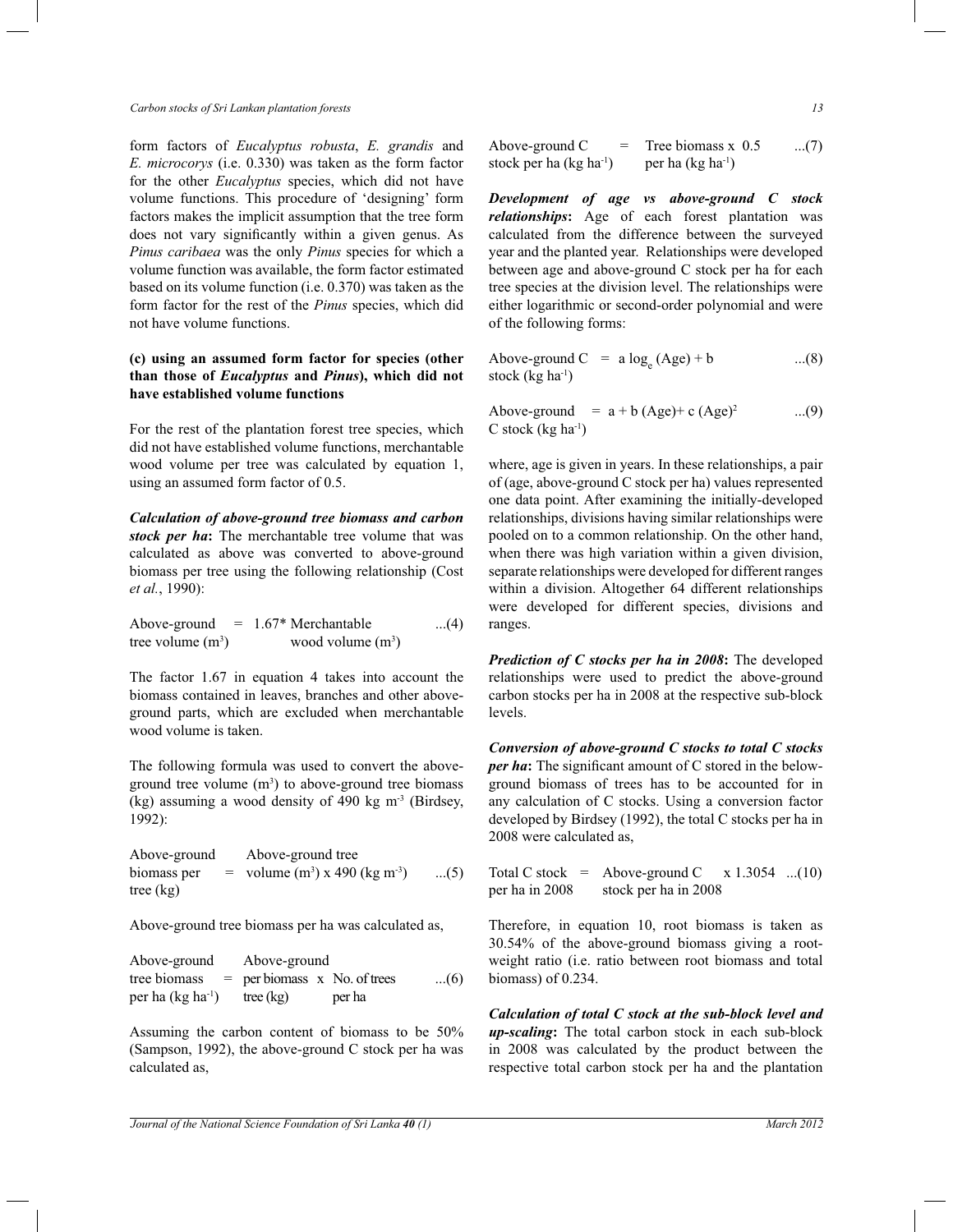area of the sub-block. The respective sub-block carbon stocks were cumulated over beat, range and division levels. All plantations, which were over 50 years of age by 2008, were considered as felled and were excluded from the calculation.

*Calculation methodology for mixed-culture forest plantations***:** The FORDATA database includes the total number of trees per ha in mixed plantations without specifying the ratio of the two species. Therefore, for each mixed culture, calculations were first done for individual species using the methodology outlined above. Subsequently, the total carbon stocks were calculated by assuming a 50:50% species ratio.

# **RESULTS**

## **Total C stocks of monoculture forest plantations in 2008**

Table 4 shows the calculated total C stocks of monoculture forest plantations of Sri Lanka in 2008. The total estimated monoculture C stock in 2008 amounted to 4.23 million metric tons. Around 89% of this total C stock in monocultures is contributed by five tree species, namely, *Pinus caribaea* (44%), *Tectona grandis* (21%), *Eucalyptus grandis* (11%), *Eucalyptus camaldulensis*  (7%) and *Swietenia macrophylla* (6%). Out of the 22 monoculture species, contribution of 9 species to the total C stock exceeded 1%. In addition to those already listed, these 9 species included *Acacia auriculiformis*, *Acacia mangium*, *Eucalyptus robusta* and *Eucalyptus tereticornis*.

 Age distribution of the monoculture C stocks (Figure 1) showed that the highest percentage (i.e. 39%) was in the 21*–*30 year plantations, followed by the 31*–* 40 year plantations (32%). The lowest percentage of monoculture C stocks (i.e. 0.93%) was in the young forest plantations of less than 10 years. This is primarily because of the lower carbon sequestration capacity of the young plantations, which are in the early lag phase of their growth curves.

 The five species, which had the highest contribution to the total C stock were also the five species, which had the highest planted area, covering around 92% of the 57618.8 ha of monoculture forest plantations (Table 4). However, it is interesting to note that eventhough *Tectona grandis* occupied 35% of plantation area, its contribution to the total C stock was only 21%. In contrast, *Pinus caribaea* contributed 44% to the total C stock while occupying only 25% of the area. This meant a wide difference between the average C stock per ha of the

two species, with *Pinus caribaea* having a much greater value (130.19 t ha-1) than *Tectona grandis* (42.70 t ha-1). While the inherent species variation in the efficiency of photosynthesis and biomass production process could probably have contributed to the above variation in carbon sequestration ability, the more favourable environmental conditions, particularly the greater water availability, in the areas where *Pinus caribaea* is grown (i.e. the Wet Zone) in comparison to the areas where *Tectona grandis* is grown (i.e. Dry and Intermediate Zones) would also have had a significant influence on this contrasting difference in C sequestration. The C sequestration capacity of different tree species used in monoculture plantations, as indicated by the mean C stock per ha, showed a wide variation between the 22 species, ranging from 26.25 t ha-1 for *Eucalyptus camaldulensis*  to 190.71 t ha-1 for *Pinus oocarpa*, which is planted in only a very small area (Table 4).

## **Distribution of C stocks of the major monoculture forest plantation species by division**

*Pinus caribaea: Pinus caribaea* is the species, which has the highest contribution to the total C stock of monoculture plantations. Table 5 shows the distribution of *Pinus caribaea* plantations in different divisions along with their respective productivities and total C stocks. Nearly 50% of the total C stock of *Pinus caribaea* is contributed from the divisions of Badulla and Kandy, which traverse the Wet and Intermediate Zones of Sri Lanka. Nuwara Eliya (Wet Zone), Ratnapura (Wet and Intermediate Zones) and Matale (Wet and Intermediate Zones) also contributed to a further 34% combined. Badulla showed the highest per ha C stocks followed by Nuwara Eliya, Matale and Kandy. Among the five divisions making major contributions, Ratnapura showed the lowest per ha C stocks.

 More than half of the C stocks (i.e. 56%) of *Pinus caribaea* are in plantations in the 21*–*30 year age group (Figure 2a). This is followed by plantations in the 31*–*40 year age class, holding 41% of C stocks. This means that more than 95% of C stocks of *Pinus caribaea* are held in plantations within the 21*–* 40 year age class. There are no *Pinus caribaea* plantations which are younger than 10 years, reflecting the absence of any new plantings of this species during the decade leading up to 2008.

*Tectona grandis***:** *Tectona grandis* makes the second highest contribution (20%) to the total C stocks behind *Pinus caribaea*. Divisions Kurunegala and Moneragala, which traverse the intermediate and dry zones, provided the highest contributions (26% and 21%, respectively) to the total C stock from *Tectona grandis* (Table 6). These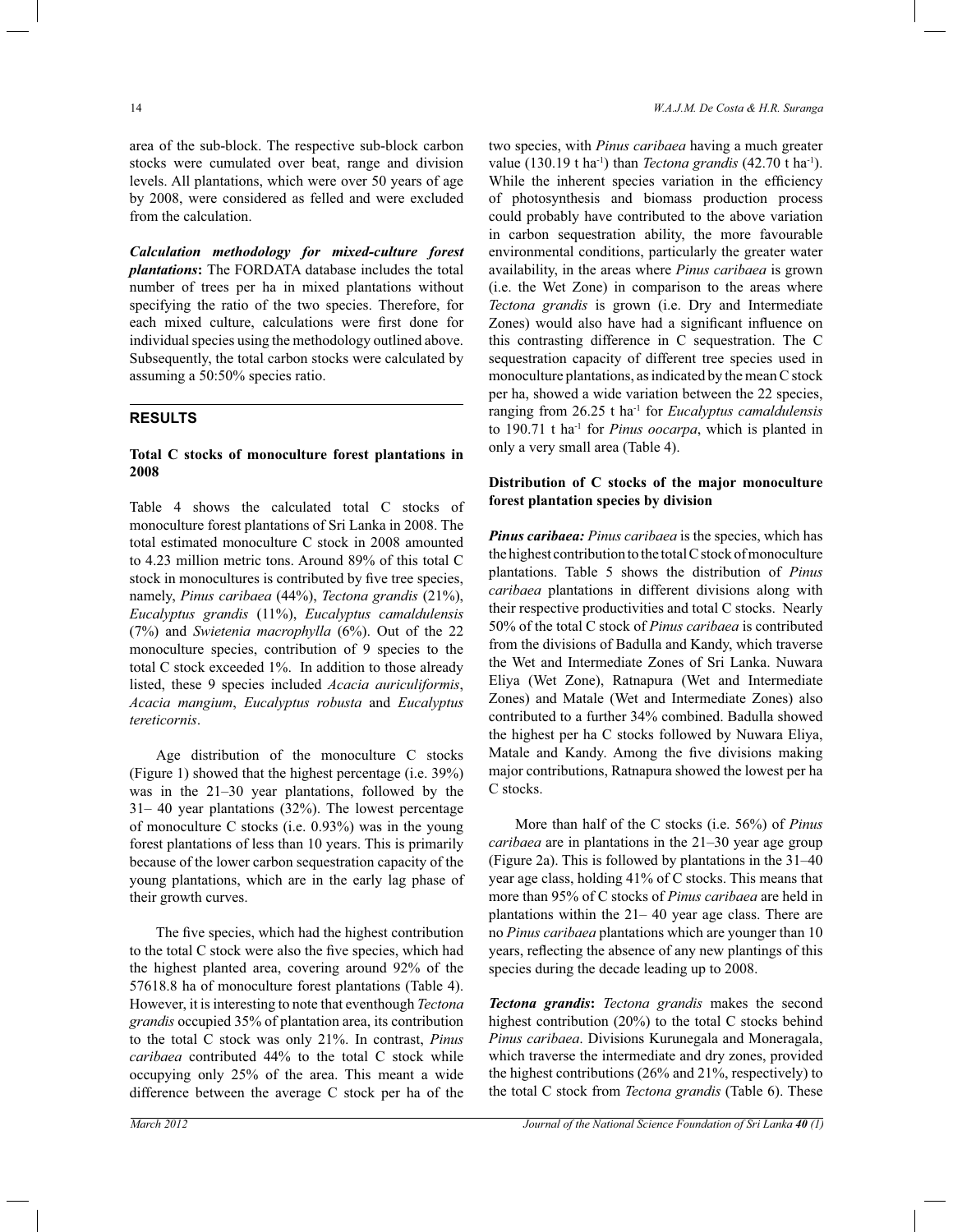| Species                  | Total C stock (t) | $%$ of total | Planted area (ha) | % of total area | Mean C stock $(t \text{ ha}^{-1})$ |
|--------------------------|-------------------|--------------|-------------------|-----------------|------------------------------------|
| Pinus caribaea           | 1871784.85        | 44.296       | 14377.20          | 24.952          | 130.19                             |
| Tectona grandis          | 866178.47         | 20.498       | 20286.90          | 35.209          | 42.70                              |
| Eucalyptus grandis       | 462990.64         | 10.957       | 3488.50           | 6.054           | 132.72                             |
| Eucalyptus camaldulensis | 315328.69         | 7.462        | 12014.70          | 20.852          | 26.25                              |
| Swietenia macrophylla    | 261616.98         | 6.191        | 2680.90           | 4.653           | 97.59                              |
| Acacia auriculiformis    | 119854.39         | 2.836        | 1375.40           | 2.387           | 87.14                              |
| Acacia mangium           | 93571.92          | 2.214        | 845.50            | 1.467           | 110.67                             |
| Eucalyptus robusta       | 85639.23          | 2.027        | 577.40            | 1.002           | 148.32                             |
| Eucalyptus tereticornis  | 59725.82          | 1.413        | 878.20            | 1.524           | 68.01                              |
| Pinus patula             | 39484.13          | 0.934        | 517.90            | 0.899           | 76.24                              |
| Eucalyptus microcorys    | 24101.48          | 0.570        | 207.50            | 0.360           | 116.15                             |
| Casuarina spp.           | 13452.76          | 0.318        | 231.50            | 0.402           | 58.11                              |
| Eucalyptus torelliana    | 5518.57           | 0.131        | 69.60             | 0.121           | 79.29                              |
| Eucalyptus pilularis     | 1640.46           | 0.039        | 9.00              | 0.016           | 182.27                             |
| Pinus oocarpa            | 1430.30           | 0.034        | 7.50              | 0.013           | 190.71                             |
| Acacia decurrens         | 1052.48           | 0.025        | 7.50              | 0.013           | 140.33                             |
| Cupressus sp.            | 670.70            | 0.016        | 24.50             | 0.043           | 27.38                              |
| Eucalyptus citriodora    | 651.07            | 0.015        | 7.50              | 0.013           | 86.81                              |
| Eucalyptus cloeziana     | 409.24            | 0.010        | 5.80              | 0.010           | 70.56                              |
| Eucalyptus globulus      | 242.62            | 0.006        | 3.80              | 0.007           | 63.85                              |
| Eucalyptus deglupta      | 134.33            | 0.003        | 1.00              | 0.002           | 134.33                             |
| Acacia melanoxylon       | 111.89            | 0.003        | 1.00              | 0.002           | 111.89                             |
| <b>Total</b>             | 4225591.01        |              | 57618.80          |                 |                                    |

| <b>Table 5:</b> Distribution of C stocks of <i>Pinus caribaea</i> in different divisions and their |  |  |  |  |  |  |
|----------------------------------------------------------------------------------------------------|--|--|--|--|--|--|
| productivity                                                                                       |  |  |  |  |  |  |

| Division     | Per ha C<br>stock<br>$(t \text{ ha}^{-1})$ | Planted<br>area (ha) | $%$ of total<br>area | Total C<br>stock (t) | % of total<br>C stock |
|--------------|--------------------------------------------|----------------------|----------------------|----------------------|-----------------------|
| Badulla      | 204.79                                     | 2413.3               | 16.79                | 494208.94            | 26.40                 |
| Galle        | 60.46                                      | 656.1                | 4.56                 | 39670.16             | 2.12                  |
| Gampaha      | 81.91                                      | 68.4                 | 0.48                 | 5602.84              | 0.30                  |
| Hambantota   | 120.51                                     | 236.4                | 1.64                 | 28487.76             | 1.52                  |
| Kalutara     | 85.14                                      | 1042.5               | 7.25                 | 88762.29             | 4.74                  |
| Kandy        | 131.49                                     | 3345.4               | 23.27                | 439895.29            | 23.50                 |
| Kegalle      | 111.78                                     | 73.2                 | 0.51                 | 8182.30              | 0.44                  |
| Matale       | 148.52                                     | 1248.6               | 8.68                 | 185445.49            | 9.91                  |
| Matara       | 90.52                                      | 1477.1               | 10.27                | 133700.01            | 7.14                  |
| Monaragala   | 31.95                                      | 2.0                  | 0.01                 | 63.89                | 0.00                  |
| Nuwara Eliya | 164.01                                     | 1528.7               | 10.63                | 250725.97            | 13.40                 |
| Ratnapura    | 86.21                                      | 2285.5               | 15.90                | 197039.90            | 10.53                 |
| Total        |                                            | 14377.2              |                      | 1871784.85           |                       |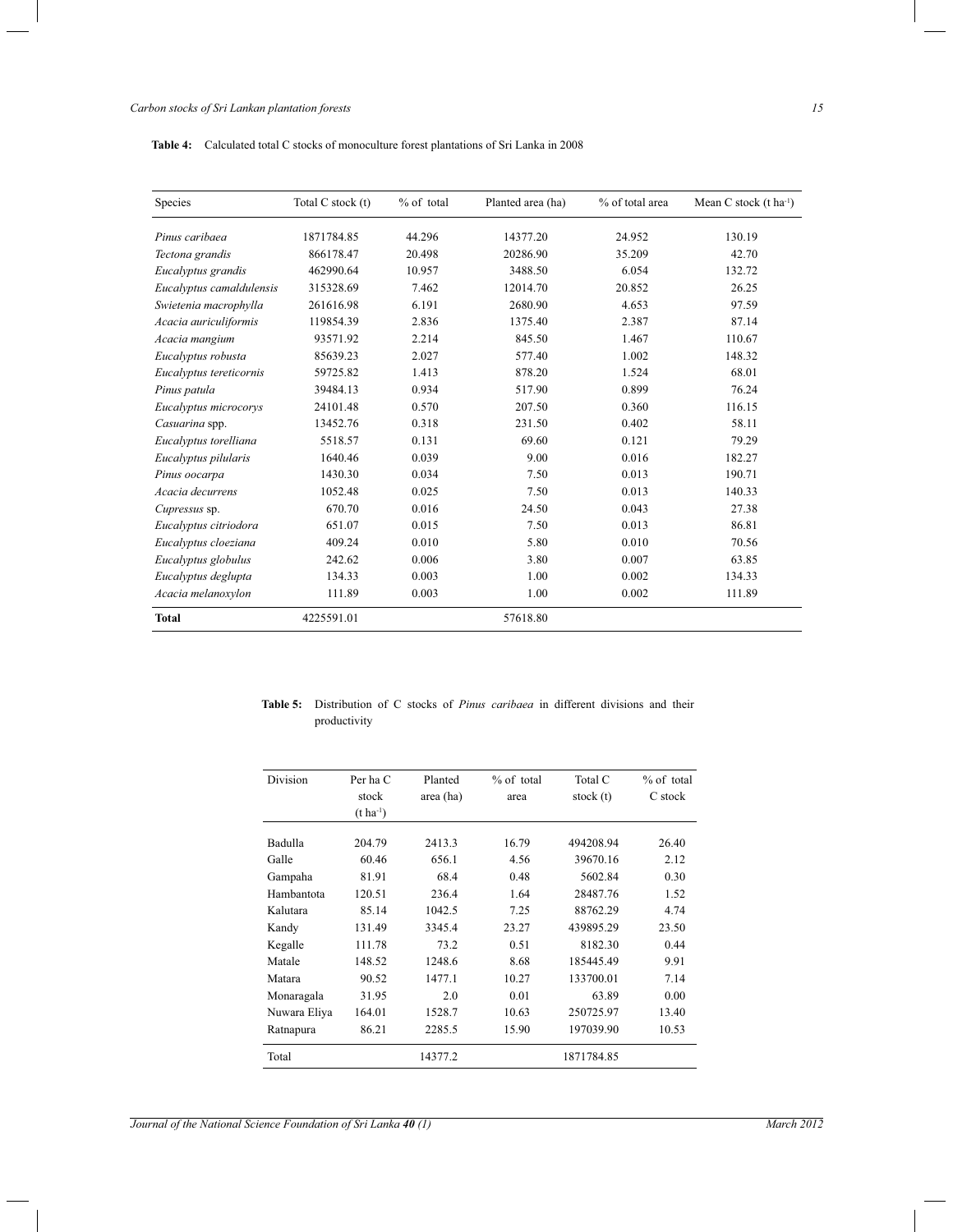

**Figure 1:** Distribution of monoculture carbon stocks in forest plantations of different age classes

are followed by Puttalam (14%) and Anuradhapura (11%) showing the preference of *Tectona* for drier environments. Other divisions in the Dry Zone such as Hambantota and Polonnaruwa also provided appreciable contributions to the total C stock from *Tectona*, with 8% and 6% respectively. However, the highest productivity (i.e. per ha C stock) of *Tectona* (132 t ha-1) is shown in the Wet Zone division of Gampaha. Among the divisions traversing the Dry and Intermediate Zones, Hambantota had the highest productivity  $(82 \text{ t} \text{ ha}^{-1})$  followed by Kurunegala and Moneragala (both  $\sim$  54 t ha-1). The lowest productivity of  $12$  t ha<sup>-1</sup> was shown in a small  $(20.8 \text{ t} \text{ ha}^{-1})$  plantation in Badulla. Among the larger plantations of *Tectona*, the lowest productivity of 23 t ha-1 was in Ratnapura.

 In contrast to *Pinus caribaea* (Figure 2a) and the overall monoculture C stocks (Figure 1), more than 87% of the C stocks in *Tectona grandis* were in plantations within the age class of 31*–*50 years (Figure 2b), with the stocks distributed almost equally between the two age groups of 31*–* 40 years and 41*–*50 years. This reflects the slower growth and carbon sequestration of *Tectona*  in comparison to the faster growing species of *Pinus*, *Eucalyptus* and *Acacia*.

*Eucalyptus grandis***:** Carbon stocks in *Eucalyptus grandis* contributed 11% to the total C stock from plantation forests, which is the third largest behind *Pinus caribaea* and *Tectona grandis* (Table 4). Table 7 shows that more than 90% of C stocks of *Eucalyptus grandis* is located in two divisions, namely, Nuwara Eliya (71%) and Badulla (22%). Both these divisions are at high elevations with Nuwara Eliya in the Wet Zone and Badulla in the Intermediate Zone. Productivity of *E. grandis* in Nuwara Eliya (168 t ha<sup>-1</sup>) is twice as that in Badulla  $(83 \text{ tha}^{-1})$ , probably because of the greater water availability in the Wet Zone. Although Hambantota, Kandy and Ratnapura showed higher per ha C stocks than Nuwara Eliya, the planted extents in these divisions were very small. Therefore, these high productivities may not be representative of the entire division. However, they

**Table 6:** Distribution of C stocks of *Tectona grandis* in different divisions and their productivity

| Division     | Per ha C<br>stock<br>$(t \, ha^{-1})$ | Planted<br>area (ha) | % of Total<br>area | Total C<br>stock (t) | $%$ of total C<br>stock |
|--------------|---------------------------------------|----------------------|--------------------|----------------------|-------------------------|
|              |                                       |                      |                    |                      |                         |
| Ampara       | 46.24                                 | 615.0                | 3.03               | 28439.29             | 3.28                    |
| Anuradhapura | 27.15                                 | 3443.9               | 16.98              | 93484.99             | 10.79                   |
| Badulla      | 11.85                                 | 20.8                 | 0.10               | 246.56               | 0.03                    |
| Gampaha      | 131.72                                | 160.4                | 0.79               | 21127.68             | 2.44                    |
| Hambantota   | 82.37                                 | 850.5                | 4.19               | 70058.39             | 8.09                    |
| Kandy        | 32.15                                 | 51.2                 | 0.25               | 1645.97              | 0.19                    |
| Kurunegala   | 54.36                                 | 4117.1               | 20.29              | 223813.39            | 25.84                   |
| Matale       | 35.52                                 | 1509.2               | 7.44               | 53611.75             | 6.19                    |
| Monaragala   | 53.81                                 | 3426.0               | 16.89              | 184337.93            | 21.28                   |
| Polonnaruwa  | 32.68                                 | 1704.6               | 8.40               | 55702.28             | 6.43                    |
| Puttlam      | 31.30                                 | 3939.8               | 19.42              | 123334.80            | 14.24                   |
| Ratnapura    | 23.14                                 | 448.4                | 2.21               | 10375.44             | 1.20                    |
|              |                                       | 20286.9              |                    | 866178.47            |                         |

*Journal of the National Science Foundation of Sri Lanka 40 <i>(1) Journal of the National Science Foundation of Sri Lanka* **40** *(1)*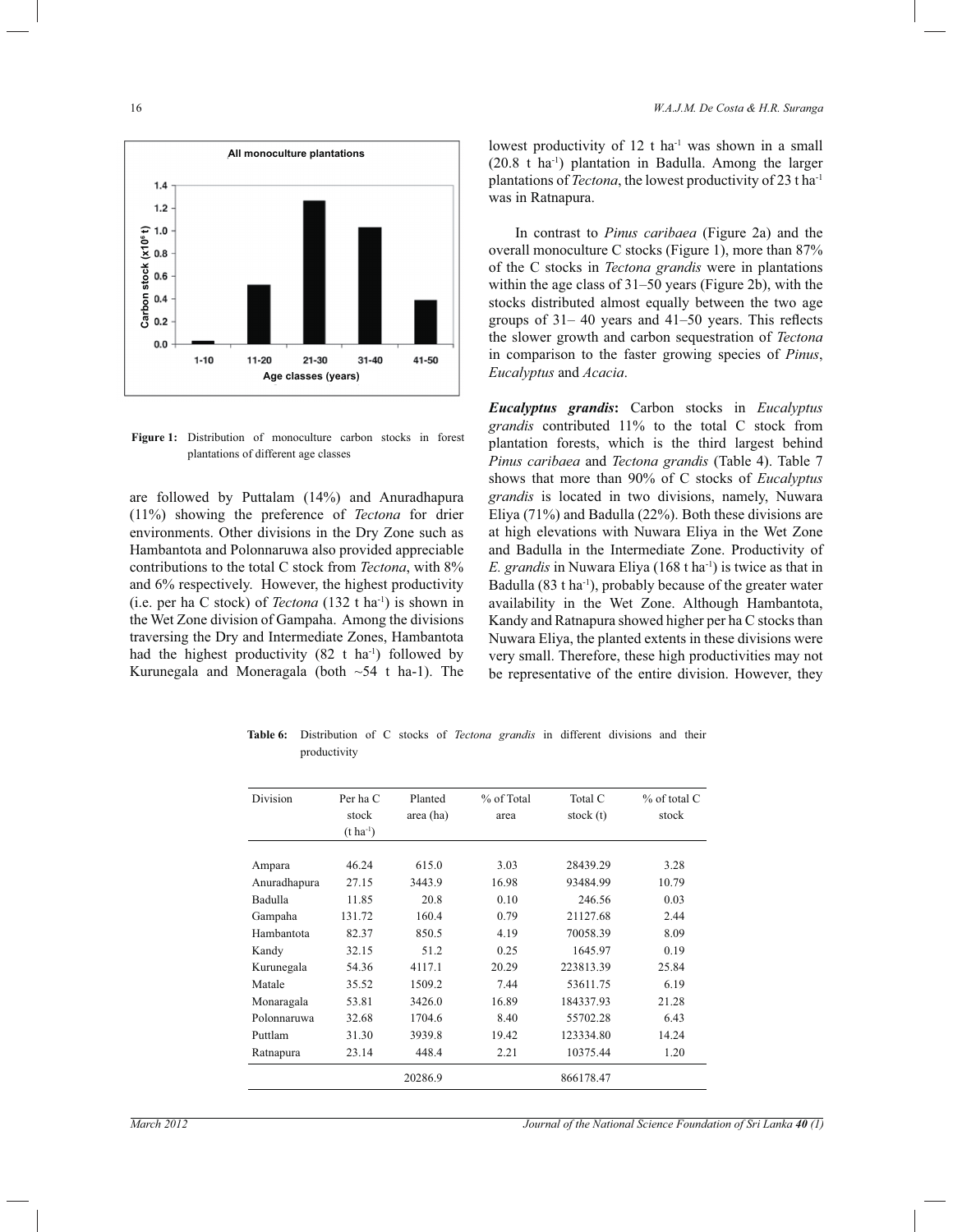

**Figure 2:** Distribution of monoculture carbon stocks in forest plantations of different age classes of (a) *Pinus caribaea*; (b) *Tectona grandis*; (c) *Eucalyptus grandis* and (d) *Eucalyptus camaldulensis*

probably indicate the upper limits of productivity for *Eucalyptus grandis* under the climatic conditions found in these divisions.

 Productivity of *E. grandis* in Nuwara Eliya and Kandy (Table 7) were comparable to the productivity levels of *Pinus caribaea* in Nuwara Eliya and Badulla (Table 5). Interestingly, both species showed high productivities in Hambantota although the planted areas were relatively small. In contrast, in Badulla, which had

extensive areas planted with both species, *Pinus caribaea*  had a substantially greater productivity than *E. grandis*.

 Similar to *Pinus caribaea* and the overall monoculture C stocks, *E. grandis* also had the highest percentage of its C stocks (i.e. 36%) in the 21*–*30 year-old plantations (Figure 2c). However, the next highest C stocks (30%) were in the younger plantations within the 11*–*20 year age class. Hence, the majority of C stocks of *E. grandis* was in the plantations of 11*–*30 year age group. Furthermore,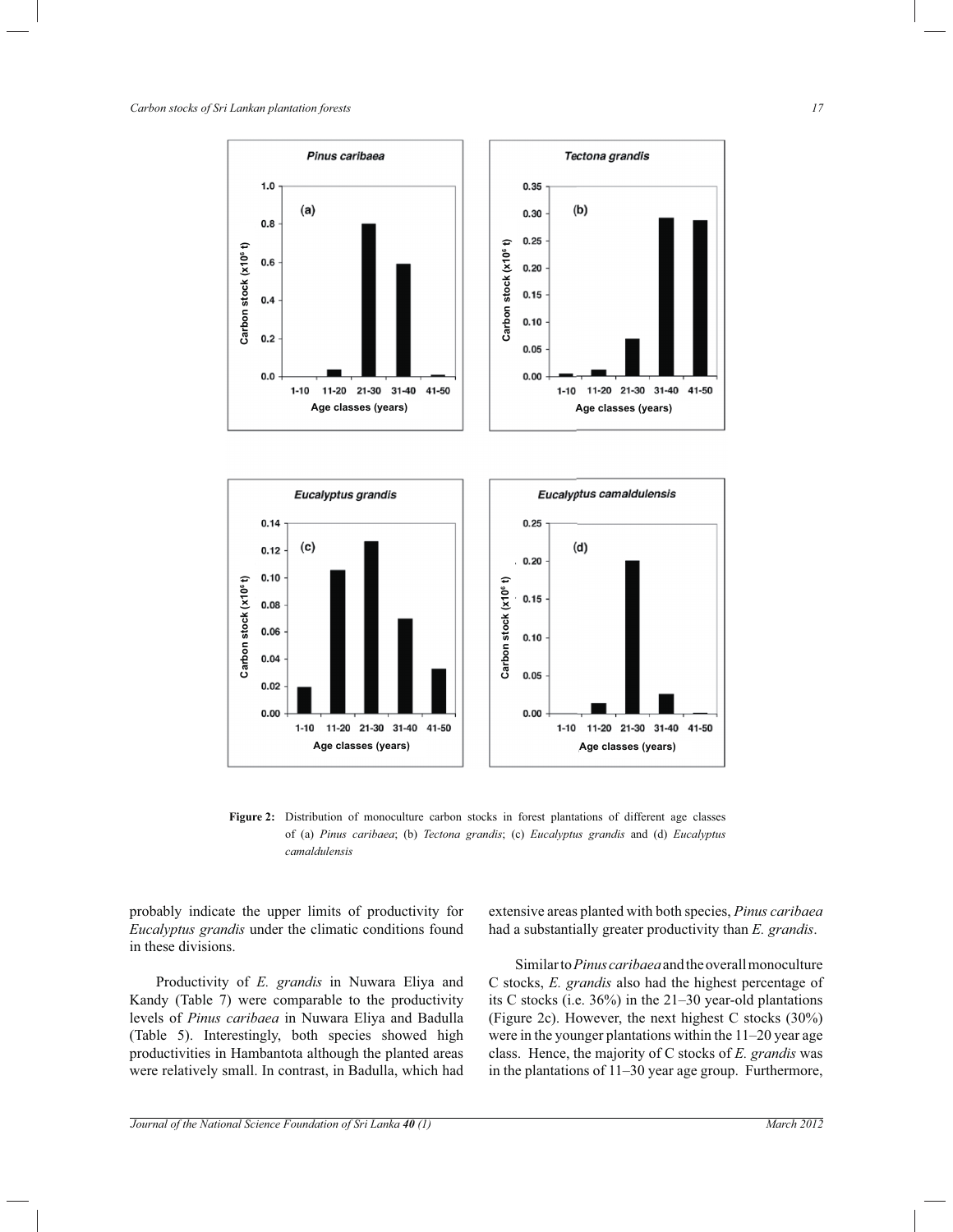

**Figure 2 (Contd.):** Distribution of monoculture carbon stocks in forest plantations of different age classes of (e) *Swietenia macrophylla*; (f) *Acacia mangium and* (g) *Acacia auriculiformis*

| Division     | Per ha C<br>stock<br>$(t \text{ ha}^{-1})$ | Planted<br>area (ha) | $%$ of total<br>area | Total C<br>stock (t) | $%$ of total<br>C stock |
|--------------|--------------------------------------------|----------------------|----------------------|----------------------|-------------------------|
| Anuradhapura | 72.97                                      | 9.6                  | 0.28                 | 700.53               | 0.15                    |
| Badulla      | 83.22                                      | 1207.2               | 34.61                | 100463.85            | 21.70                   |
| Hambantota   | 175.72                                     | 1.5                  | 0.04                 | 263.58               | 0.06                    |
| Jaffna       | 104.83                                     | 41.7                 | 1.20                 | 4371.25              | 0.94                    |
| Kandy        | 187.94                                     | 2.0                  | 0.06                 | 375.88               | 0.08                    |
| Kurunegala   | 91.07                                      | 83.2                 | 2.38                 | 7576.80              | 1.64                    |
| Matara       | 139.81                                     | 19.3                 | 0.55                 | 2698.30              | 0.58                    |
| Monaragala   | 82.38                                      | 138.5                | 3.97                 | 11409.97             | 2.46                    |
| Nuwara Eliya | 168.46                                     | 1962.7               | 56.26                | 330640.11            | 71.41                   |
| Ratnapura    | 196.95                                     | 22.8                 | 0.65                 | 4490.36              | 0.97                    |
| Total        |                                            | 3488.5               |                      | 462990.64            |                         |

**Table 7:** Distribution of C stocks of *Eucalyptus grandis* in different divisions and their productivity

5.6% of *E. grandis* C stocks were in the youngest age group of less than 10 year - old plantations, reflecting a clear shift from *Pinus caribaea* to *E. grandis* in the reforestation/afforestation programmes of the last two decades leading up to 2008.

*Eucalyptus camaldulensis***:** *Eucalyptus camaldulensis*  contributes 7.5% to the total C stocks from forest plantations (Table 4). More importantly, it occupies nearly 21% of the area of forest plantations. In contrast to

*E. grandis*, which is predominantly distributed in Nuwara Eliya and Badulla (Table 7), *E. camaldulensis* is more widely distributed (Table 8) with 58% of its C stock being distributed in the Dry Zone divisions of Polonnaruwa, Puttalam, Hambantota, Anuradhapura, Moneragala and Ampara. A further 16% is located in Kurunegala, which traverses the Intermediate and Dry Zones. Badulla and Matale, which traverse the Intermediate and Wet Zones, are the other divisions with significant contributions to the total C stock of *E. camaldulensis*, with 17% and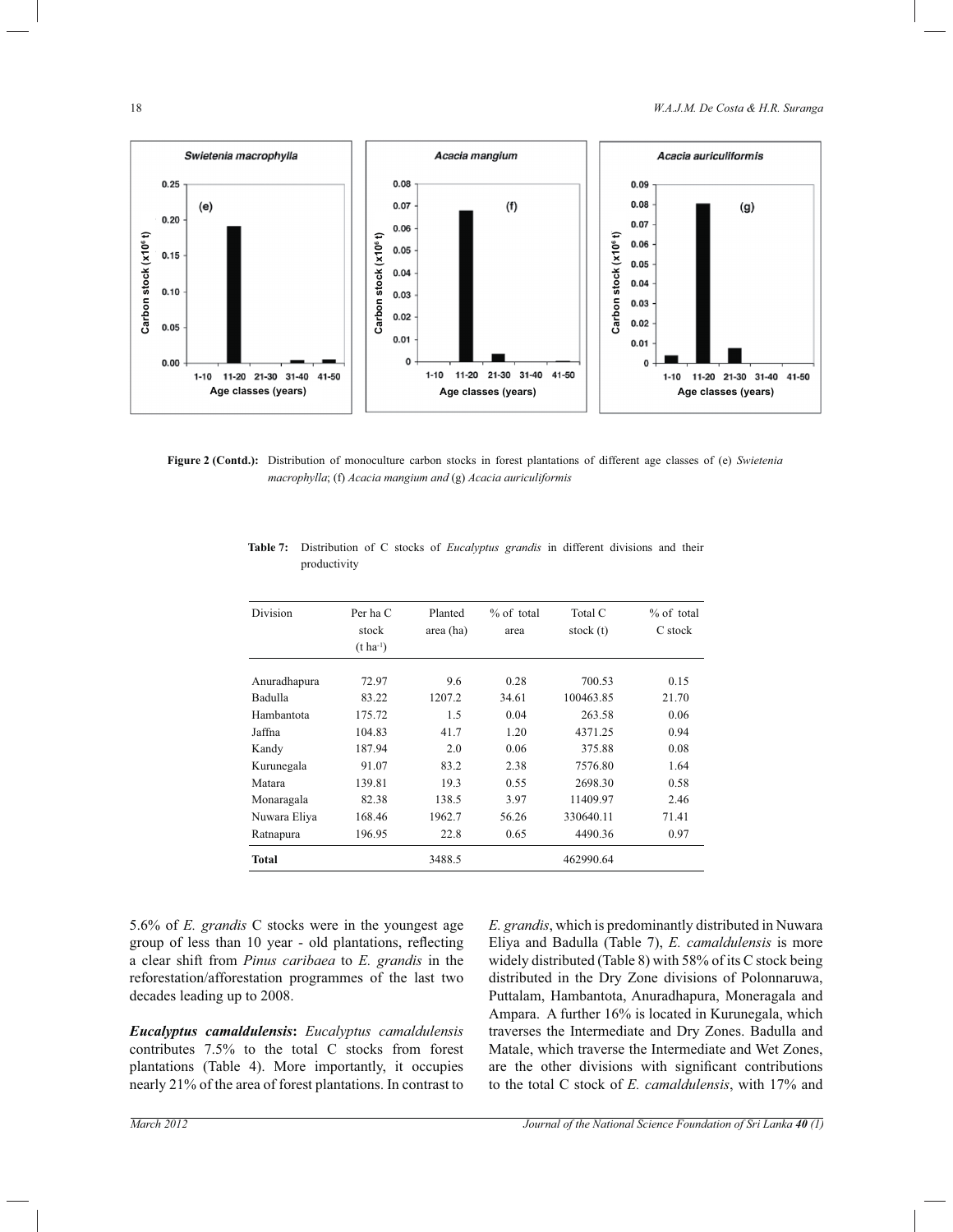9.5%, respectively. It is notable that in all divisions, irrespective of their climatic zone, the productivity of *E. camaldulensis*, as indicated by per ha C stocks  $(12 - 43$  t ha<sup>-1</sup>), was much lower than that of *E*. *grandis* (73 – 197 t ha-1) (Table 7). *Tectona grandis*, which was better adapted to climatic conditions in the Dry and Intermediate Zones, also had a greater range of per ha C stocks  $(12 – 132 t ha<sup>-1</sup>)$  (Table 6) than *E. camaldulensis*. This lower productivity of *E. camaldulensis* explains the disproportionality between its planted area (21% of the total area of plantation forests) and its contribution to the total C stock (7.5%).

 The large majority (i.e. 83%) of C stocks of *E. camaldulensis* are in plantations within the 21*–*30 year age group (Figure 2d). However, the younger plantations contained only 5.6% of the C stocks of this species, with none in plantations younger than 10 years. This indicates that *E. camaldulensis*  has not been a preferred species in reforestation/ afforestation programmes undertaken during the last two decades leading up to 2008.

|              |  |  | Table 8: Distribution of C stocks of <i>Eucalyptus camaldulensis</i> in different divisions and their |  |  |  |
|--------------|--|--|-------------------------------------------------------------------------------------------------------|--|--|--|
| productivity |  |  |                                                                                                       |  |  |  |

| Division     | Per ha C<br>stock<br>$(t \, ha^{-1})$ | Planted<br>area (ha) | $%$ of total<br>area | Total C<br>stock $(t)$ | % of total<br>C stock |
|--------------|---------------------------------------|----------------------|----------------------|------------------------|-----------------------|
| Ampara       | 41.67                                 | 157.2                | 1.31                 | 6551.09                | 2.08                  |
| Anuradhapura | 12.73                                 | 860.0                | 7.16                 | 10944.27               | 3.47                  |
| Badulla      | 43.04                                 | 1219.7               | 10.15                | 52500.54               | 16.65                 |
| Galle        | 11.81                                 | 2.5                  | 0.02                 | 29.52                  | 0.01                  |
| Gampaha      | 14.73                                 | 10.5                 | 0.09                 | 154.67                 | 0.05                  |
| Hambantota   | 14.85                                 | 1908.2               | 15.88                | 28337.02               | 8.99                  |
| Kandy        | 40.62                                 | 7.6                  | 0.06                 | 308.70                 | 0.10                  |
| Kurunegala   | 38.46                                 | 1277.2               | 10.63                | 49119.68               | 15.58                 |
| Matale       | 42.72                                 | 697.8                | 5.81                 | 29807.16               | 9.45                  |
| Matara       | 15.13                                 | 14.4                 | 0.12                 | 217.87                 | 0.07                  |
| Monaragala   | 14.41                                 | 643.5                | 5.36                 | 9276.03                | 2.94                  |
| Polonnaruwa  | 42.47                                 | 2006.5               | 16.70                | 85210.48               | 27.02                 |
| Puttlam      | 13.36                                 | 3209.6               | 26.71                | 42871.67               | 13.60                 |
| <b>Total</b> |                                       | 12014.7              |                      | 315328.69              |                       |

**Table 9:** Distribution of C stocks of *Swietenia macrophylla* in different divisions and their productivity

| Division     | Per ha C<br>stock<br>$(t \, ha^{-1})$ | Planted<br>area (ha) | $%$ of total<br>area | Total C<br>stock $(t)$ | $%$ of total<br>C stock |
|--------------|---------------------------------------|----------------------|----------------------|------------------------|-------------------------|
| Anuradhapura | 87.12                                 | 6.0                  | 0.22                 | 522.73                 | 0.20                    |
| Gampaha      | 105.27                                | 74.7                 | 2.79                 | 7863.58                | 3.01                    |
| Hambantota   | 101.83                                | 10.7                 | 0.40                 | 1089.63                | 0.42                    |
| Kalutara     | 106.49                                | 0.7                  | 0.03                 | 74.55                  | 0.03                    |
| Kegalle      | 97.91                                 | 63.3                 | 2.36                 | 6197.97                | 2.37                    |
| Kurunegala   | 97.85                                 | 2373.7               | 88.54                | 232268.04              | 88.78                   |
| Puttlam      | 82.67                                 | 40.8                 | 1.52                 | 3372.82                | 1.29                    |
| Ratnapura    | 92.14                                 | 111.0                | 4.14                 | 10227.66               | 3.91                    |
| Total        |                                       | 2680.9               |                      | 261616.97              |                         |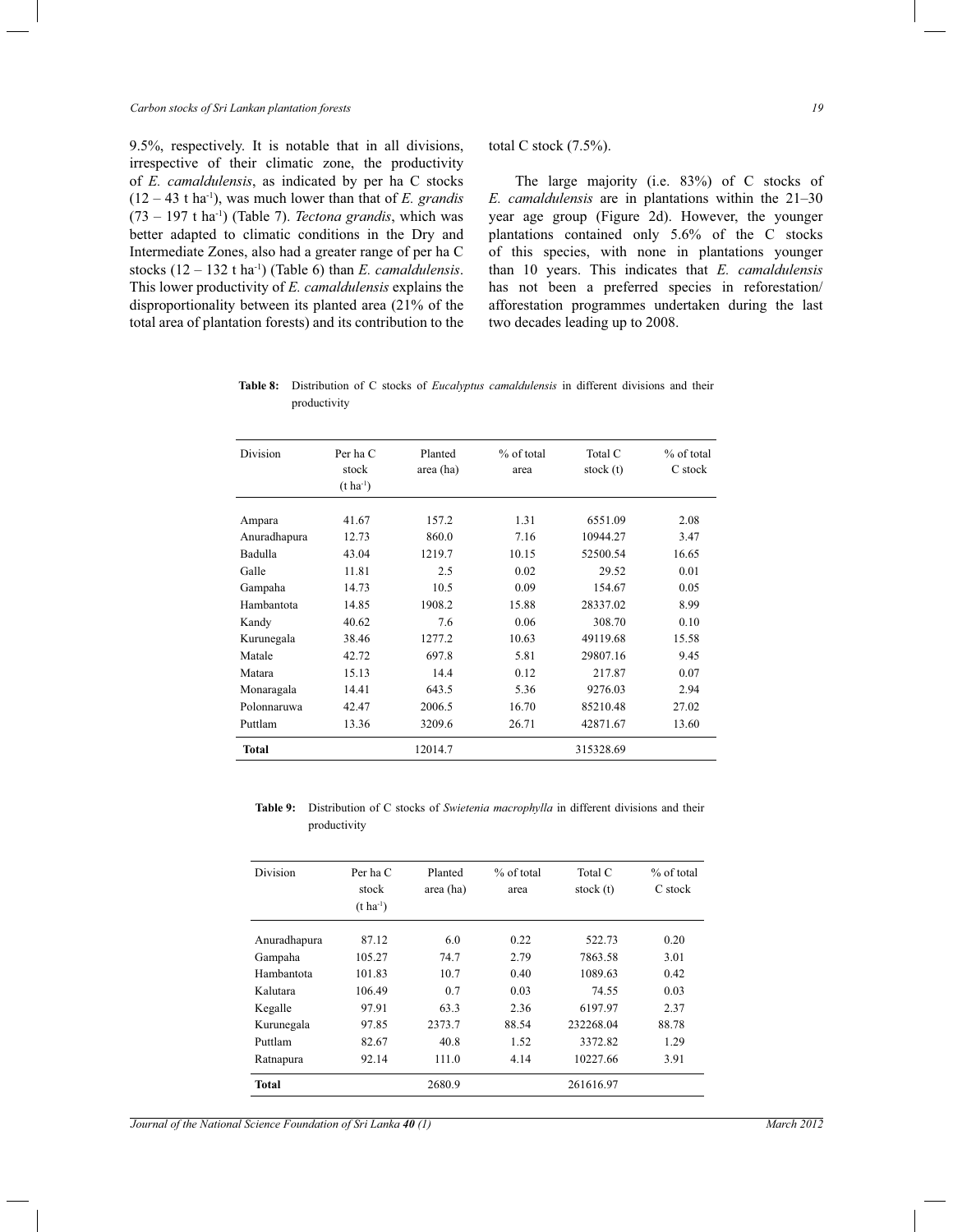*Swietenia macrophylla***:** *Swietenia macrophylla*  contributes 6% to the total C stock from forest plantations while occupying 4.5% of the planted area (Table 4). Nearly 90% of both the planted area and the C stock is located in Kurunegala (Table 9). Per ha C stocks of *Swietenia macrophylla* varied within the narrow range of  $83 - 106$  t ha<sup>-1</sup> in the different divisions in which it is distributed, irrespective of their climatic conditions. More than 95% of C stocks of *Swietenia macrophylla* are in plantations of the 11*–*20 year age group (Figure 2e).

*Acacia mangium* **and** *A. auriculiformis***:** These two *Acacia* species contribute 5% to the total C stock from plantation forests while occupying nearly 4% of the planted area (Table 4) and are distributed in several divisions across all climatic zones (Tables 10 and 11). Nearly 50% of the C stock from *A. mangium* came from three Wet Zone divisions, Kegalle, Kandy and Kalutara with 20%, 17% and 13%, respectively. In *A. auriculiformis*, Matale, Ratnapura and Anuradhapura provided the major contributions to the C stock with 27%, 20% and 14%, respectively. In addition, Kegalle also

| <b>Table 10:</b> Distribution of C stocks of <i>Acacia mangium</i> in different divisions and their |  |  |  |  |  |  |
|-----------------------------------------------------------------------------------------------------|--|--|--|--|--|--|
| productivity                                                                                        |  |  |  |  |  |  |

| Division     | Per ha C<br>stock | Planted   | $%$ of total | Total C     | $%$ of total<br>C stock |
|--------------|-------------------|-----------|--------------|-------------|-------------------------|
|              | $(t \, ha^{-1})$  | area (ha) | area         | stock $(t)$ |                         |
| Anuradhapura | 52.84             | 41.2      | 4.87         | 2176.94     | 2.33                    |
| Badulla      | 74.41             | 114.8     | 13.58        | 8542.09     | 9.13                    |
| Gampaha      | 162.62            | 27.6      | 3.26         | 4488.35     | 4.80                    |
| Kalutara     | 161.53            | 76.7      | 9.07         | 12389.02    | 13.24                   |
| Kandy        | 166.32            | 93.2      | 11.02        | 15500.64    | 16.57                   |
| Kegalle      | 154.29            | 120.1     | 14.20        | 18530.37    | 19.80                   |
| Kurunegala   | 54.88             | 60.6      | 7.17         | 3325.59     | 3.55                    |
| Matale       | 54.32             | 44.5      | 5.26         | 2417.39     | 2.58                    |
| Puttlam      | 52.54             | 85.0      | 10.05        | 4465.61     | 4.77                    |
| Ratnapura    | 119.56            | 181.8     | 21.50        | 21735.91    | 23.23                   |
| <b>Total</b> |                   | 845.5     |              | 93571.92    |                         |

**Table 11:** Distribution of C stocks of *Acacia auriculiformis* in different divisions and their productivity

| <b>Division</b> | Per ha C<br>stock<br>$(t \, ha^{-1})$ | Planted<br>area (ha) | % of total<br>area | Total C<br>stock $(t)$ | $%$ of total<br>C stock |
|-----------------|---------------------------------------|----------------------|--------------------|------------------------|-------------------------|
| Gampaha         | 87.64                                 | 68.9                 | 5.01               | 6038.71                | 5.04                    |
| Ratnapura       | 79.39                                 | 307.3                | 22.34              | 24397.91               | 20.36                   |
| Polonnaruwa     | 93.08                                 | 52.0                 | 3.78               | 4839.90                | 4.04                    |
| Kurunegala      | 90.45                                 | 89.4                 | 6.50               | 8085.88                | 6.75                    |
| Anuradhapura    | 91.76                                 | 187.0                | 13.60              | 17159.87               | 14.32                   |
| Puttlam         | 91.03                                 | 97.1                 | 7.06               | 8838.74                | 7.37                    |
| Hambantota      | 85.92                                 | 28.1                 | 2.04               | 2414.48                | 2.01                    |
| Matale          | 88.96                                 | 367.1                | 26.69              | 32657.07               | 27.25                   |
| Kandy           | 90.73                                 | 20.0                 | 1.45               | 1814.51                | 1.51                    |
| Kalutara        | 88.45                                 | 10.0                 | 0.73               | 884.47                 | 0.74                    |
| Kegalle         | 85.68                                 | 148.5                | 10.80              | 12722.86               | 10.62                   |
| Total           |                                       | 1375.4               |                    | 119854.39              |                         |

*March 2012 Journal of the National Science Foundation of Sri Lanka 40 (1) Journal of the National Science Foundation of Sri Lanka* **40** (1)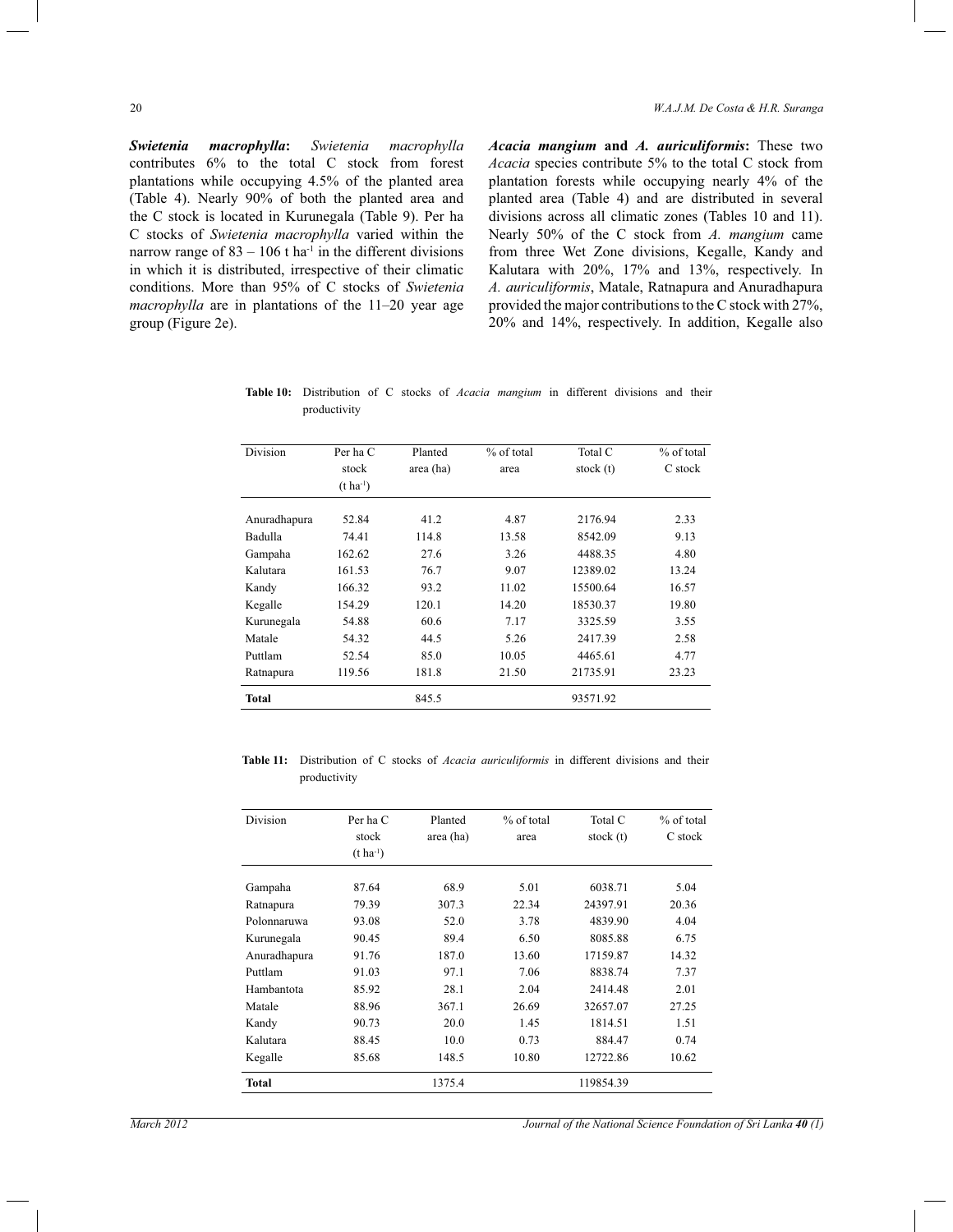provided 11% to the total C stock from *A. auriculiformis*. Per ha C stocks of *A. mangium* were clearly greater in the Wet Zone divisions with a range of  $154 - 166$  t ha<sup>-1</sup> (in Gampaha, Kegalle, Kandy and Kalutara) as compared to  $53 - 74$  t ha<sup>-1</sup> in divisions located in Intermediate and Dry Zones (i.e. Anuradhapura, Badulla, Kurunegala, Matale and Puttalam). In contrast, *A. auriculiformis* had a much narrower range of productivities (i.e.  $79 - 93$  t ha<sup>-1</sup>) in all divisions in which it is grown, irrespective of the climatic conditions.

 More than 95% and 87% of C stocks of *A. mangium*  and *A. auriculiformis* were contained in plantations in the 11-20 year age group (Figures 2f and 2g). In fact, more than 99% of all C stocks of both these *Acacia*  species were in plantations of 30 years or younger. These data also indicated a clear shift in the species preference in reforestation/afforestation programmes from *Pinus caribaea* to *Acacia* species during the last two decades.

## **Total C stocks of mixed culture forest plantations in 2008**

Table 12 shows the C stocks of the component species and total C stock of all mixed culture forest plantations. Total C stock in mixed cultures in 2008 amounted to 0.681 million tons. In terms of planted area, the mixed cultures were only 10% of the area of monoculture plantations. However, the mixed cultures had a proportionately greater total C stock with 16% of that of monocultures. This is because of the greater per ha C stocks of mixed cultures with an overall mean of 114.54 t ha-1 as compared to  $73.34$  t ha<sup>-1</sup> (Table 4) in monocultures.

 There were five mixed cultures, which contributed more than 5% to the total C stock from mixed cultures. They were *Eucalyptus robusta* & *E. grandis* (17%), *Pinus* mixed (13%), *E. grandis* & *E. microcorys*  (12.5%), *Eucalyptus* mixed (7%) and *Acacia mangium*  & *A*. *auriculiformis* (5%). These five mixed cultures accounted for 55% of the total C stock from mixed cultures while occupying 44% of the total area of mixed culture plantations. 69% of the C stock of the mixed cultures in 2008 resides in *Eucalyptus*-based mixed plantations. Mixed plantations based on *E. grandis* accounted for 46% of total mixed culture C stocks, while mixtures based on *E. camaldulensis* accounted for 5%. Apart from *Eucalyptus*-based mixed plantations, mixed cultures based on *Tectona grandis* accounted for 9% of the total C stocks in mixed cultures. Three species of *Acacia*  (i.e. *A. mangium*, *A. auriculiformis* and *A. decurrens*) were also major contributors to C stocks in mixed plantations with mixtures involving *Acacia* contributing for 20.5%. Likewise, mixed plantations involving *Pinus*  *caribaea* and *P. patula* contributed nearly 25% of the total C stock from mixtures.

#### **Distribution of C stocks of the major mixed culture forest plantation species by division**

**Mixed plantations involving** *Eucalyptus grandis***:** All mixed plantations involving *E. grandis* are located in Nuwara Eliya and Badulla divisions. These plantations contain nearly 46% of the total C stock from mixed cultures with a total C stock of 313,123 t (Table 13). Out of this, 75% is located in Nuwara Eliya while 25% is in Badulla. The productivities (i.e. per ha C stocks) of both *E. grandis* and its associated species were appreciably greater in Nuwara Eliya when compared to Badulla. For *E. grandis*, respective mean productivities were 89 and 48 t ha-1 respectively for Nuwara Eliya and Badulla. This reflected more favourable growing conditions in Nuwara Eliya for *E. grandis* as well as its associated species. When compared with the respective productivities of monoculture plantations of *E. grandis* in Nuwara Eliya and Badulla (i.e. 168 and 83 t ha<sup>-1</sup> respectively-Table 7), its productivities in the mixed cultures, where *E. grandis*  was only 50% of the total tree population were slightly greater. Interestingly, on average, *E. grandis* provided a greater share of the total C stock of the mixtures in Badulla (i.e. 57%) as compared to those in Nuwara Eliya  $(52\%)$ .

 The specific mixtures which provided the highest contributions to the total C stock in *E. grandis*-based plantations in Nuwara Eliya and Badulla were *E. grandis*  & *E. robusta* (36%), *E. grandis* & *E. microcorys* (15.5%) and *E. grandis* & *Acacia decurrens* (10%), which were all in Nuwara Eliya, and *E. grandis* & *E. microcorys*  (12%), which was in Badulla (Table 13). The species, which showed the highest productivities in association with *E. grandis* were *Acacia decurrens* (119 t ha-1), *E. globulus* (101 t ha-1) and *E. microcorys* (84%), all in Nuwara Eliya, and *E. robusta* (73 t ha-1) in Badulla.

**Mixed plantations involving** *Eucalyptus camaldulensis*  **and** *Tectona grandis***:** Mixed plantations involving *E. camaldulensis* contain 8.2% of the total C stock in mixed cultures (Table 12). These plantations are distributed mainly in the dry and intermediate zones (Table 14). Nearly 41% of the C stocks of mixed cultures involving *E. camaldulensis* were in the mixture with *E. tereticornis* in Badulla while mixtures with *Tectona grandis* in Ampara, Moneragala, Kurunegala, Puttalam and Polonnaruwa accounted for 36%. In all divisions except Puttalam and Polonnaruwa, productivity of *E. camaldulensis*, which ranged from 4.8 *–* 23.8 t ha-1 , was lower than its associated species, which ranged from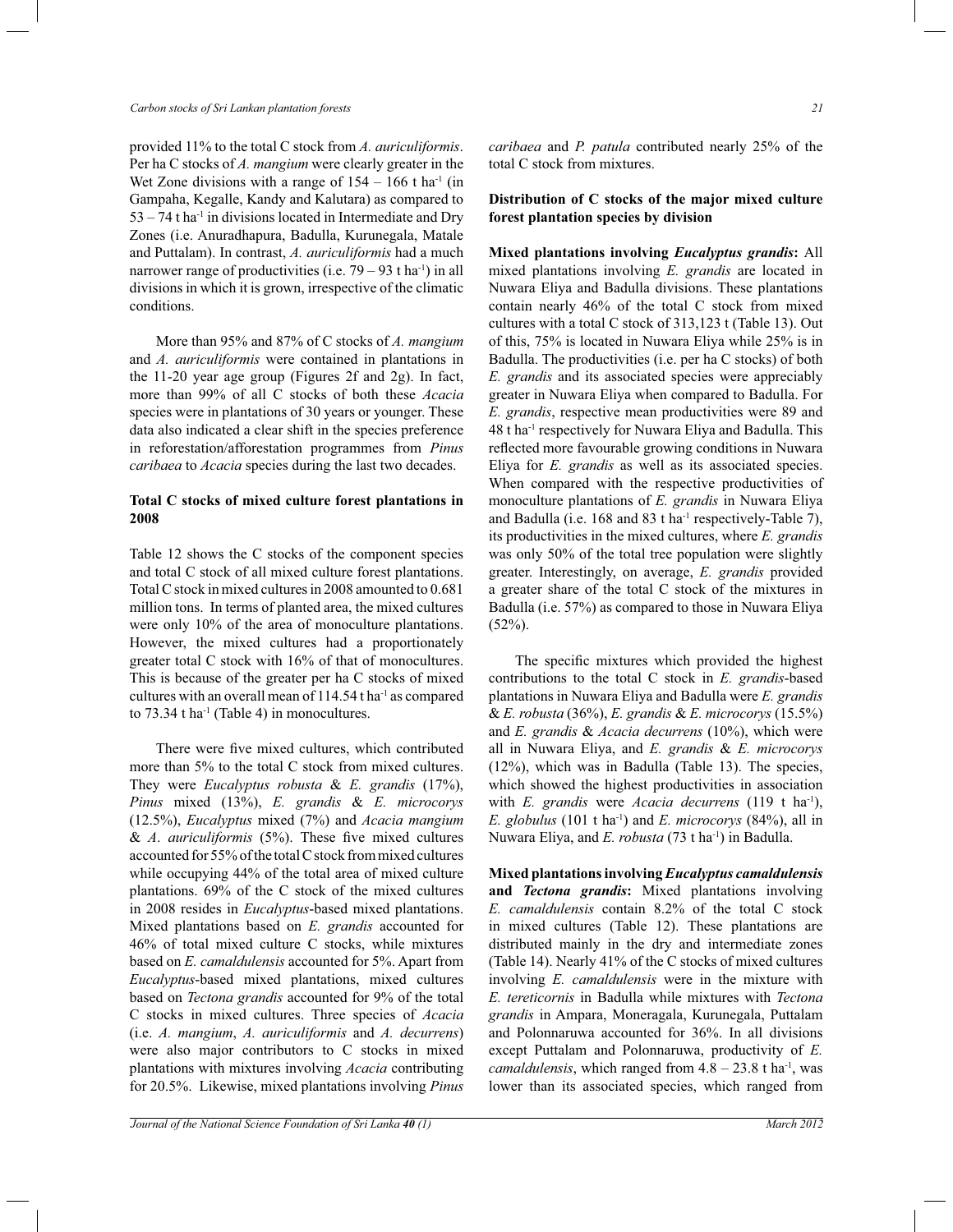| Species composition of the                                                                                     | Total C   | $\%$ of | Mean                  | Total C     | % of          | Mean                                      | Total C    | $%$ of             | Planted |  |
|----------------------------------------------------------------------------------------------------------------|-----------|---------|-----------------------|-------------|---------------|-------------------------------------------|------------|--------------------|---------|--|
| mixture                                                                                                        | stock of  | Total C | carbon stock          | stock of    | total C       | carbon stock                              | stock of   | total              | area    |  |
|                                                                                                                | spp. 1(t) | Stock   | of spp. $1$           | spp. $2(t)$ | stock         | of spp. $2$                               | mixture(t) | mixed              | (ha)    |  |
|                                                                                                                |           | from    | $(t \text{ ha}^{-1})$ |             | from          | $(\mathfrak{t}\;\mathsf{ha}^{\text{-}1})$ |            | C <sub>stock</sub> |         |  |
|                                                                                                                |           | spp. 1  |                       |             | ${\tt spp.2}$ |                                           |            |                    |         |  |
| Eucalyptus robusta & E. grandis                                                                                | 58040.89  | 50.00   | 65.54                 | 58040.89    | 50.00         | 65.54                                     | 116081.8   | 17.03              | 885.6   |  |
|                                                                                                                | 51907.84  | 61.03   | 87.95                 | 83151.87    | 38.97         | 56.17                                     | 85059.71   | 12.48              | 590.2   |  |
| Eucalyptus grandis & E. microcorys<br>Acacia mangium & A. auriculiformis                                       | 23426.51  | 65.45   | 83.16                 | 2364.79     | 34.55         | 43.89                                     | 5791.30    | 5.25               | 281.7   |  |
| Eucalyptus grandis & A. decurrens                                                                              | 12729.69  | 40.18   | 79.76                 | 8954.94     | 59.82         | 118.77                                    | 31684.63   | 4.65               | 159.6   |  |
| Tectona grandis & Eucalyptus mixed                                                                             | 2807.92   | 10.70   | 14.09                 | 23428.71    | 89.30         | 117.55                                    | 26236.63   | 3.85               | 199.3   |  |
| E. grandis & Pinus caribaea                                                                                    | 12111.59  | 46.69   | 34.30                 | .3828.77    | 53.31         | 39.16                                     | 25940.36   | 3.81               | 353.1   |  |
| E. camaldulensis & E. tereticornis                                                                             | 8032.94   | 35.22   | 23.84                 | 14772.51    | 64.78         | 43.84                                     | 22805.44   | 3.35               | 337.0   |  |
| Tectona grandis & E. camaldulensis                                                                             | 1646.98   | 57.41   | 20.95                 | 8640.27     | 42.59         | 15.54                                     | 20287.25   | 2.98               | 555.9   |  |
| Pinus caribaea & Pinus patula                                                                                  | 8830.44   | 50.00   | 89.65                 | 8830.44     | 50.00         | 89.65                                     | 17660.89   | 2.59               | 98.5    |  |
| Eucalyptus mixed & A. mangium                                                                                  | 7132.05   | 57.48   | 77.78                 | 5275.31     | 42.52         | 57.53                                     | 12407.36   | 1.82               | 91.7    |  |
| Eucalyptus grandis & A. mangium                                                                                | 4755.07   | 42.00   | 45.81                 | 6567.81     | 58.00         | 63.27                                     | 11322.88   | 1.66               | 103.8   |  |
| E. grandis & Eucalyptus mixed                                                                                  | 6610.85   | 59.72   | 88.98                 | 4459.72     | 40.28         | 60.02                                     | 11070.57   | 1.62               | 74.3    |  |
| E. grandis & Pinus patula                                                                                      | 7643.81   | 74.99   | 66.76                 | 2549.93     | 25.01         | 22.27                                     | 10193.74   | 1.50               | 114.5   |  |
| E. globulus & E. grandis                                                                                       | 4888.67   | 48.22   | 93.83                 | 5248.80     | 51.78         | 100.74                                    | 10137.47   | 1.49               | 52.1    |  |
| Eucalyptus mixed & A. decurrens                                                                                | 4542.14   | 49.46   | 138.06                | 4640.49     | 50.54         | 141.05                                    | 9182.64    | <b>1.35</b>        | 32.9    |  |
| E. robusta & E. microcorys                                                                                     | 4406.29   | 48.29   | 83.61                 | 4718.62     | 51.71         | 89.54                                     | 9124.91    | 1.34               | 52.7    |  |
|                                                                                                                | 2148.24   | 23.92   | 24.61                 | 6833.68     | 76.08         | 78.28                                     | 8981.92    | 1.32               | 87.3    |  |
| Eucalyptus torelliana & A. mangium<br>Tectona grandis & A. auriculiformis<br>Eucalyptus mixed & Pinus caribaea | 1255.03   | 16.41   | 7.95                  | 6393.33     | 83.59         | 40.52                                     | 7648.36    | 1.12               | 157.8   |  |
|                                                                                                                | 5009.26   | 75.49   | 112.06                | 1626.33     | 24.51         | 36.38                                     | 6635.59    | 0.97               | 44.7    |  |
| E. grandis & E. camaldulensis                                                                                  | 3867.97   | 64.03   | 40.72                 | 2172.71     | 35.97         | 22.87                                     | 6040.67    | 0.89               | 95.0    |  |
| E. camaldulensis & A. mangium                                                                                  | 809.33    | 14.31   | 8.47                  | 4846.80     | 85.69         | 50.75                                     | 5656.14    | 0.83               | 95.5    |  |
| E. camaldulensis & A. auriculiformis                                                                           | 529.89    | 10.52   | 5.55                  | 4506.71     | 89.48         | 47.19                                     | 5036.60    | 0.74               | 95.5    |  |
| E. microcorys & Cupressus sp.                                                                                  | 3401.60   | 83.81   | 82.76                 | 656.98      | 16.19         | 15.98                                     | 4058.58    | 0.60               | 41.1    |  |
| Tectona grandis & Kaya senegalensis                                                                            | 570.27    | 15.24   | 3.59                  | 3170.87     | 84.76         | 19.96                                     | 3741.14    | 0.55               | 158.9   |  |
| E. microcorys & Pinus caribaea                                                                                 | 1462.57   | 39.46   | 73.13                 | 2243.46     | 60.54         | 112.17                                    | 3706.03    | 0.54               | 20.0    |  |
| E. robusta & Pinus patula                                                                                      | 2320.40   | 63.10   | 68.65                 | 1357.21     | 36.90         | 40.15                                     | 3677.61    | 0.54               | 33.8    |  |
| Acacia decurrens & Pinus caribaea                                                                              | 1757.83   | 50.31   | 82.53                 | 1736.15     | 49.69         | 81.51                                     | 3493.98    | 0.51               | 21.3    |  |
| E. globulus & A. decurrens                                                                                     | 1194.51   | 41.97   | 103.87                | 1651.33     | 58.03         | 43.59                                     | 2845.84    | 0.42               | 11.5    |  |
| Acacia decurrens & Pinus patulat                                                                               | 2771.07   | 00,00   | 135.17                | 0.00        | 0.00          | 0.00                                      | 2771.07    | 0.41               | 20.5    |  |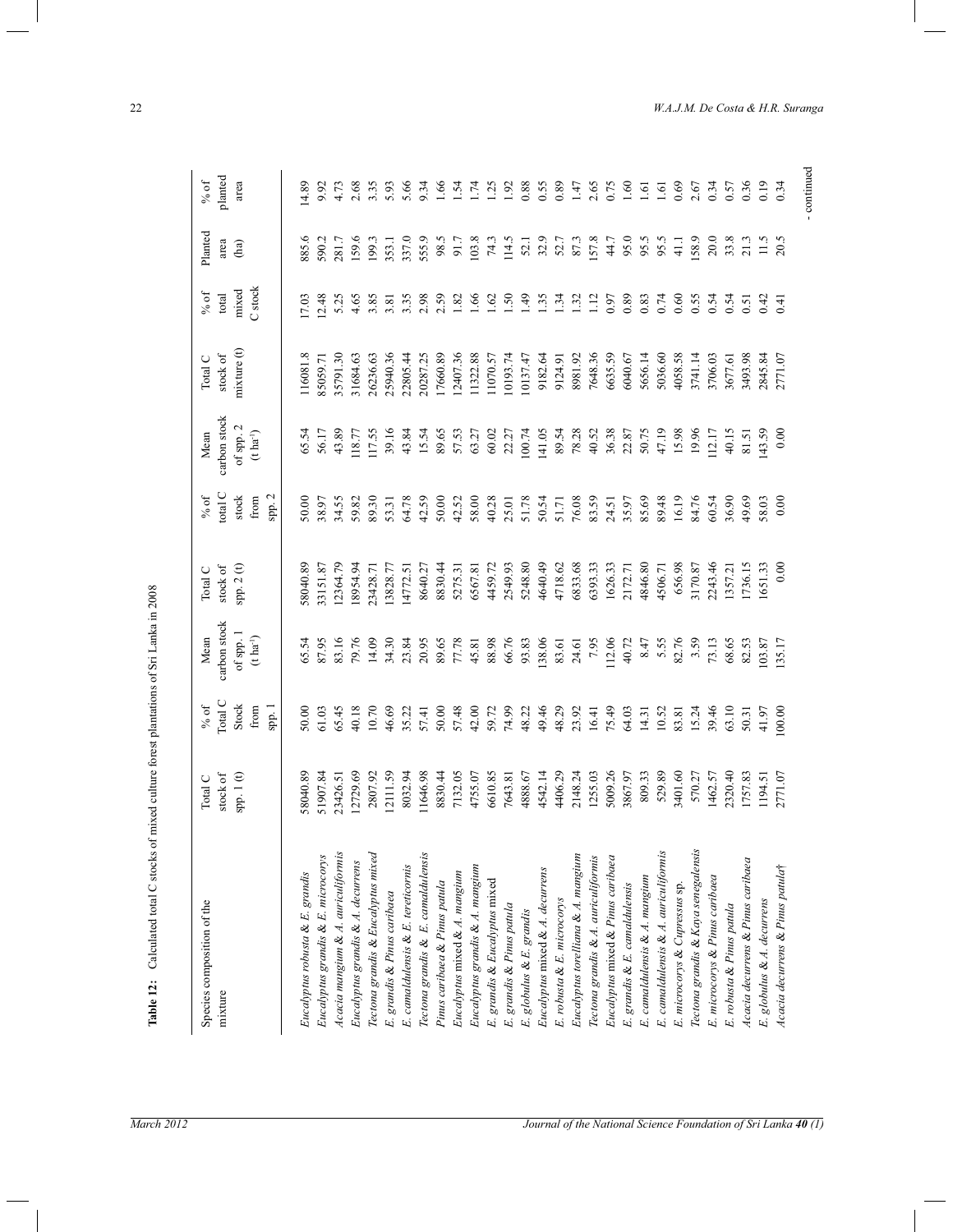| Species composition of the<br>mixture | stock of<br>Total C | total C<br>$\%$ of    | carbon stock<br>Mean                      | stock of<br>Total C | total C<br>$\%$ of | carbon stock<br>Mean                      | stock of<br>Total C    | $\%$ of<br>total | Planted<br>area |
|---------------------------------------|---------------------|-----------------------|-------------------------------------------|---------------------|--------------------|-------------------------------------------|------------------------|------------------|-----------------|
|                                       | spp. 1(t)           | stock                 | of spp. $1$                               | spp. $2(0)$         | stock              | of spp. 2                                 | $m$ <i>xture</i> $(t)$ | mixed            | (ha)            |
|                                       |                     | from                  | $(\mathbf{t}\,\mathbf{h}\mathbf{a}^{-1})$ |                     | from               | $(\mathbf{t}\,\mathbf{h}\mathbf{a}^{-1})$ |                        | C stock          |                 |
|                                       |                     | $\mathop{\rm spp.} 1$ |                                           |                     | ${\tt spp.2}$      |                                           |                        |                  |                 |
| T. grandis & Eucalyptus spp.          | 388.16              | 14.45                 | 12.40                                     | 2298.73             | 85.55              | 73.44                                     | 2686.89                | 0.39             | 31.3            |
| E. grandis & Pinus mixed              | 1456.14             | 56.16                 | 09.48                                     | 1136.68             | 43.84              | 85.46                                     | 2592.81                | 0.38             | 13.3            |
| E. citriodora & E. grandis            | 1000.57             | 53.28                 | 30.60                                     | 877.21              | 46.72              | 26.83                                     | 1877.78                | 0.28             | 32.7            |
| E. grandis & E. paniculata            | 943.15              | 51.66                 | 37.73                                     | 882.45              | 48.34              | 35.30                                     | 1825.60                | 0.27             | 25.0            |
| E. robusta & Eucalyptus mixed         | 801.98              | 44.38                 | 86.23                                     | 1004.97             | 55.62              | 108.06                                    | 806.95                 | 0.27             | 9.3             |
| Eucalyptus mixed & Pinus patulat      | 1629.14             | 100.00                | 35.76                                     | 0.00                | 0.00               | 0.00                                      | 1629.14                | 0.24             | 12.0            |
| Eucalyptus mixed & Cupressus spp.     | 1483.98             | 91.47                 | 48.40                                     | 138.37              | 8.53               | 13.84                                     | .622.35                | 0.24             | 10.0            |
| Swietenia macrophylla & P. caribaea   | 789.66              | 48.77                 | 56.40                                     | 829.37              | 51.23              | 59.24                                     | 1619.04                | 0.24             | 14.0            |
| Cupressus spp. & Pinus mixed          | 220.10              | 14.41                 | 14.39                                     | 1307.81             | 85.59              | 85.48                                     | 1527.91                | 0.22             | 15.3            |
| E. robusta & Acacia decurrens         | 469.07              | 36.36                 | 82.29                                     | 820.87              | 63.64              | 144.01                                    | 1289.93                | 0.19             | 5.7             |
| A. auriculiformis & Pinus caribaea    | 682.42              | 56.03                 | 47.72                                     | 535.44              | 43.97              | 37.44                                     | 1217.85                | 0.18             | 14.3            |
| E. camaldulensis & Kaya spp.          | 142.03              | 12.39                 | 8.35                                      | 1003.96             | 87.61              | 59.06                                     | 1145.98                | 0.17             | 17.0            |
| E. grandis & Cupressus spp.           | 1105.90             | 98.71                 | 22.88                                     | 14.45               | 1.29               | 1.61                                      | 1120.35                | 0.16             | 9.0             |
| E. camaldulensis & Pinus caribaea     | 145.62              | 16.48                 | 7.55                                      | 738.19              | 83.52              | 38.25                                     | 883.81                 | 0.13             | 19.3            |
| Eucalyptus mixed & Pinus mixed        | 443.39              | 60.73                 | 30.41                                     | 286.72              | 39.27              | 84.33                                     | 730.11                 | $\overline{0}$ . | 3.4             |
| Tectona grandis & Sw. macrophylla     | 138.14              | 30.95                 | 26.56                                     | 308.25              | 69.05              | 59.28                                     | 446.38                 | 0.07             | 5.2             |
| E. tereticornis & E. torelliana       | 133.52              | 50.00                 | 66.76                                     | 133.52              | 50.00              | 66.76                                     | 267.03                 | 0.04             | 2.0             |
| Ac. melanoxylon & Cupressus spp.      | 172.07              | 83.91                 | 74.81                                     | 33.00               | 16.09              | 14.35                                     | 205.07                 | 0.03             | 2.3             |
| E. camaldulensis & E. torelliana      | 14.49               | 11.01                 | 4.83                                      | 117.09              | 88.99              | 39.03                                     | 131.58                 | 0.02             | 3.0             |
| Cupressus spp. & Pinus patula         | 61.69               | 62.48                 | 14.35                                     | 37.05               | 37.52              | 8.62                                      | 98.74                  | $\overline{0}$ . | 4.3             |
| Eucalyptus mixed                      |                     |                       |                                           |                     |                    |                                           | 49012.86               | 7.19             | 620.3           |
| Pinus mixed                           |                     |                       |                                           |                     |                    |                                           | 88447.04               | 12.98            | 215.1           |
| Total                                 |                     |                       |                                           |                     |                    |                                           | 681466.3               |                  | 5949.6          |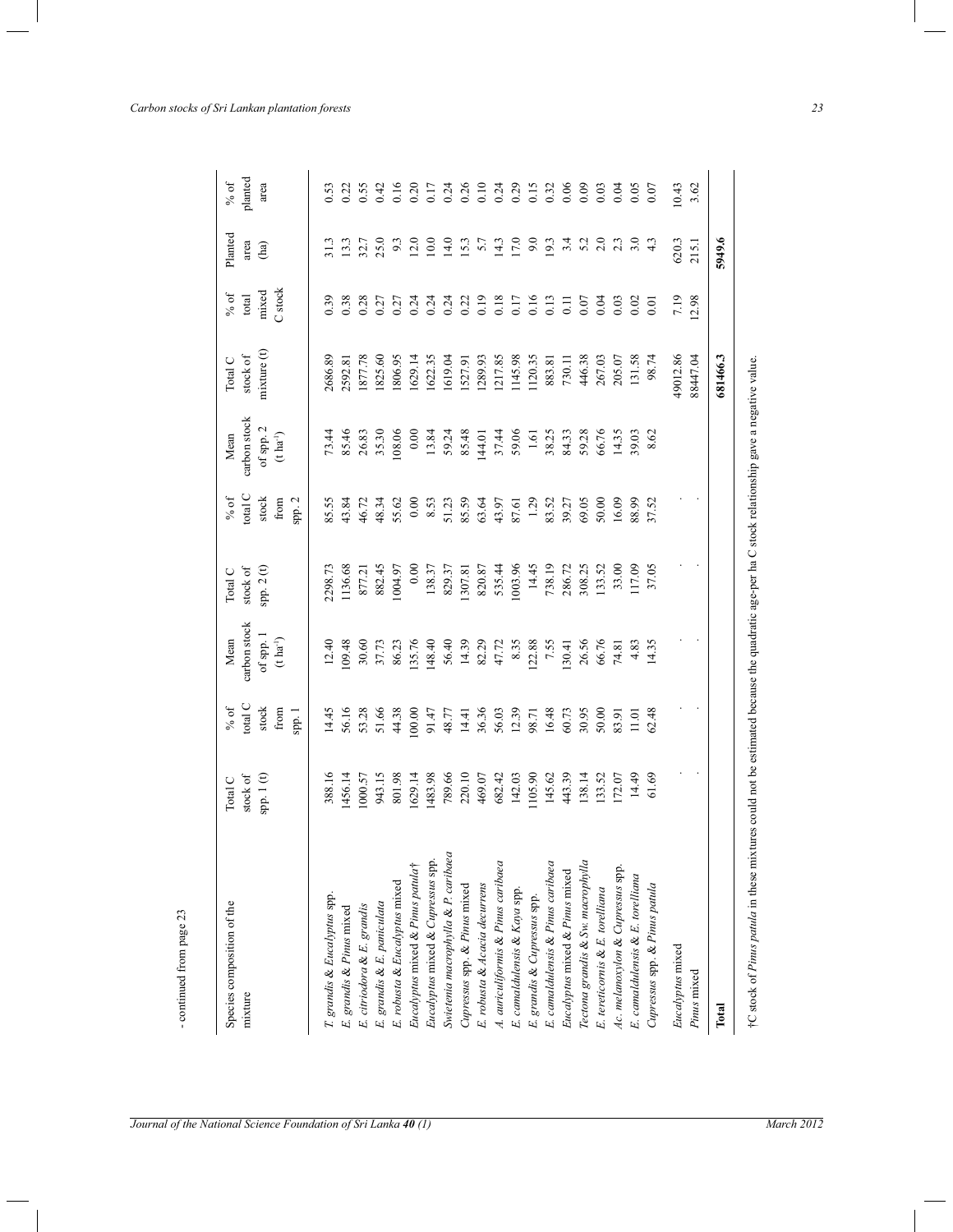| 27.20<br>5.50<br>95.00<br>350.40<br>45.30<br>Sub-total<br>46.60<br>29.00<br>17.80<br>9.00<br>Planted<br>86.00<br>858.40<br>239.80<br>159.60<br>153.90<br>114.50<br>Sub-total<br>32.70<br>13.30<br>199.20<br>area<br>(ha)<br>C stock of<br>$(t \, \mathrm{ha}^{-1})$<br>spp. 2<br>30.60<br>72.78<br>33.67<br>22.87<br>37.20<br>31.88<br>63.78<br>36.28<br>67.93<br>41.39<br>41.77<br>83.89<br>103.99<br>$1.61\,$<br>65.31<br>00.93<br>60.82<br>118.77<br>22.27<br>85.46 | C stock of<br>72.78<br>28.25<br>48.19<br>79.76<br>122.88<br>31.88<br>66.76<br>89.14<br>$(t\, \mathrm{h} a^{-1})$<br>26.83<br>40.72<br>66.94<br>109.30<br>118.65<br>112.20<br>75.22<br>39.72<br>109.48<br>74.11<br>36.17<br>65.31<br>spp. 1 |
|------------------------------------------------------------------------------------------------------------------------------------------------------------------------------------------------------------------------------------------------------------------------------------------------------------------------------------------------------------------------------------------------------------------------------------------------------------------------|--------------------------------------------------------------------------------------------------------------------------------------------------------------------------------------------------------------------------------------------|
|                                                                                                                                                                                                                                                                                                                                                                                                                                                                        |                                                                                                                                                                                                                                            |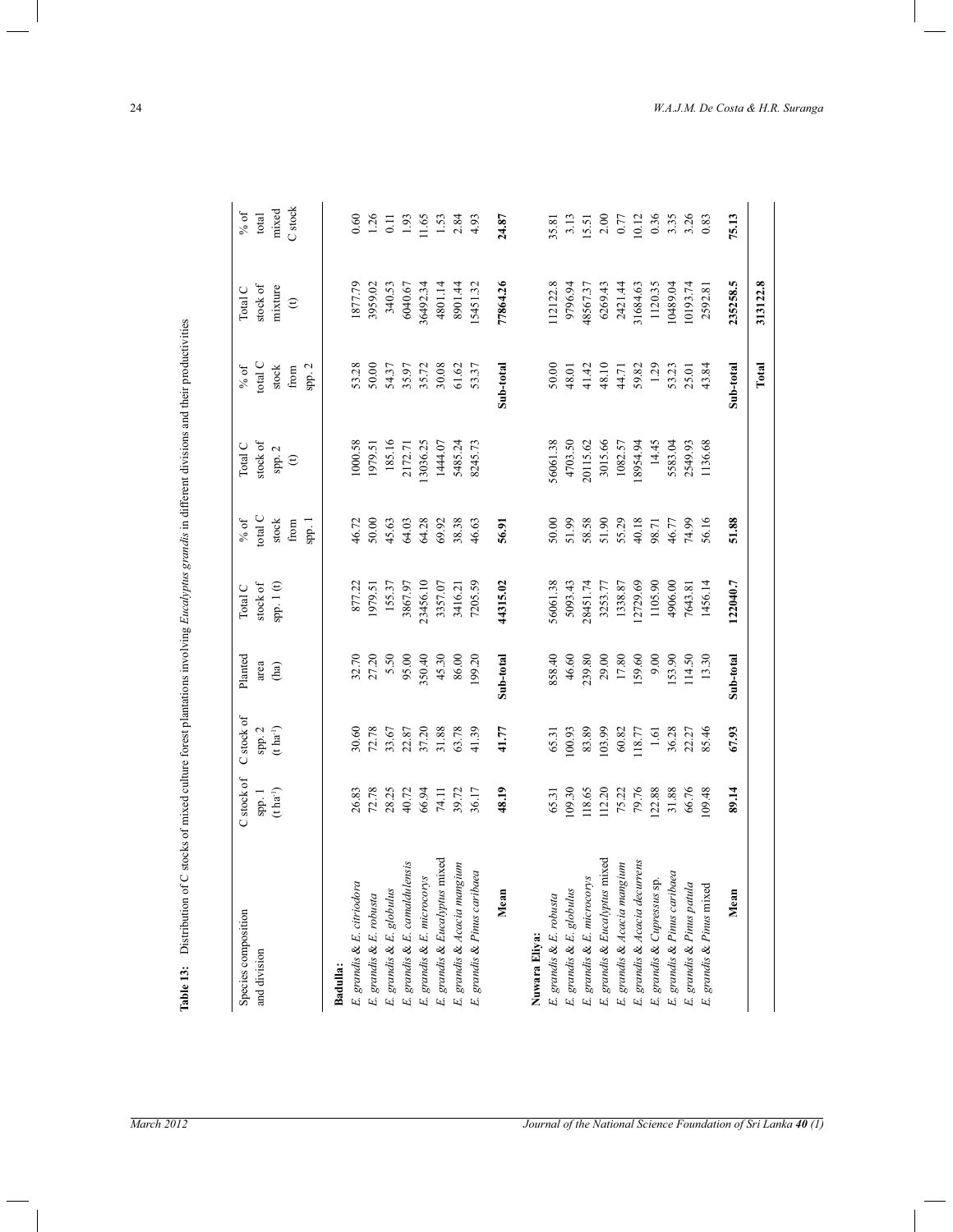| ׇ֚֘֡                                                                               |
|------------------------------------------------------------------------------------|
|                                                                                    |
|                                                                                    |
|                                                                                    |
|                                                                                    |
|                                                                                    |
|                                                                                    |
|                                                                                    |
| l                                                                                  |
| $\overline{a}$                                                                     |
| į                                                                                  |
|                                                                                    |
| ١                                                                                  |
|                                                                                    |
|                                                                                    |
|                                                                                    |
| J                                                                                  |
|                                                                                    |
|                                                                                    |
| I                                                                                  |
|                                                                                    |
| ֚֬֕                                                                                |
|                                                                                    |
|                                                                                    |
|                                                                                    |
|                                                                                    |
|                                                                                    |
|                                                                                    |
|                                                                                    |
|                                                                                    |
|                                                                                    |
| ì<br>ţ                                                                             |
| l                                                                                  |
| ļ                                                                                  |
| ļ<br>֕                                                                             |
| l<br>╡                                                                             |
| l                                                                                  |
| $\overline{\phantom{a}}$                                                           |
|                                                                                    |
|                                                                                    |
|                                                                                    |
|                                                                                    |
| i                                                                                  |
| ļ                                                                                  |
| Ì                                                                                  |
| $\overline{a}$                                                                     |
|                                                                                    |
|                                                                                    |
|                                                                                    |
|                                                                                    |
|                                                                                    |
|                                                                                    |
| ļ                                                                                  |
| i                                                                                  |
|                                                                                    |
|                                                                                    |
| i<br>Ì                                                                             |
| j<br>I                                                                             |
| ï<br>ŗ.<br>ļ                                                                       |
| ï                                                                                  |
| j<br>l                                                                             |
| i<br>١<br>١                                                                        |
| ï                                                                                  |
| ÷<br>֒                                                                             |
| l                                                                                  |
| ֖֖֖֖֖֖֖֧֧֪֪֪֪֪֪֪֪֪֪֪֪֪֪֪֪֪֪֪֪֪֪֪֪֪֪֪֪֪֪֪֪֪֪֚֚֚֚֚֚֚֚֚֚֚֚֚֚֚֚֚֚֚֚֚֚֚֚֚֚֚֚֚֚֚֚֬֝֓֞֝֓֞ |
| l<br>١                                                                             |
| Í                                                                                  |
| l                                                                                  |
| able 1                                                                             |

| Species composition                  | Division     | stock of                                         | C stock of              | Planted   | Total C    | % of total C | Total C  | % of total C             | Total C    | % of total    | $%$ of total               |
|--------------------------------------|--------------|--------------------------------------------------|-------------------------|-----------|------------|--------------|----------|--------------------------|------------|---------------|----------------------------|
|                                      |              | spp.1                                            | spp. 2                  | area (ha) | stock of   | stock from   | stock of | stock from               | stock of   | mixed C       | mixed C                    |
|                                      |              | $(\mathbf{t}\;\mathbf{h}\mathbf{a}^{\text{-}1})$ | $(t \, \text{ha}^{-1})$ |           | spp. 1 (t) | spp. 1       | spp.2(t) | spp. 2                   | mixture(t) | stock†        | stock‡                     |
| E. camaldulensis & E. tereticornis   | Badulla      | 23.84                                            | 43.84                   | 337.0     | 8032.94    | 35.22        | 14772.51 | 64.78                    | 22805.44   | 40.76         |                            |
| E. camaldulensis & E. torelliana     | Ratnapura    | 4.83                                             | 39.03                   | 3.0       | 14.49      | 11.01        | 117.09   | 88.99                    | 131.58     | 0.24          |                            |
| E. camaldulensis & A. mangium        | Ratnapura    | 5.37                                             | 86.60                   | 37.0      | 198.51     | 5.83         | 3204.21  | 94.17                    | 3402.72    | 6.08          |                            |
| E. camaldulensis & A. mangium        | Hambantota   | 5.90                                             | 28.77                   | 33.5      | 197.66     | 17.02        | 963.79   | 82.98                    | 1161.45    | 2.08          |                            |
| E. camaldulensis & A. mangium        | Matale       | 6.53                                             | 27.15                   | 25.0      | 413.16     | 37.84        | 678.81   | 62.16                    | 1091.97    | 1.95          |                            |
| E. camaldulensis & A. auriculiformis | Anuradhapura | 5.35                                             | 46.39                   | 66.0      | 353.24     | 10.34        | 3062.00  | 89.66                    | 3415.24    | 6.10          |                            |
| E. camaldulensis & A. auriculiformis | Ratnapura    | 6.14                                             | 49.58                   | 11.0      | 67.49      | 11.01        | 545.37   | 88.99                    | 612.86     | 1.10          |                            |
| E. camaldulensis & A. auriculiformis | Hambantota   | 5.90                                             | 48.61                   | 18.5      | 109.16     | 10.82        | 899.34   | 89.18                    | 1008.50    | 1.80          |                            |
| E. camaldulensis & Kaya              | Anuradhapura | 8.35                                             | 59.06                   | 17.0      | 142.03     | 12.39        | 1003.96  | 87.61                    | 1145.98    | 2.05          |                            |
| camaldulensis & P. caribaea<br>E.    | Matara       | 7.55                                             | 38.25                   | 19.3      | 145.62     | 16.48        | 738.19   | 83.52                    | 883.81     | 1.58          |                            |
|                                      | Mean         | 8.97                                             | 46.73                   | Sub-total | 9674.30    | 27.13        | 25985.26 | 72.87                    | 35659.56   | 63.74         |                            |
| E. camaldulensis & T. grandis        | Ampara       | 21.02<br>8.26<br>17.89                           | 23.93                   | 107.2     | 2253.02    | 46.76        | 2565.08  | 53.24                    | 4818.10    | 8.61          | 7.89                       |
| E. camaldulensis & T. grandis        | Monaragala   |                                                  | 25.78                   | 129.5     | 1070.08    | 24.27        | 3338.72  | 75.73                    | 4408.81    | 7.88          | 7.22                       |
| E. camaldulensis & T. grandis        | Kurunegala   |                                                  | 27.91                   | 128.8     | 2304.80    | 39.07        | 3594.74  | 60.93                    | 5899.54    | 10.54         | 9.66                       |
| E. camaldulensis & T. grandis        | Puttlam      | 8.56                                             | 8.22                    | 82.6      | 707.34     | 51.01        | 679.30   | 48.99                    | 1386.64    | 2.48          | 2.27                       |
| E. camaldulensis & T. grandis        | Polomaruwa   | 21.38                                            | 13.63                   | 107.8     | 2305.03    | 61.07        | 1469.14  | 38.93                    | 3774.17    | 6.75          | 6.18                       |
|                                      | Mean         | 15.42                                            | 19.89                   | Sub-total | 8640.27    | 42.59        | 11646.98 | 57.41                    | 20287.25   | <b>16.26</b>  | 33.23                      |
|                                      |              |                                                  |                         |           |            |              |          | $0$ tal†                 | 55946.81   | $\frac{1}{2}$ |                            |
| T. grandis & Eucalyptus mixed        | Ampara       | 27.53<br>26.33<br>7.91                           | .21.85                  | 39.1      | 1076.46    | 18.43        | 4764.18  | 81.57                    | 5840.64    |               |                            |
| T. grandis & Eucalyptus mixed        | Kurunegala   |                                                  | 39.94                   | 25.2      | 663.51     | 15.84        | 3526.46  | 84.16                    | 4189.97    |               | 9.57<br>6.86               |
| T. grandis & Eucalyptus mixed        | Puttlam      |                                                  | 112.13                  | 135.0     | 1067.95    | 6.59         | 5138.07  | 93.41                    | 16206.02   |               | 26.55                      |
| T. grandis & S. macrophylla          | Kurunegala   | 26.56                                            | 59.28                   | 5.2       | 138.14     | 30.95        | 308.25   | 69.05                    | 446.38     |               | 0.73                       |
| T. grandis & A. auriculiformis       | Kurunegala   | 4.03                                             | 18.93                   | 30.3      | 122.22     | 17.57        | 573.53   | 82.43                    | 695.75     |               | $\frac{1}{4}$              |
| T. grandis & A. auriculiformis       | Ratnapura    | 4.93                                             | 41.12                   | 75.5      | 372.55     | 10.71        | 3104.57  | 89.29                    | 3477.12    |               |                            |
| T. grandis & A. auriculiformis       | Matale       |                                                  | 52.22                   | 52.0      | 760.26     | 21.88        | 2715.23  | 78.13                    | 3475.50    |               |                            |
| T. grandis & Kaya                    | Ampara       | $14.62$<br>5.05<br>3.31                          | 44.27                   | 25.6      | 129.33     | 10.24        | 1133.21  | 89.76                    | 1262.54    |               | $5.70$<br>$5.69$<br>$4.06$ |
| T. grandis & Kaya                    | Anuradhapur  |                                                  | 15.29                   | 133.3     | 440.94     | 17.79        | 2037.65  | 82.21                    | 2478.60    |               |                            |
| Tectona grandis &                    |              |                                                  |                         |           |            |              |          |                          |            |               |                            |
| Eucalyptus: Tectona mixture          | Matale       | 12.40                                            | 73.44                   | 31.3      | 388.16     | 14.45        | 2298.73  | 85.55                    | 2686.89    |               | 4.40                       |
|                                      | Mean         | 13.27                                            | 67.85                   | Sub-total | 5159.52    | 12.66        | 35599.88 | 87.34                    | 40759.40   |               | 66.77                      |
|                                      |              |                                                  |                         |           |            |              |          | $\Gamma$ otal $\ddagger$ | 61046.65   |               | $\overline{100}$           |

*Carbon stocks of Sri Lankan plantation forests 25*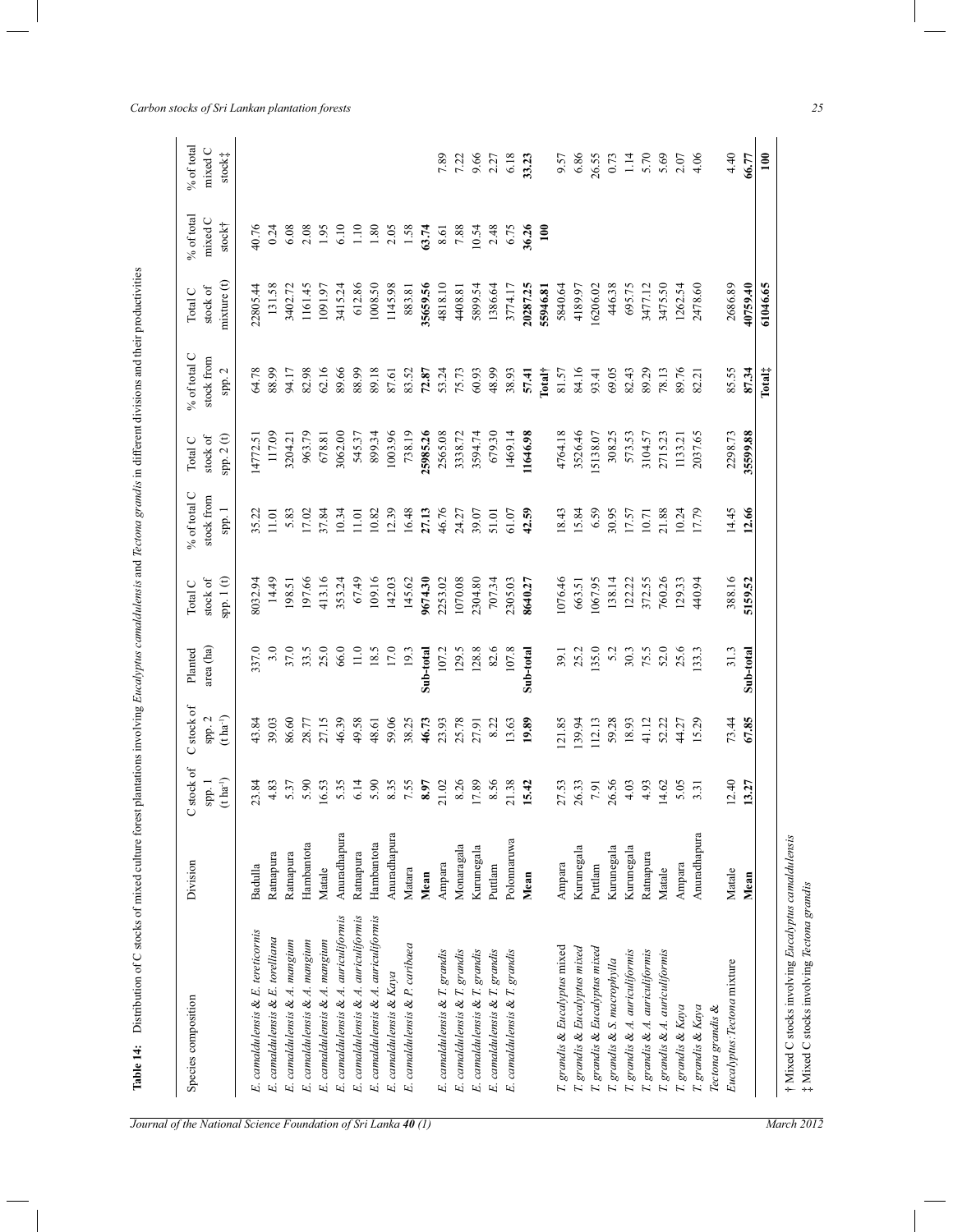| Species composition             | Division     | C stock of<br>$(\mathbf{t}\:\mathbf{ha}^{-1})$<br>spp. 1 | C stock of<br>$(t \, \mathrm{h} \mathrm{a}^{\text{-}1})$<br>spp. 2 | area (ha)<br>Planted | stock of<br>Total C<br>spp. 1<br>$\mathfrak{S}$ | % of total<br>$\mathbf C$ stock<br>spp.1<br>from | stock of<br>Total C<br>spp. 2<br>$\oplus$ | % of total<br>$\mathbf C$ stock<br>spp. 2<br>from | stock of<br>mixture<br>Total C<br>$\oplus$ | $%$ of total<br>C stock<br>mixed |
|---------------------------------|--------------|----------------------------------------------------------|--------------------------------------------------------------------|----------------------|-------------------------------------------------|--------------------------------------------------|-------------------------------------------|---------------------------------------------------|--------------------------------------------|----------------------------------|
| Acacia auriculiformis &:        |              |                                                          |                                                                    |                      |                                                 |                                                  |                                           |                                                   |                                            |                                  |
| Pinus caribaea                  | Ratnapura    | 44.23                                                    | 35.56                                                              | 10.3                 | 455.54                                          | 55.43                                            | 366.26                                    | 44.57                                             | 821.80                                     |                                  |
| Pinus caribaea                  | Kalutara     | 56.72                                                    | 42.29                                                              | 4.0                  | 226.88                                          | 57.28                                            | 169.18                                    | 42.72                                             | 396.06                                     |                                  |
| Tectona grandis                 | Kurunegala   | 18.93                                                    | 4.03                                                               | 30.3                 | 573.53                                          | 82.43                                            | 122.22                                    | 17.57                                             | 695.75                                     |                                  |
| Tectona grandis                 | Ratnapura    | 41.12                                                    | 4.93                                                               | 75.5                 | 3104.57                                         | 89.29                                            | 372.55                                    | 10.71                                             | 3477.12                                    |                                  |
| Tectona grandis                 | Matale       | 52.22                                                    | 14.62                                                              | 52.0                 | 2715.23                                         | 78.13                                            | 760.26                                    | 21.88                                             | 3475.50                                    |                                  |
| E. canaldulensis                | Anuradhapura | 46.39                                                    | 5.35                                                               | 66.0                 | 3062.00                                         | 89.66                                            | 353.24                                    | 10.34                                             | 3415.24                                    |                                  |
| E. canaldulensis                | Ratnapura    | 49.58                                                    | 6.14                                                               | 11.0                 | 545.37                                          | 88.99                                            | 67.49                                     | 11.01                                             | 612.86                                     |                                  |
| E. camaldulensis                | Hambantota   | 48.61                                                    | 5.90                                                               | 18.5                 | 899.34                                          | 89.18                                            | 109.16                                    | 10.82                                             | 1008.50                                    |                                  |
|                                 | Mean         | 44.72                                                    | 14.85                                                              | Sub-total            | 11582.45                                        | 83.31                                            | 2320.36                                   | 16.69                                             | 13902.81                                   |                                  |
| Acacia mangium &:               |              |                                                          |                                                                    |                      |                                                 |                                                  |                                           |                                                   |                                            |                                  |
| E. grandis                      | Badulla      | 63.78                                                    | 39.72                                                              | 86.0                 | 5485.24                                         | 61.62                                            | 3416.21                                   | 38.38                                             | 8901.44                                    |                                  |
| grandis<br>E.                   | Neliya       | 60.82                                                    | 75.22                                                              | 17.8                 | 1082.57                                         | 44.71                                            | 1338.87                                   | 55.29                                             | 2421.44                                    |                                  |
| E. canaldulensis                | Ratnapura    | 86.60                                                    | 5.37                                                               | 37.0                 | 3204.21                                         | 94.17                                            | 198.51                                    | 5.83                                              | 3402.72                                    |                                  |
| E. camaldulensis                | Hambantota   | 28.77                                                    | 5.90                                                               | 33.5                 | 963.79                                          | 82.98                                            | 197.66                                    | 17.02                                             | 1161.45                                    |                                  |
| E. canaldulensis                | Matale       | 27.15                                                    | 16.53                                                              | 25.0                 | 678.81                                          | 62.16                                            | 413.16                                    | 37.84                                             | 1091.97                                    |                                  |
| E. torelliana                   | Ratnapura    | 77.89                                                    | 25.74                                                              | 54.3                 | 4229.60                                         | 75.16                                            | 1397.82                                   | 24.84                                             | 5627.42                                    |                                  |
| E. torelliana                   | Kandy        | 78.91                                                    | 22.74                                                              | 33.0                 | 2604.08                                         | 77.63                                            | 750.42                                    | 22.37                                             | 3354.50                                    |                                  |
| E. Eucalyptus mixed             | Kurunegala   | 32.23                                                    | 101.18                                                             | 43.2                 | 1392.35                                         | 24.16                                            | 4371.04                                   | 75.84                                             | 5763.39                                    |                                  |
| E. Eucalyptus mixed             | Ratnapura    | 89.32                                                    | 84.72                                                              | 12.0                 | 1071.79                                         | 51.32                                            | 1016.65                                   | 48.68                                             | 2088.43                                    |                                  |
| Eucalyptus mixed<br>$E_{\perp}$ | Kandy        | 77.02                                                    | 47.79                                                              | 36.5                 | 2811.18                                         | 61.71                                            | 1744.36                                   | 38.29                                             | 4555.54                                    |                                  |
|                                 | Mean         | 62.25                                                    | 42.49                                                              | Sub-total            | 23523.60                                        | 61.31                                            | 14844.69                                  | 38.69                                             | 38368.30                                   | 26.10                            |
| Acacia decurrens &:             |              |                                                          |                                                                    |                      |                                                 |                                                  |                                           |                                                   |                                            |                                  |
| Pinus caribaea                  | Nuwara Eliya | 82.53                                                    | 81.51                                                              | 21.3                 | 1757.83                                         | 50.31                                            | 1736.15                                   | 49.69                                             | 3493.98                                    |                                  |
| Pinus patula                    | Nuwara Eliya | 135.17                                                   | 0.00                                                               | 20.5                 | 2771.07                                         | 100.00                                           | 0.00                                      | 0.00                                              | 2771.07                                    |                                  |
| Eucalyptus robusta              | Nuwara Eliya | 144.01                                                   | 82.29                                                              | 5.7                  | 820.87                                          | 63.64                                            | 469.07                                    | 36.36                                             | 1289.93                                    |                                  |
| Eucalyptus globulus             | Nuwara Eliya | 143.59                                                   | 103.87                                                             | 11.5                 | 1651.33                                         | 58.03                                            | 1194.51                                   | 41.97                                             | 2845.84                                    |                                  |
| Eucalyptus grandis              | Nuwara Eliya | 118.77                                                   | 79.76                                                              | 159.6                | 8954.94                                         | 59.82                                            | 2729.69                                   | 40.18                                             | 31684.63                                   | 21.55                            |
| Eucalyptus mixed                | Nuwara Eliya | 141.05                                                   | 138.06                                                             | 32.9                 | 4640.49                                         | 50.54                                            | 4542.14                                   | 49.46                                             | 9182.64                                    |                                  |
|                                 | Mean         | 127.52                                                   | 80.92                                                              | Sub-total            | 30596.54                                        | 59.68                                            | 20671.56                                  | 40.32                                             | 51268.09                                   | 34.87                            |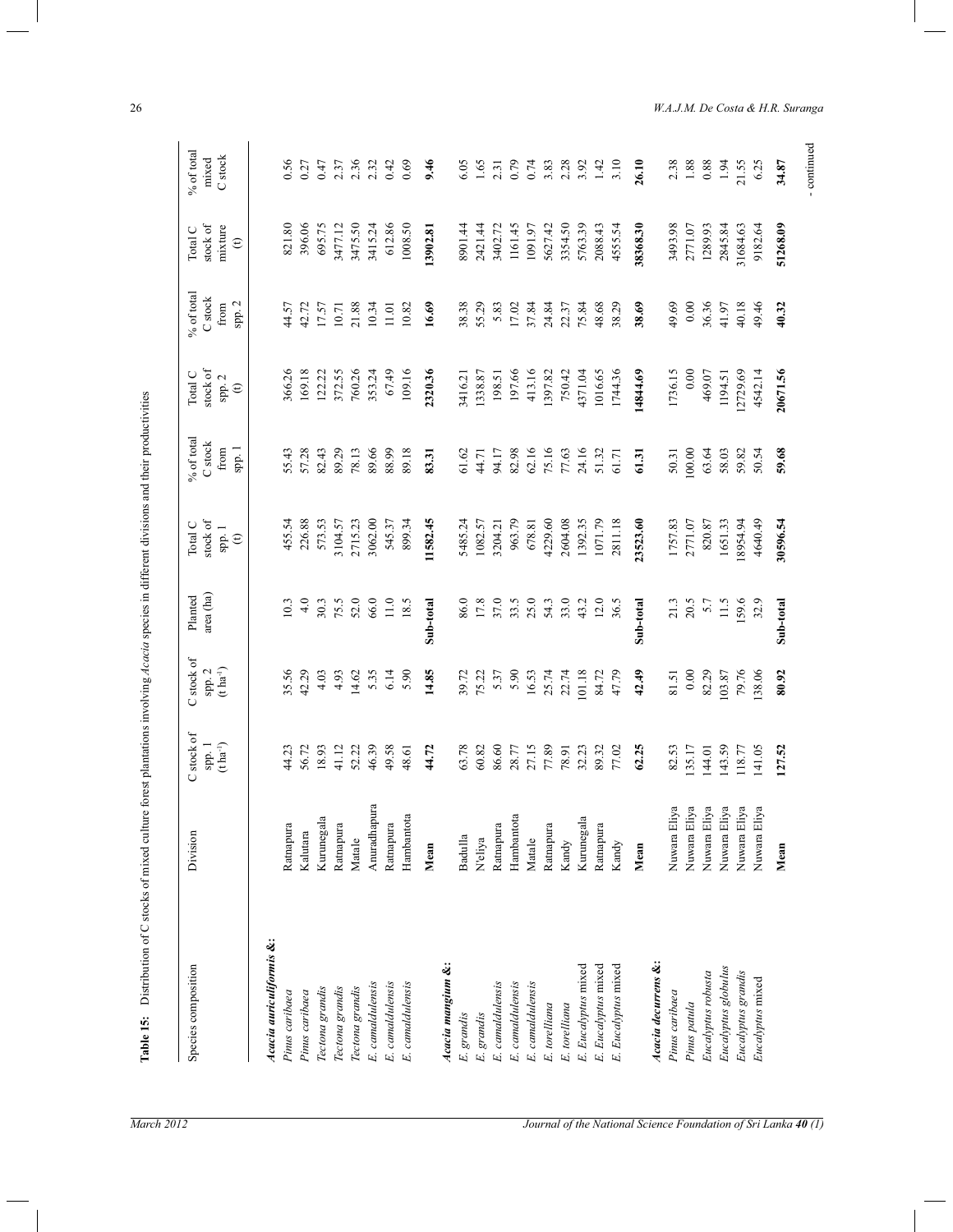| -continued from page 23                 |                     |                                                       |                                               |                                                    |                                                    |                                                   |                                                                                                |                                                                                                                       |                                                           |                                                  |
|-----------------------------------------|---------------------|-------------------------------------------------------|-----------------------------------------------|----------------------------------------------------|----------------------------------------------------|---------------------------------------------------|------------------------------------------------------------------------------------------------|-----------------------------------------------------------------------------------------------------------------------|-----------------------------------------------------------|--------------------------------------------------|
| Species composition                     | Division            | $\supset$ stock of<br>spp. 1<br>(t ha <sup>-1</sup> ) | C stock of<br>spp. 2<br>(t ha <sup>-1</sup> ) | Planted<br>area (ha)                               | Total C<br>stock of<br>spp. 1<br>(t)               | % of total<br>C stock<br>from<br>from<br>spp. $1$ | $\begin{array}{l} \text{Total C}\\ \text{stock of}\\ \text{spp. 2}\\ \text{(t)}\\ \end{array}$ | % of total<br>C stock<br>from<br>spp. 2                                                                               | Total C<br>stock of<br>mixture<br>(t)                     | % of total<br>mixed<br>C stock                   |
| Acacia melanoxylon &:<br>Cupressus spp. | Nuwara Eliya        | 74.81                                                 | 14.35                                         | 2.3                                                | 172.07                                             | 83.91                                             |                                                                                                | 16.09                                                                                                                 | 205.07                                                    | 0.14                                             |
|                                         |                     |                                                       |                                               |                                                    | 172.07<br>4357.79<br>2310.56<br>16569.33<br>188.83 |                                                   |                                                                                                |                                                                                                                       |                                                           |                                                  |
| A. mangium & A. auriculiformis          | Ratnapura           |                                                       |                                               | <b>Sub-total</b><br>54.0<br>30.0<br>194.2<br>194.2 |                                                    |                                                   |                                                                                                |                                                                                                                       |                                                           |                                                  |
| A. mangium & A. auriculiformis          | Kandy               |                                                       |                                               |                                                    |                                                    |                                                   |                                                                                                |                                                                                                                       |                                                           |                                                  |
| A. mangium & A. auriculiformis          |                     |                                                       |                                               |                                                    |                                                    |                                                   |                                                                                                |                                                                                                                       |                                                           |                                                  |
| A. mangium & A. auriculiformis          | Kalutara<br>Gampaha | 80.70<br>77.02<br>85.32<br>53.95<br>74.25             | $41.63$<br>38.64<br>$45.38$<br>41.82<br>41.82 |                                                    |                                                    | 83.91<br>65.97<br>66.58<br>56.45<br>65.45         | 33.00<br><b>33.00</b><br><b>33.00</b><br>2247.98<br>1159.20<br>1159.20<br>8811.96              | $\begin{array}{c} \mathbf{16.09} \\ \mathbf{34.03} \\ \mathbf{33.41} \\ \mathbf{34.72} \\ \mathbf{34.55} \end{array}$ | <b>205.07</b><br>6605.77<br>3469.75<br>25381.29<br>334.49 | $1498$<br>$436$<br>$17.26$<br>$10.23$<br>$24.34$ |
|                                         | Mean                |                                                       |                                               | Sub-total                                          | 3426.51                                            |                                                   | 12364.79                                                                                       | 34.55                                                                                                                 | 35791.30                                                  |                                                  |
|                                         |                     |                                                       |                                               |                                                    |                                                    |                                                   |                                                                                                | Total                                                                                                                 | 139535.60                                                 | 100.00                                           |
|                                         |                     |                                                       |                                               |                                                    |                                                    |                                                   |                                                                                                |                                                                                                                       |                                                           |                                                  |

| j<br>č<br>$\overline{\phantom{a}}$<br>ł<br>l<br>ì<br>5<br>֡֡֡֡֡֡֡<br>ׇ֚֚֬<br>ţ<br>;<br>j<br>ł<br>ł<br>j |
|---------------------------------------------------------------------------------------------------------|
| dăΩ<br>ļ<br>č<br>ĭ<br>Î<br>ļ<br>í<br>çe,<br>j<br>١Č<br>į<br>i<br>$\mathbf{I}$<br>ļ<br>į                 |

8.2 *–* 86.6 t ha-1. Accordingly, except in the two divisions mentioned above, the contribution from *E. camaldulensis*  to the total C stock of the mixture was lower than that of its associated species. However, the range of productivity of *E. camaldulensis* in the mixed cultures was comparable with that of its monocultures (i.e.  $11.8 - 43.0$  t ha<sup>-1</sup>-Table 8), in view of the fact that the mixed cultured contained only 50% of *E. camaldulensis* in their stands.

 The specific mixtures that showed the highest productivities for *E. camaldulensis* were those with *E. tereticornis* in Badulla and those with *Tectona grandis* in Ampara and Polonnaruwa. The species, which showed the highest productivities in association with *E. camaldulensis* were *Acacia mangium* in Ratnapura (86.6 t ha-1) and *Kaya* in Anuradhapura  $(59.1 \text{ t} \text{ ha}^{-1})$ .

**Mixed plantations involving** *Tectona grandis***:** *Tectona grandis*-based mixed plantations contribute nearly 9% to the total C stock from mixed cultures (Table 12). These are also distributed predominantly in the Dry and Intermediate Zones (Table 14). Mixed cultures with *E. camadulensis* in Ampara, Moneragala, Kurunegala, Puttalam and Polonnaruwa contributed 33% to the total C stock in *Tectona grandis*-based mixed plantations while the mixture of *Tectona grandis* and *Eucalyptus*  in Puttalam contributed 26.5%. In contrast to the *Eucalyptus* species, the productivity of *Tectona* in mixed cultures  $(3.3 - 27.9 \text{ t} \text{ ha}^{-1} \text{ -Table 14})$  was lower than that of its monocultures  $(11.9 - 131.7 \text{ t ha}^{-1}$  - Table 6) even after allowing for its 50% share in the mixed tree population. This may be an indication that *Tectona* is a species, which prefers monoculture conditions to achieve its maximum productivity. While *Tectona* had slightly greater productivities than *E. camaldulensis*  in most of their mixtures, its productivities in mixtures with other species were substantially lower in comparison to the productivity of its associated species (Table 14). For example, *Eucalyptus* in association with *Tectona* in Ampara, Kurunegala and Puttalam achieved productivities ranging from 112 *–* 140 t ha-1 while *Swietenia macrophylla* in association with *Tectona*  in Kurunegala achieved a productivity of  $60$  t ha<sup>-1</sup>. Accordingly, except in the mixtures with *E. camaldulensis*  in Ampara, Moneragala and Kurunegala, the contribution from *Tectona* to the total C stock of mixed plantations was lower than that of its associated species.

**Mixed plantations involving** *Acacia* **species:** Mixed plantations involving different *Acacia* species (i.e. *A. auriculiformis*, *A. mangium*, *A. decurrens* and

continued from page 23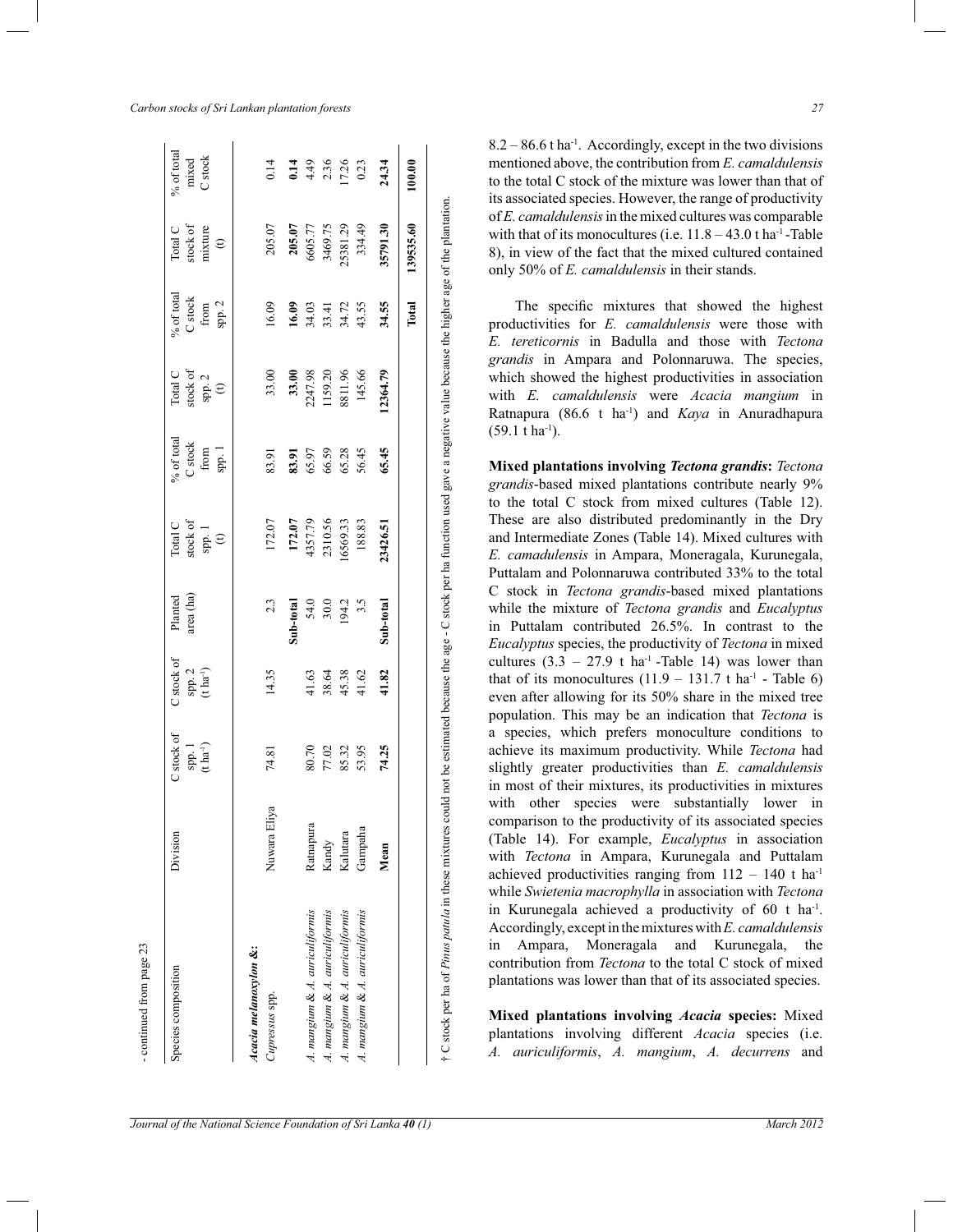*A. melanoxylon*) with other tree species (i.e. *Pinus caribaea*, *P. patula*, *Tectona grandis*, *Eucalyptus camaldulensis*, *E. grandis*, *E. torreliana*, *E. robusta*, *E. globulus* and *Cuprusses* spp.) contribute nearly 22% to the total C stock from mixed plantations while occupying 21% of the planted area (Table 12). Mixtures of *A. mangium* and *A. auriculiformis*, all of which were in the Wet Zone divisions of Ratnapura, Kandy, Kalutara and Gampaha, contributed 24% of the total C stock from *Acacia*-based mixed plantations (Table 15). In all these divisions, *A. mangium* contributed a greater percentage (57-67%) to the total C stock from the mixed plantations. This reflected the greater productivity of *A. mangium*  $(54 - 85$  t ha<sup>-1</sup>) when compared to *A. auriculiformis*  $(39 - 45 \text{ t} \text{ ha}^{-1})$ . The productivities in mixed cultures of these two species, at 50% plant densities, are approximately equivalent to their respective productivities in monocultures in these divisions (Tables 10 and 11). Mixtures involving *A. decurrens*, all of which were located in Nuwara Eliya division, had the highest (39%) contribution to the total C stock from *Acacia*-based mixed plantations. In the mixtures of *A. decurrens* with *Pinus caribaea* and mixed *Eucalyptus*, the contribution of *A. decurrens* to the total C stock was around 50%. In the rest of the mixtures, *A. decurrens* had a greater percentage contribution to the total C stock of the mixture. Except in the mixtures with *Pinus caribaea*, *A. decurrens* had a much higher productivity  $(119 - 144$  t ha<sup>-1</sup> at 50% plant density) (Table 15) than its monocultures (140 t ha<sup>-1</sup> at 100% plant density) (Table 4). *A. mangium* had mixtures with different *Eucalyptus* species across a range of divisions traversing Wet, Intermediate and Dry Zones. These mixtures contributed 26% to the total C stock from *Acacia*-based mixed plantations. With the exception of the mixture with *E. grandis* in Nuwara Eliya and that with mixed *Eucalyptus* species in Kurunegala, *A. mangium* had the greater percentage contribution (51%)  $-94\%$ ) to total C stock of the mixture. In the divisions of Hambantota, Kurunegala and Matale, which were in the Dry and Intermediate Zones, the productivity of *A. mangium* in mixtures was much lower  $(27 - 32 \text{ t ha}^{-1})$ than in the rest of the divisions  $(61 – 89$  t ha<sup>-1</sup>), which were predominantly in the Wet Zone. *A. auriculiformis*  had mixtures with three other species (*Pinus caribaea*, *Tectona grandis* and *E. camaldulensis*), which were distributed in a wide range of divisions traversing Wet, Intermediate and Dry Zones. These mixtures contributed 10% to the total C stock from *Acacia*-based mixed plantations. Irrespective of the climatic zone, in all these mixtures, *A. auriculiformis* had a greater percentage contribution (55% - 90%) to the total C stock of the mixture. Except in the mixture with *Tectona grandis*  at Kurunegala, the productivity of *A. auriculiformis* in mixtures varied within a narrow range from  $44 - 58$  t ha<sup>-1</sup>. This was slightly higher than the monoculture average productivity of  $87$  t ha<sup>-1</sup> (at  $100\%$  plant density) for *A. auriculiformis* (Table 4).

## **Combined per ha C stocks of mixed forest plantations**

Mixed plantations involving *Acacia decurrens* and different species of *Eucalyptus* grown in Nuwara Eliya showed the highest combined per ha C stocks (Tables 12 and 15), with the mixture between *A. decurrens*  and *Eucalyptus* mixed achieving 279 t ha<sup>-1</sup>. This was followed by *A. decurrens* & *E. globulus* (247 t ha<sup>-1</sup>), and *A. decurrens* & *E. robusta* (226 t ha-1). Three mixtures involving *E. grandis* with other *Eucalyptus* species, also growing in Nuwara Eliya, had combined per ha C stocks above 200 t ha-1 (Tables 12 and 13). In addition, mixtures of *A. decurrens* & *E. grandis* (199 t ha-1) and *E. grandis* & Pinus mixed (195 t ha<sup>-1</sup>) in Nuwara Eliya had combined per ha C productivities nearing 200 t ha-1 .

 None of the mixed plantations in any other division (Tables  $13 - 15$ ) reached combined per ha C stocks of those mentioned above in Nuwara Eliya. In Badulla, which had the second highest area of mixed plantations behind Nuwara Eliya, the highest combined per ha C stock was in the *E. grandis* & *E. robusta* mixture with 146 t ha-1 (Table 13). Mixtures of *Tectona grandis* and different *Eucalyptus* species were the ones, which had the highest combined per ha C stocks in those located in the Intermediate and Dry Zones (Table 14), with 166, 149 and 120 t ha-1 in *Tectona* & *Eucalyptus* mixed plantations in Kurunegala, Ampara and Puttalam respectively. In addition, the mixture of *Acacia mangium* and *Eucalyptus*  mixed in Kurunegala also had 133 t C ha<sup>-1</sup> combined (Table 15).

 Among species mixtures in the Wet Zone, those with *A. mangium* had the highest per ha combined C stocks (Table 15) with the mixture of *Acacia mangium* and *Eucalyptus* mixed in Ratnapura having 174 t C ha-1. This is followed by mixtures of *A. mangium*  and *A. auriculiformis* in Kalutara, Ratnapura and Kandy with 131, 122 and 116  $t \,$ C ha<sup>-1</sup>, respectively.

#### **Distribution of monoculture C stocks by divisions**

Table 16 shows the distribution of monoculture C stocks in the different divisions. It shows that nearly 58% of the monoculture C stocks are located in four divisions, namely, Badulla (17.71%), Nuwara Eliya (16.57%), Kurunegala (12.42%) and Kandy (10.92%). Nuwara Eliya and Badulla showed the highest average productivities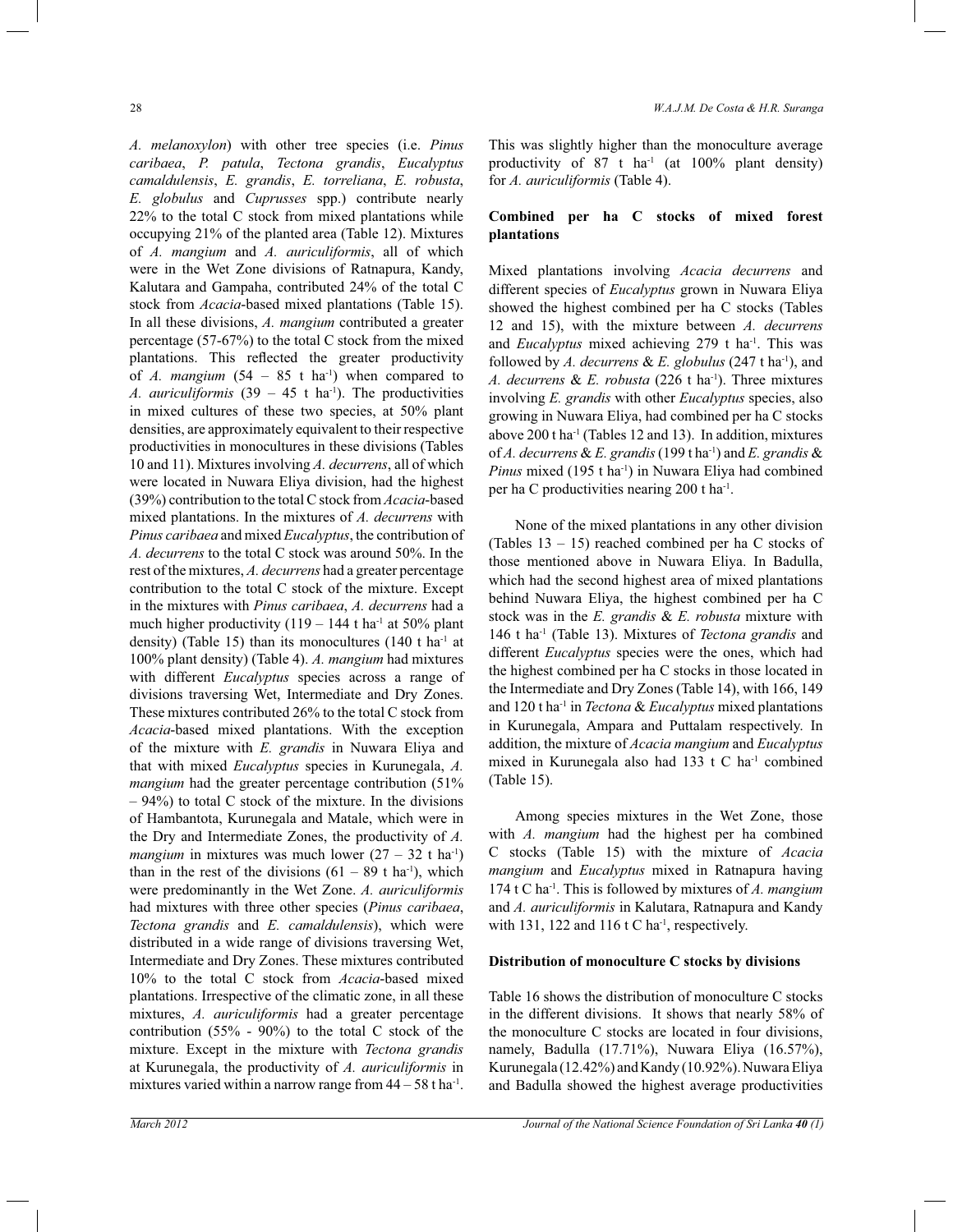#### *Carbon stocks of Sri Lankan plantation forests 29*

with 124 and 156 t ha<sup>-1</sup>, respectively. Productivities of the divisions located in the Dry and drier Intermediate Zones (i.e. Kurunegala) were clearly lower  $(25 - 69$  t ha<sup>-1</sup>) than those in the Wet and wetter Intermediate Zones (i.e. Badulla)  $(60 - 154 \text{ t} \text{ ha}^{-1})$ . Because of the lower productivity in the Dry Zone, primarily because of the lower water availability, a division such as Puttalam contributed only 4.4% to the total monoculture C stock despite having 13% of the monoculture plantation area. In contrast, because of the higher productivity of the Wet Zone, Nuwara Eliya had 16.6% of the monoculture C stock while having only 7.9% of the total monoculture plantation area.

 In Badulla, *Pinus caribaea* provides the largest contribution (66%) to the total C stock (Table 17) because of its substantially higher productivity  $(205 \text{ t} \text{ ha}^{-1})$  in this environment and also because of higher percentage of area planted with it (41%). *E. grandis* (13%) and *E. camaldulensis* (7%) are the other two species which provided major contributions to the total C stock in Badulla, with the former having nearly twice the productivity of the latter. It can be noted that the Badulla division contains a wide range of plantation forest species with several of them having high levels of productivity in this environment (i.e. *P. oocarpa*, *P. patula*, *E. microcorys*, *E. torreliana* and *Acacia melanoxylon*). In Nuwara Eliya, the total monoculture C stock is dominated by *E. grandis* (47%) and *P. caribaea* (36%), followed by *E. robusta* (12%). All three of the above species have high productivities ranging from  $157$  to  $168$  t ha<sup>-1</sup>, indicating their suitability for the environmental conditions in Nuwara Eliya. In addition, *E. pilularis* and *E. microcorys*  showed high productivities.

 *Pinus caribaea* dominated the total monoculture C stocks of most divisions in the Wet and wetter Intermediate Zones, with 97% in Matara, 95% in Kandy, 87% in Kalutara, 61% in Matale and 73% in Ratnapura. However, the respective productivities of *P. caribaea*  in these divisions were lower than those of Badulla and Nuwara Eliya. Among the above mentioned divisions, *P. caribaea* in the mid-elevations (i.e. Kandy, Matale and Kegalle) had higher productivities than those in the lower elevations (i.e. Matara, Ratnapura, Gampaha and Kalutara).

|  |  | <b>Table 16:</b> Distribution of monoculture C stocks according to divisions |  |  |  |
|--|--|------------------------------------------------------------------------------|--|--|--|
|--|--|------------------------------------------------------------------------------|--|--|--|

| Division     | Total C    | $%$ of  | Total     | $%$ of | Average          |
|--------------|------------|---------|-----------|--------|------------------|
|              | stock (t)  | total C | area (ha) | total  | productivity     |
|              |            | stock   |           | area   | $(t \, ha^{-1})$ |
| Ampara       | 34990.38   | 0.83    | 772.2     | 1.34   | 45.31            |
| Anuradhapura | 124989.34  | 2.96    | 4547.7    | 7.89   | 27.48            |
| Badulla      | 748261.64  | 17.71   | 5943.3    | 10.31  | 125.90           |
| Galle        | 39699.67   | 0.94    | 658.6     | 1.14   | 60.28            |
| Gampaha      | 45275.83   | 1.07    | 410.5     | 0.71   | 110.29           |
| Hambantota   | 131809.03  | 3.12    | 3062.4    | 5.31   | 43.04            |
| Jaffna       | 15836.75   | 0.37    | 230.6     | 0.40   | 68.68            |
| Kalutara     | 102244.65  | 2.42    | 1130.9    | 1.96   | 90.41            |
| Kandy        | 461308.01  | 10.92   | 3537.4    | 6.14   | 130.41           |
| Kegalle      | 45633.49   | 1.08    | 405.1     | 0.70   | 112.65           |
| Kurunegala   | 525018.47  | 12.42   | 8016.8    | 13.91  | 65.49            |
| Matale       | 303938.85  | 7.19    | 3867.2    | 6.71   | 78.59            |
| Matara       | 138177.70  | 3.27    | 1530.8    | 2.66   | 90.27            |
| Monaragala   | 205087.83  | 4.85    | 4210.0    | 7.31   | 48.71            |
| Nuwara Eliya | 700076.12  | 16.57   | 4535.3    | 7.87   | 154.36           |
| Polonnaruwa  | 145752.66  | 3.45    | 3763.1    | 6.53   | 38.73            |
| Puttlam      | 186554.51  | 441     | 7596.4    | 13.18  | 24.56            |
| Ratnapura    | 270936.13  | 6.41    | 3400.5    | 5.90   | 79.68            |
| <b>Total</b> | 4225591.07 | 100.00  | 57618.8   | 100.00 |                  |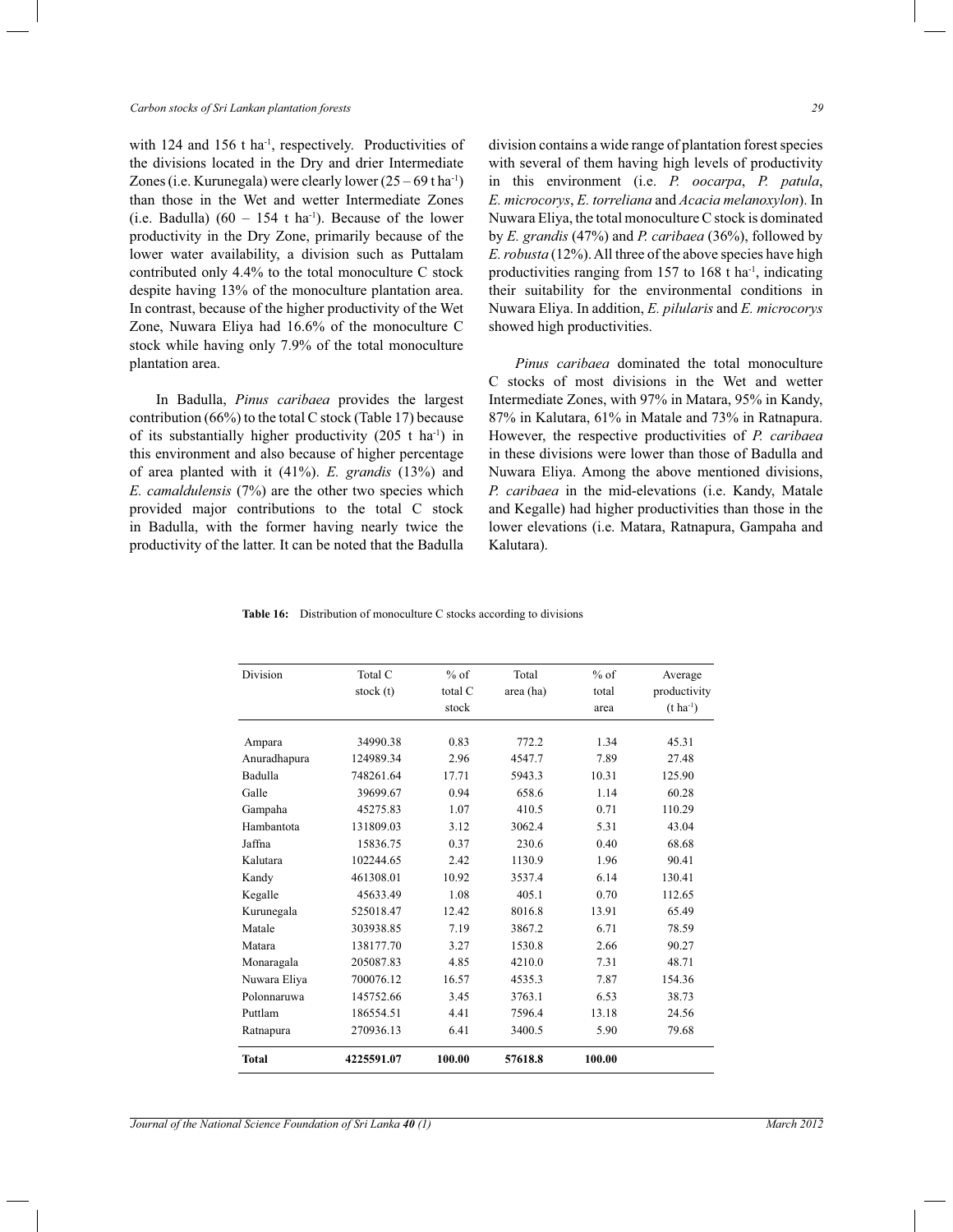| Division     | Species                 | C stock          | Planted | $%$ of   | Total C      | $%$ of   |
|--------------|-------------------------|------------------|---------|----------|--------------|----------|
|              |                         | per ha           | area    | planted  | stock        | total C  |
|              |                         | $(t \, ha^{-1})$ | (ha)    | area in  | of the       | stock    |
|              |                         |                  |         | each     | division (t) | of each  |
|              |                         |                  |         | division |              | division |
| Ampara       | Tectona grandis         | 46.24            | 615.0   | 79.6     | 28439.29     | 81.28    |
| Ampara       | E. camaldulensis        | 41.67            | 157.2   | 20.4     | 6551.09      | 18.72    |
|              | <b>Divisional total</b> |                  | 772.2   |          | 34990.38     |          |
| Anuradhapura | Tectona grandis         | 27.15            | 3443.9  | 75.7     | 93484.99     | 74.79    |
| Anuradhapura | Swietenia macrophylla   | 87.12            | 6.0     | 0.1      | 522.73       | 0.42     |
| Anuradhapura | Eucalyptus grandis      | 72.97            | 9.6     | 0.2      | 700.53       | 0.56     |
| Anuradhapura | E. camaldulensis        | 12.73            | 860.0   | 18.9     | 10944.27     | 8.76     |
| Anuradhapura | Acacia mangium          | 52.84            | 41.2    | 0.9      | 2176.94      | 1.74     |
| Anuradhapura | Acacia auriculiformis   | 91.76            | 187.0   | 4.1      | 17159.87     | 13.73    |
|              | <b>Divisional total</b> |                  | 4547.7  |          | 124989.34    |          |
| Badulla      | Tectona grandis         | 11.85            | 20.8    | 0.3      | 246.56       | 0.03     |
| Badulla      | Eucalyptus cloeziana    | 70.57            | 5.8     | 0.1      | 409.31       | 0.05     |
| Badulla      | Eucalyptus robusta      | 71.93            | 47.7    | 0.8      | 3431.12      | 0.46     |
| Badulla      | Eucalyptus citriodora   | 86.81            | 7.5     | 0.1      | 651.07       | 0.09     |
| Badulla      | Eucalyptus globulus     | 63.85            | 3.8     | 0.1      | 242.62       | 0.03     |
| Badulla      | Eucalyptus grandis      | 83.22            | 1207.2  | 20.3     | 100463.85    | 13.43    |
| Badulla      | E. camaldulensis        | 43.04            | 1219.7  | 20.5     | 52500.54     | 7.02     |
| Badulla      | Eucalyptus tereticornis | 86.16            | 646.1   | 10.9     | 55669.60     | 7.44     |
| Badulla      | Eucalyptus microcorys   | 114.10           | 152.3   | 2.6      | 17377.24     | 2.32     |
| Badulla      | Eucalyptus torelliana   | 111.10           | 15.6    | 0.3      | 1733.20      | 0.23     |
| Badulla      | Acacia mangium          | 74.41            | 114.8   | 1.9      | 8542.09      | 1.14     |
| Badulla      | Acacia melanoxylon      | 111.89           | 1.0     | 0.0      | 111.89       | 0.01     |
| Badulla      | Cupressus sp.           | 23.56            | 4.0     | 0.1      | 94.25        | 0.01     |
| Badulla      | Pinus caribaea          | 204.79           | 2413.3  | 40.6     | 494208.94    | 66.05    |
| Badulla      | Pinus patula            | 146.31           | 76.2    | 1.3      | 11149.07     | 1.49     |
| Badulla      | Pinus oocarpa           | 190.71           | 7.5     | 0.1      | 1430.30      | 0.19     |
|              | <b>Divisional total</b> |                  | 5943.3  |          | 748261.64    |          |
| Galle        | E. camaldulensis        | 11.81            | 2.5     | 0.4      | 29.52        | 0.07     |
| Galle        | Pinus caribaea          | 60.46            | 656.1   | 99.6     | 39670.16     | 99.93    |
|              | <b>Divisional total</b> |                  | 658.6   |          | 39699.67     |          |
| Gampaha      | Tectona grandis         | 131.72           | 160.4   | 39.1     | 21127.68     | 46.66    |
| Gampaha      | Swietenia macrophylla   | 105.27           | 74.7    | 18.2     | 7863.58      | 17.37    |
| Gampaha      | E. camaldulensis        | 14.73            | 10.5    | 2.6      | 154.67       | 0.34     |
| Gampaha      | Acacia mangium          | 162.62           | 27.6    | 6.7      | 4488.35      | 9.91     |
| Gampaha      | Acacia auriculiformis   | 87.64            | 68.9    | 16.8     | 6038.71      | 13.34    |
| Gampaha      | Pinus caribaea          | 81.91            | 68.4    | 16.7     | 5602.84      | 12.37    |
|              | <b>Divisional total</b> |                  | 410.5   |          | 45275.83     |          |
| Hambantota   | Tectona grandis         | 82.37            | 850.5   | 27.8     | 70058.39     | 53.15    |
| Hambantota   | Swietenia macrophylla   | 101.83           | 10.7    | 0.3      | 1089.63      | 0.83     |
| Hambantota   | Eucalyptus grandis      | 175.72           | 1.5     | $0.0\,$  | 263.58       | 0.20     |
| Hambantota   | E. camaldulensis        | 14.85            | 1908.2  | 62.3     | 28337.02     | 21.50    |
| Hambantota   | Acacia auriculiformis   | 85.92            | 28.1    | 0.9      | 2414.48      | 1.83     |
| Hambantota   | Casuarina               | 42.90            | 27.0    | 0.9      | 1158.17      | 0.88     |
| Hambantota   | Pinus caribaea          | 120.51           | 236.4   | 7.7      | 28487.76     | 21.61    |
|              | <b>Divisional total</b> |                  | 3062.4  |          | 131809.03    |          |
| Jaffna       | Eucalyptus grandis      | 104.83           | 41.7    | 18.1     | 4371.25      | 27.60    |

Table 17: Species composition of monoculture C stocks of different divisions

- continued

 $\overline{\phantom{a}}$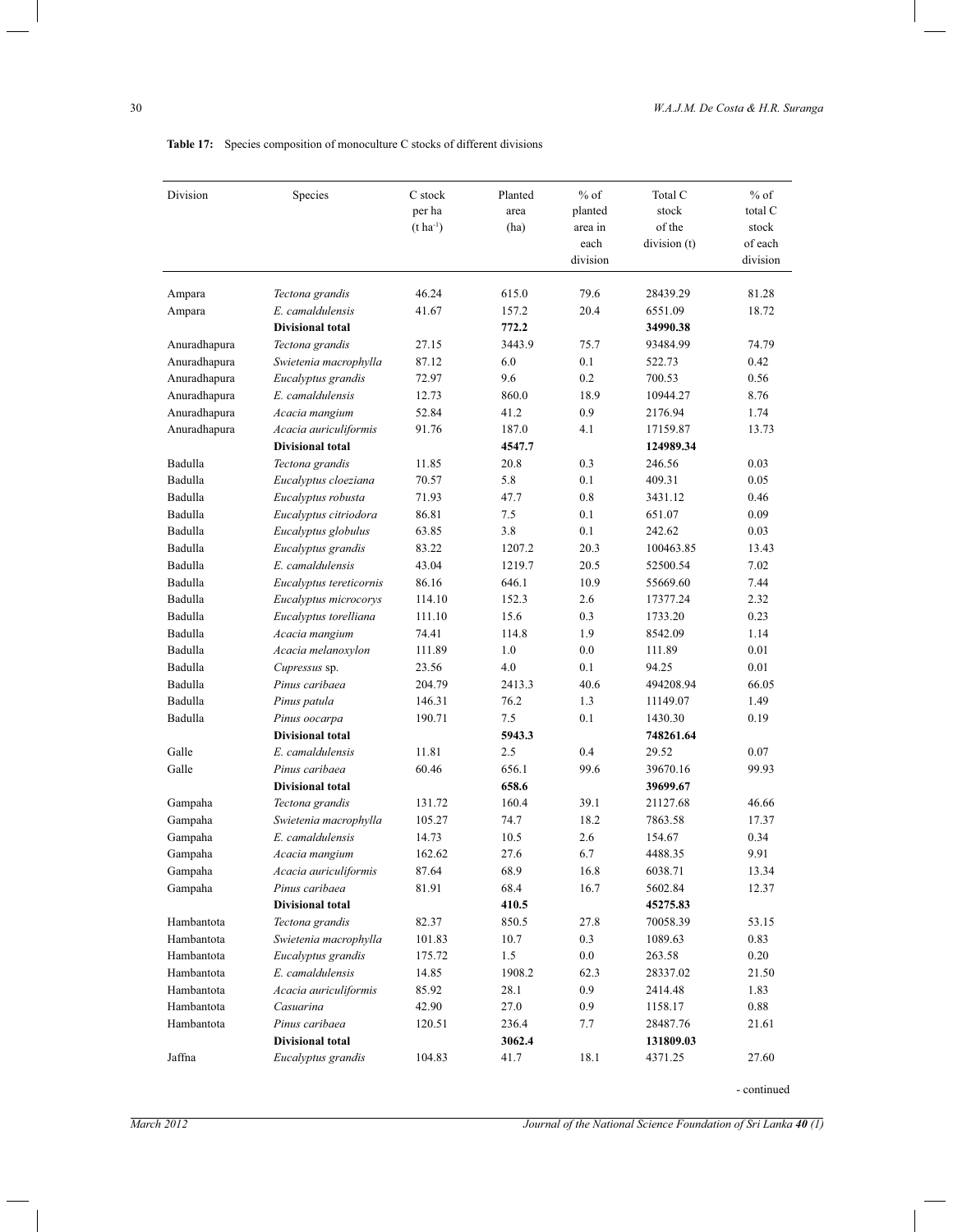# *Carbon stocks of Sri Lankan plantation forests 31*

continued from page 30 *–*

L

 $\overline{\phantom{a}}$ 

| Division   | Species                 | C stock          | Planted | $%$ of   | Total C      | $%$ of   |
|------------|-------------------------|------------------|---------|----------|--------------|----------|
|            |                         | per ha           | area    | planted  | stock        | total C  |
|            |                         | $(t \, ha^{-1})$ | (ha)    | area in  | of the       | stock    |
|            |                         |                  |         | each     | division (t) | of each  |
|            |                         |                  |         | division |              | division |
| Jaffna     | Casuarina               | 60.70            | 188.9   | 81.9     | 11465.50     | 72.40    |
|            | <b>Divisional total</b> |                  | 230.6   |          | 15836.75     |          |
| Kalutara   | Swietenia macrophylla   | 106.49           | 0.7     | 0.1      | 74.55        | 0.07     |
| Kalutara   | Eucalyptus deglupta     | 134.33           | 1.0     | 0.1      | 134.33       | 0.13     |
| Kalutara   | Acacia mangium          | 161.53           | 76.7    | 6.8      | 12389.02     | 12.12    |
| Kalutara   | Acacia auriculiformis   | 88.45            | 10.0    | 0.9      | 884.47       | 0.87     |
| Kalutara   | Pinus caribaea          | 85.14            | 1042.5  | 92.2     | 88762.29     | 86.81    |
|            | <b>Divisional total</b> |                  | 1130.9  |          | 102244.65    |          |
| Kandy      | Tectona grandis         | 32.15            | 51.2    | 1.4      | 1645.97      | 0.36     |
| Kandy      | Eucalyptus robusta      | 63.98            | 6.5     | 0.2      | 415.87       | 0.09     |
| Kandy      | Eucalyptus grandis      | 187.94           | 2.0     | 0.1      | 375.88       | 0.08     |
| Kandy      | E. camaldulensis        | 40.62            | 7.6     | 0.2      | 308.70       | 0.07     |
| Kandy      | Eucalyptus torelliana   | 74.67            | 4.0     | 0.1      | 298.68       | 0.06     |
| Kandy      | Acacia mangium          | 166.32           | 93.2    | 2.6      | 15500.64     | 3.36     |
| Kandy      | Acacia auriculiformis   | 90.73            | 20.0    | 0.6      | 1814.51      | 0.39     |
| Kandy      | Acacia decurrens        | 140.33           | 7.5     | 0.2      | 1052.48      | 0.23     |
| Kandy      | Pinus caribaea          | 131.49           | 3345.4  | 94.6     | 439895.29    | 95.36    |
|            | <b>Divisional total</b> |                  | 3537.4  |          | 461308.01    |          |
| Kegalle    | Swietenia macrophylla   | 97.91            | 63.3    | 15.6     | 6197.97      | 13.58    |
| Kegalle    | Acacia mangium          | 154.29           | 120.1   | 29.6     | 18530.37     | 40.61    |
| Kegalle    | Acacia auriculiformis   | 85.68            | 148.5   | 36.7     | 12722.86     | 27.88    |
| Kegalle    | Pinus caribaea          | 111.78           | 73.2    | 18.1     | 8182.30      | 17.93    |
|            | <b>Divisional total</b> |                  | 405.1   |          | 45633.49     |          |
| Kurunegala | Tectona grandis         | 54.36            | 4117.1  | 51.4     | 223813.39    | 42.63    |
| Kurunegala | Swietenia macrophylla   | 97.85            | 2373.7  | 29.6     | 232268.04    | 44.24    |
| Kurunegala | Eucalyptus grandis      | 91.07            | 83.2    | 1.0      | 7576.80      | 1.44     |
| Kurunegala | E. camaldulensis        | 38.46            | 1277.2  | 15.9     | 49119.68     | 9.36     |
| Kurunegala | Acacia mangium          | 54.88            | 60.6    | 0.8      | 3325.59      | 0.63     |
| Kurunegala | Acacia auriculiformis   | 90.45            | 89.4    | 1.1      | 8085.88      | 1.54     |
| Kurunegala | Casuarina               | 53.15            | 15.6    | 0.2      | 829.09       | 0.16     |
|            | <b>Divisional total</b> |                  | 8016.8  |          | 525018.47    |          |
| Matale     | Tectona grandis         | 35.52            | 1509.2  | 39.0     | 53611.75     | 17.64    |
| Matale     | E. camaldulensis        | 42.72            | 697.8   | 18.0     | 29807.16     | 9.81     |
| Matale     | Acacia mangium          | 54.32            | 44.5    | 1.2      | 2417.39      | 0.80     |
| Matale     | Acacia auriculiformis   | 88.96            | 367.1   | 9.5      | 32657.07     | 10.74    |
| Matale     | Pinus caribaea          | 148.52           | 1248.6  | 32.3     | 185445.49    | 61.01    |
|            | <b>Divisional total</b> |                  | 3867.2  |          | 303938.85    |          |
| Matara     | Eucalyptus grandis      | 139.81           | 19.3    | 1.3      | 2698.30      | 1.95     |
| Matara     | E. camaldulensis        | 15.13            | 14.4    | 0.9      | 217.87       | 0.16     |
| Matara     | Eucalyptus torelliana   | 78.08            | 20.0    | 1.3      | 1561.52      | 1.13     |
| Matara     | Pinus caribaea          | 90.52            | 1477.1  | 96.5     | 133700.01    | 96.76    |
|            | <b>Divisional total</b> |                  | 1530.8  |          | 138177.70    |          |
| Monaragala | Tectona grandis         | 53.81            | 3426.0  | 81.4     | 184337.93    | 89.88    |
| Monaragala | Eucalyptus grandis      | 82.38            | 138.5   | 3.3      | 11409.97     | 5.56     |
| Monaragala | E. camaldulensis        | 14.41            | 643.5   | 15.3     | 9276.03      | 4.52     |
| Monaragala | Pinus caribaea          | 31.95            | $2.0\,$ | $0.0\,$  | 63.89        | 0.03     |
|            | <b>Divisional total</b> |                  | 4210.0  |          | 205087.83    |          |

*Journal of the National Science Foundation of Sri Lanka 40 (1)* March 2012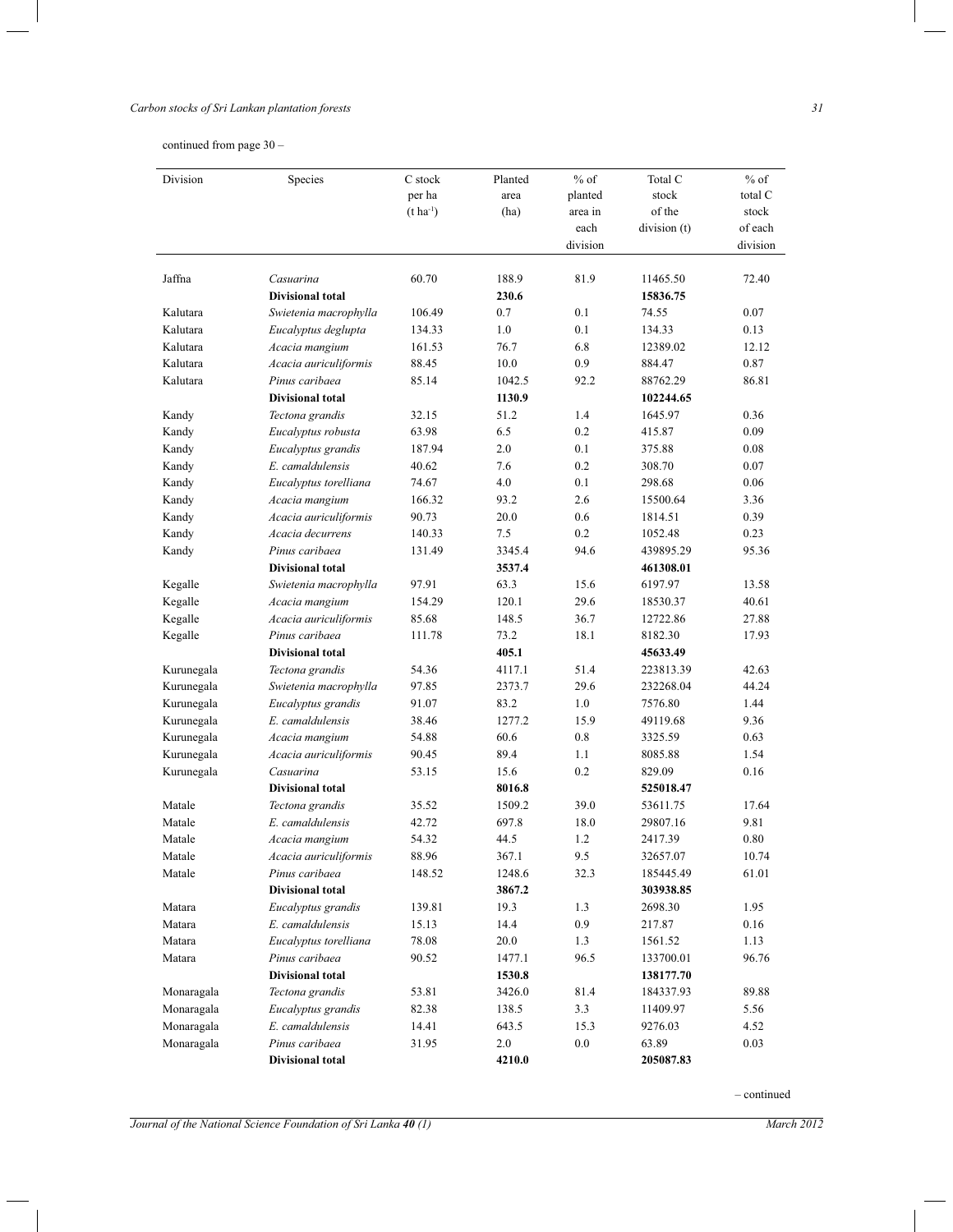| Division     | Species                 | C stock<br>per ha<br>$(t \, ha^{-1})$ | Planted<br>area<br>(ha) | $%$ of<br>planted<br>area in<br>each | Total C<br>stock<br>of the<br>division (t) | $%$ of<br>total C<br>stock<br>of each |
|--------------|-------------------------|---------------------------------------|-------------------------|--------------------------------------|--------------------------------------------|---------------------------------------|
|              |                         |                                       |                         | division                             |                                            | division                              |
| Nuwara Eliya | Eucalyptus pilularis    | 182.27                                | 9.0                     | 0.2                                  | 1640.46                                    | 0.23                                  |
| Nuwara Eliya | Eucalyptus robusta      | 157.36                                | 517.5                   | 11.4                                 | 81433.81                                   | 11.63                                 |
| Nuwara Eliya | Eucalyptus grandis      | 168.46                                | 1962.7                  | 43.3                                 | 330640.11                                  | 47.23                                 |
| Nuwara Eliya | Eucalyptus microcorys   | 121.82                                | 55.2                    | 1.2                                  | 6724.25                                    | 0.96                                  |
| Nuwara Eliya | Cupressus sp.           | 28.12                                 | 20.5                    | 0.5                                  | 576.45                                     | 0.08                                  |
| Nuwara Eliya | Pinus caribaea          | 164.01                                | 1528.7                  | 33.7                                 | 250725.97                                  | 35.81                                 |
| Nuwara Eliya | Pinus patula            | 64.15                                 | 441.7                   | 9.7                                  | 28335.07                                   | 4.05                                  |
|              | <b>Divisional total</b> |                                       | 4535.3                  |                                      | 700076.12                                  |                                       |
| Polonnaruwa  | Tectona grandis         | 32.68                                 | 1704.6                  | 45.3                                 | 55702.28                                   | 38.22                                 |
| Polonnaruwa  | E. camaldulensis        | 42.47                                 | 2006.5                  | 53.3                                 | 85210.48                                   | 58.46                                 |
| Polonnaruwa  | Acacia auriculiformis   | 93.08                                 | 52.0                    | 1.4                                  | 4839.90                                    | 3.32                                  |
|              | <b>Divisional total</b> |                                       | 3763.1                  |                                      | 145752.66                                  |                                       |
| Puttlam      | Tectona grandis         | 31.30                                 | 3939.8                  | 51.9                                 | 123334.80                                  | 66.11                                 |
| Puttlam      | Swietenia macrophylla   | 82.67                                 | 40.8                    | 0.5                                  | 3372.82                                    | 1.81                                  |
| Puttlam      | E. camaldulensis        | 13.36                                 | 3209.6                  | 42.3                                 | 42871.67                                   | 22.98                                 |
| Puttlam      | Eucalyptus tereticornis | 16.38                                 | 224.1                   | 3.0                                  | 3670.87                                    | 1.97                                  |
| Puttlam      | Acacia mangium          | 52.54                                 | 85.0                    | 1.1                                  | 4465.61                                    | 2.39                                  |
| Puttlam      | Acacia auriculiformis   | 91.03                                 | 97.1                    | 1.3                                  | 8838.74                                    | 4.74                                  |
|              | <b>Divisional total</b> |                                       | 7596.4                  |                                      | 186554.51                                  |                                       |
| Ratnapura    | Tectona grandis         | 23.14                                 | 448.4                   | 13.2                                 | 10375.44                                   | 3.83                                  |
| Ratnapura    | Swietenia macrophylla   | 92.14                                 | 111.0                   | 3.3                                  | 10227.66                                   | 3.77                                  |
| Ratnapura    | Eucalyptus robusta      | 62.88                                 | 5.7                     | 0.2                                  | 358.43                                     | 0.13                                  |
| Ratnapura    | Eucalyptus grandis      | 196.95                                | 22.8                    | 0.7                                  | 4490.36                                    | 1.66                                  |
| Ratnapura    | Eucalyptus tereticornis | 48.17                                 | 8.0                     | 0.2                                  | 385.35                                     | 0.14                                  |
| Ratnapura    | Eucalyptus torelliana   | 64.17                                 | 30.0                    | 0.9                                  | 1925.17                                    | 0.71                                  |
| Ratnapura    | Acacia mangium          | 119.56                                | 181.8                   | 5.3                                  | 21735.91                                   | 8.02                                  |
| Ratnapura    | Acacia auriculiformis   | 79.39                                 | 307.3                   | 9.0                                  | 24397.91                                   | 9.01                                  |
| Ratnapura    | Pinus caribaea          | 86.21                                 | 2285.5                  | 67.2                                 | 197039.90                                  | 72.73                                 |
|              | <b>Divisional total</b> |                                       | 3400.5                  |                                      | 270936.13                                  |                                       |
|              | <b>Grand</b> total      |                                       | 57618.8                 |                                      | 4225591.07                                 |                                       |

continued from page 31 *–*

#### **DISCUSSION**

The present study showed that Sri Lanka had a considerable amount of sequestered carbon in its plantation forests, which amounted to 4.91 million tons in 2008. The total area of forest plantations accounted for in this study (i.e. 63568.4 ha) covered approximately 1% of the total land area of Sri Lanka. In order to place the present C stocks of Sri Lankan forest plantations within the context of C stocks elsewhere in the world, our calculations of per ha C stocks were compared with the spatially averaged values published by the IPCC

(2006) for different ecological zones (termed as 'biome default values') and with averaged published site data from a recent comprehensive study (Keith *et al.*, 2009). In addition to the respective biome defaults, which take into account both natural forests and plantations, IPCC also gives specific estimates for average above-ground biomass of forest plantations in different ecological zones (Table 4.12 in IPCC, 2006). These were originally given in IPCC's 'Good Practice Guidance for Land Use, Land Use Change and Forestry' (2003) and are also used as benchmarks for comparison of C stocks of Sri Lankan forest plantations calculated in the present study.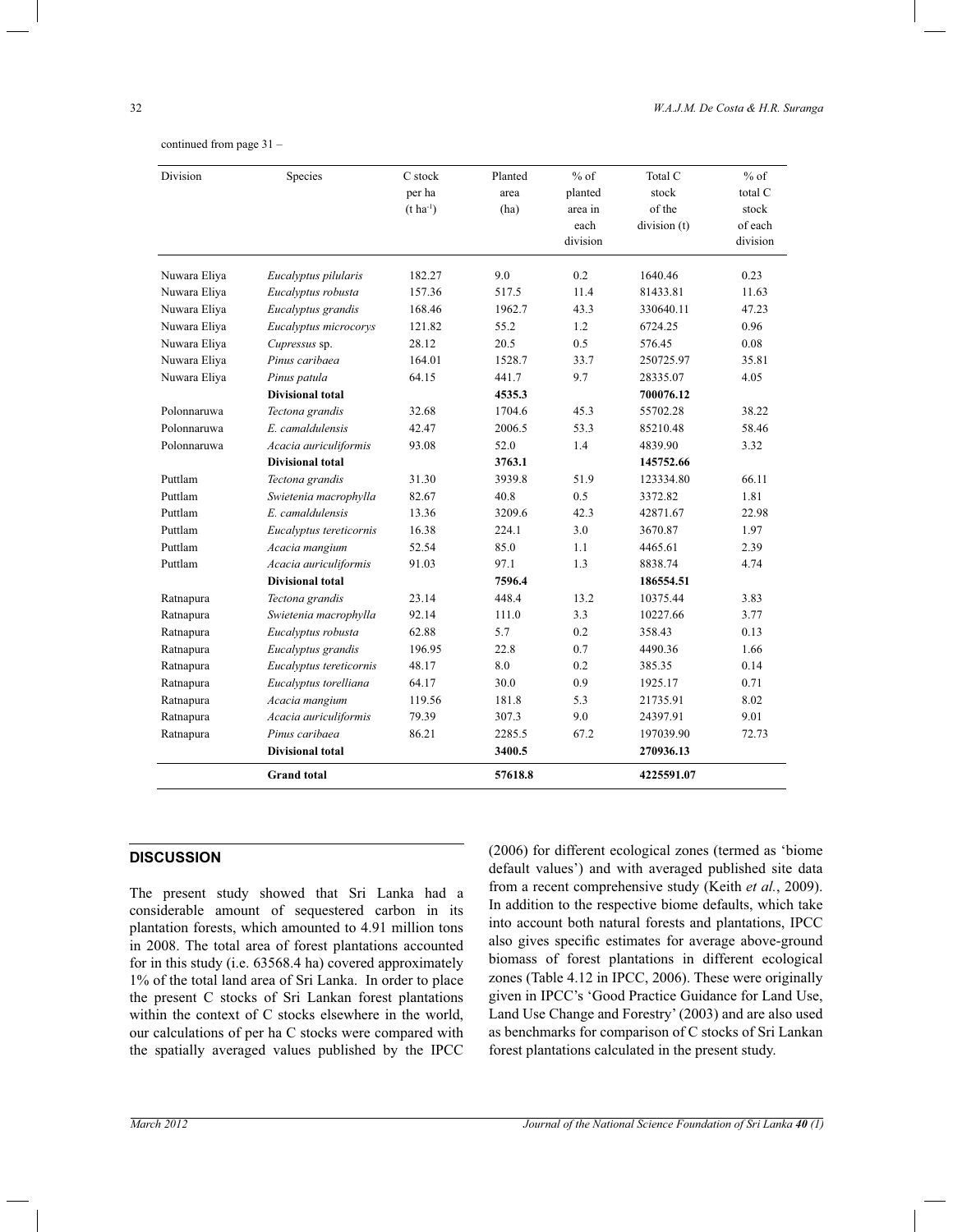# **Comparison of monoculture C stocks with benchmark average values**

Badulla and Nuwara Eliya, which are the two divisions containing the highest percentages of monoculture C stocks (Table 16) can be categorized as 'Tropical Moist' (i.e. mean annual temperature  $> 18$  °C; mean annual precipitation 1000 – 2000 mm with a mostly wet climate including  $3 - 5$  relatively dry months) and 'Tropical Montane' (i.e. mean annual temperature > 18 °C; altitude > 1000 m above sea level), respectively (IPCC, 2006). The mean annual precipitation (MAP) and temperature of Badulla (altitude 670 m) were  $1764 \pm 49.5$  mm and  $23.506 \pm 0.049$  °C during the period from 1950 –1989 and  $1702 \pm 68.6$  mm and  $24.294 \pm 0.079$  °C during 1990 *–* 2007 (De Costa, 2008). The corresponding data for Nuwara Eliya (altitude 1895 m) are  $2001 \pm 55.2$  mm and  $15.802 \pm 0.052$  °C (1950-1989) and  $1864 \pm 73.5$  mm and  $16.175 \pm 0.054$  °C (1990-2007). Therefore, it can be seen that climatic criteria for classification of Badulla were clearly within those specified for Tropical Moist climatic region (Climate Code TAWa according to IPCC, 2006). However, those of Nuwara Eliya did not exactly fall within the criteria specified for the Tropical Montane Climatic region (Code TM), because the mean annual temperatures are lower than 18 °C.

 Monoculture plantations of *Pinus caribaea*, which is the main plantation forest species contributing 44 % to the total monoculture C stocks (Table 4), had substantially greater C stocks in Badulla (205 t ha-1) and Nuwara Eliya  $(164 \text{ t} \text{ ha}^{-1})$  in comparison to the spatially averaged biome default (SABD) values of 142 t ha<sup>-1</sup> for TAWa and  $112$  t ha<sup>-1</sup> for TM climates. The site specific average C stocks from Keith *et al.* (2009) for TM (i.e.  $167 \pm 17$  tha<sup>-1</sup>, no. of sites,  $n = 3$ ) is on par with our value of 164 t ha<sup>-1</sup> for *P. caribaea* at Nuwara Eliya. However, Keith *et al.* (2009)'s value of  $248 \pm 100$  t ha<sup>-1</sup> (n=5) is higher than the value of 205 t ha-1 for *P. caribaea* at Badulla. Yet, it should be noted that Keith *et al.* (2009)'s values include the dead biomass carbon as well, whereas our values include only the carbon in living biomass. The corresponding sitespecific average above-ground living biomass values of Keith *et al.* (2009) are  $179 \pm 96$  t ha<sup>-1</sup> (n=14) for TAWa and  $127 \pm 8$  t ha<sup>-1</sup> (n=3) for TM. These are very close to our above-ground C stock values for *P. caribaea* of 157 t ha-1 for Badulla and 126 t ha-1 for Nuwara Eliya. Similarly, our C stock estimates for *Eucalyptus grandis*  in Nuwara Eliya (i.e.  $168$  and  $129$  t ha<sup>-1</sup> for total and above-ground C stocks, Table 7) are also on par with Keith *et al.* (2009)'s values while being substantially higher than IPCC  $(2006)$ 's SABD for TM of 112 t ha<sup>-1</sup>. However, C stocks of *E. grandis* in Badulla (83 and  $64$  t ha<sup>-1</sup> for total and above-ground C stocks) are lower

than the corresponding SABD for TAWa  $(142 \text{ t} \text{ ha}^{-1})$ . On the other hand, the above mentioned above-ground C stocks of *P. caribaea* and *E. grandis* in Badulla and Nuwara Eliya are substantially higher than the average values specified by IPCC (2003) for forest plantations in the Tropical Moist  $(60 \text{ t} \text{ ha}^{-1})$  and Tropical Montane  $(45 \text{ t} \text{ ha}^{-1})$  climatic zones.

 None of the monoculture forest plantations in the low- and mid-country (altitude < 1000 m above sea level) Wet Zone of Sri Lanka have per ha C stocks, which are on par with the IPCC (2006)'s SABD value of 213 t ha<sup>-1</sup> or the site-specific average value of  $231 \pm 75$ (n=7) of Keith *et al.* (2009) for the 'Tropical Wet' (i.e. mean annual temperature > 18 oC; MAP > 2000 mm with less than 3 relatively dry months) climate region (Climate Code TAr according to IPCC, 2006). Among the monoculture plantations which had the highest C stocks in this region were *Eucalyptus grandis* in Ratnapura (197 t ha<sup>-1</sup>) and Kandy (188 t ha<sup>-1</sup>) (Table 7) and *Acacia mangium* in Gampaha, Kalutara and Kandy  $(162 - 166$  t ha<sup>-1</sup>) (Table 10). However, it should be noted that calculations of the present study include only the C stocks in live standing biomass, whereas the two standards against which these are compared take into account the dead biomass as well. Furthermore, the C stock values of the two standards are for all forest types, including both natural forests and plantations, in the respective climate regions. Therefore, if adjusted to take into account the above differences, the C stocks in forest plantations of *Eucalyptus grandis* and *Acacia mangium*  in the above-mentioned divisions may be closer to the respective standards in this climate region. When compared with the IPCC (2006) estimates of aboveground C stocks for forest plantations in the 'Tropical Wet' zone (75 t ha<sup>-1</sup>), the above-ground C stocks of *E*. *grandis* in Ratnapura (151 t ha-1) and *Acacia mangium* in Gampaha, Kalutara and Kandy ( $124 - 127$  t ha<sup>-1</sup>) are much higher. Nevertheless, it is possible that the C stocks of the majority of forest plantations in the lower elevations of the Wet Zone are below the average potential of this climate zone. This may indicate either inferior forest management or inferior site quality such as lower soil fertility in the sites where Wet Zone plantations have been established. The latter is the more likely reason as most of the forest plantations in the Wet Zone have been established in degraded soils in sloping lands as a means of arresting their continued degradation (Pushparajah, 1987; Sahajananthan, 1987).

 Major tree species in the forest plantations in the Dry Zone of Sri Lanka are *Tectona grandis*, *Eucalyptus camaldulensis*, *Swietenia macrophylla* and *Acacia auriculiformis*. Out of these, the calculated maximum C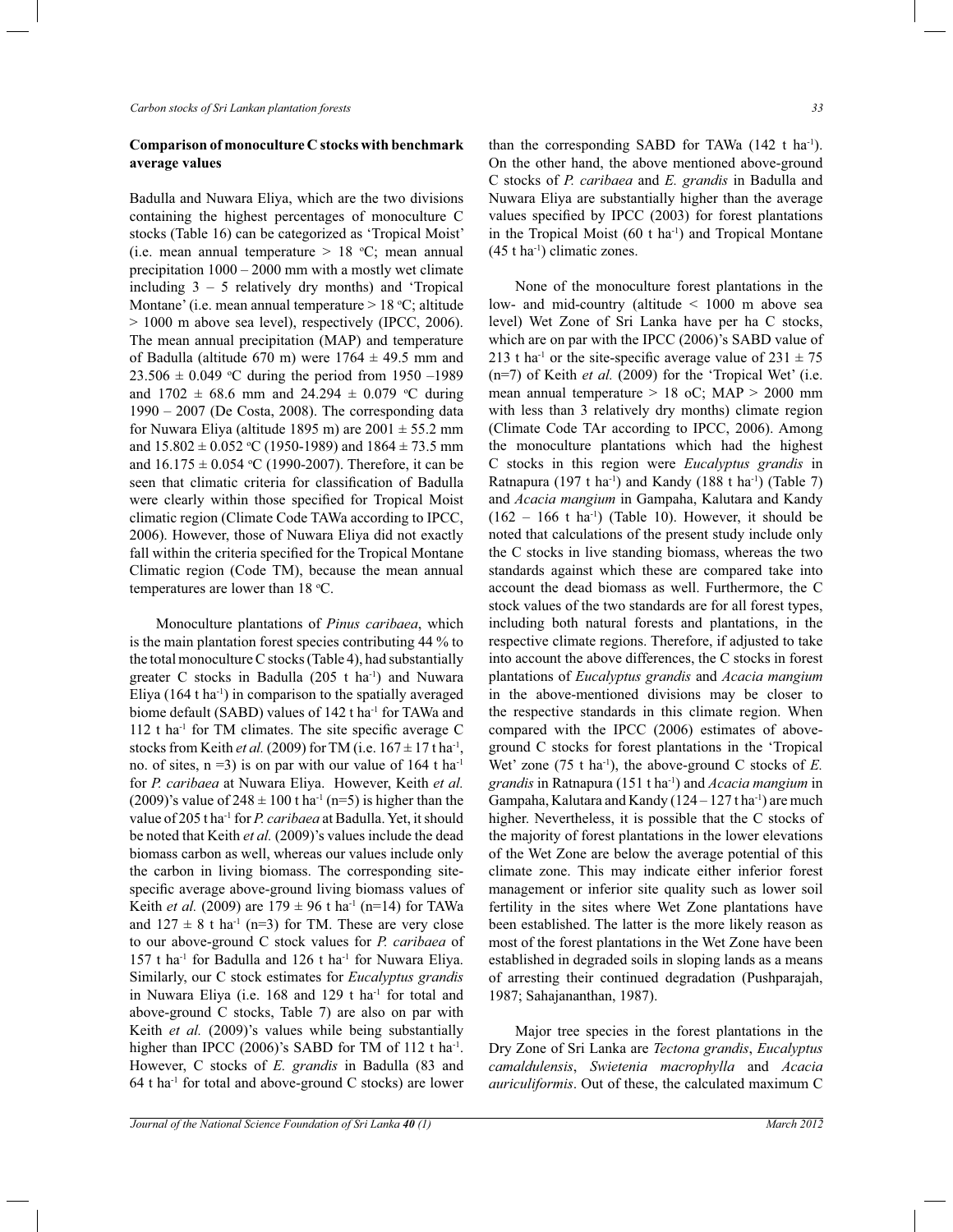stocks of *Tectona grandis* (82tha<sup>-1</sup> in Hambantota-Table 6), *Swietenia macrophylla* (98 t ha-1 in Kurunegala *–*Table 9) and *Acacia auriculiformis* (90 – 93 t ha<sup>-1</sup> in Polonnaruwa, Kurunegala, Anuradhapura and Puttalam –Table 11) come closer to the standards for the 'Tropical Dry' (i.e. mean annual temperature  $> 18$  °C; MAP  $< 1000$  mm with 5-8 relatively dry months) climate region (Climate Code TAWb according to IPCC). The relevant standards for TAWb are 105 t ha<sup>-1</sup> (IPCC, 2006) and 111 t ha<sup>-1</sup> (n=1) (Keith *et al.*, 2009). It is notable that *Tectona grandis*  and *Acacia auriculiformis* achieved their maximum per ha C stocks in the Wet Zone divisions with 132 t ha<sup>-1</sup> for *T. grandis* in Gampaha (Table 6) and 154 t ha<sup>-1</sup> for *A*. *auriculiformis* in Kegalle (Table 11). The maximum per ha C stocks of *E. camaldulensis* (43 t ha<sup>-1</sup> in Badulla and Matale and 42 tha<sup>-1</sup> in Polonnaruwa and Ampara-Table 8), which occupies 21 % of the monoculture plantation area (Table 4) and which is distributed predominantly in the Dry Zone divisions (i.e. 73 % of its planted area –Table 8), are much lower than the standards of Keith *et al*. (2009) and IPCC (2006). However, the maximum aboveground C stocks of all four major Dry Zone plantation forest species (i.e. 63, 75, 70 and 33 t ha-1 for *Tectona*, *Swietenia*, *A. auriculiformis* and *E. camaldulensis*) are higher than or on par with IPCC (2003)'s estimate of average above-ground C stocks of plantation forests in the 'Tropical Dry' climate zone (30 t ha-1). Yet, in some of the divisions, which contain substantial areas of *Tectona* (21 and 24 t ha-1 in Anuradhapura and Puttalam, which respectively had 17 % and 24 % of the planted area) and *E. camaldulensis* (10 and 11 t ha<sup>-1</sup> in Puttalam and Hambantota having 27 % and 16 % of the planted area), the above-ground per ha C stocks were below the IPCC average. On the other hand, the above-ground per ha C stocks of all divisions planted with *Swietenia*   $(63 - 82 \text{ t} \text{ ha}^{-1})$  and *A. auriculiformis*  $(61 - 71 \text{ t} \text{ ha}^{-1})$  were substantially above the relevant IPCC (2006) value of  $30$  t ha<sup>-1</sup>.

#### **Comparison of mixed culture C stocks with benchmark average values**

Our calculations have shown that the mixed culture forest plantations have, on average, greater per ha C stocks (114.54  $t$  ha<sup>-1</sup> -Table 12) than the monocultures  $(73.34 \text{ tha}^{-1}$  -Table 4). It is notable that except the mixed cultures involving *Tectona grandis* and *Eucalyptus camaldulensis*, most of the mixed culture plantations are located in the Wet Zone (Tables 13-15). In addition to the possible synergistic effects of mixed cultures (Piotto *et al.*, 2003; Piotto *et al.*, 2004), the greater overall productivity of mixed cultures could be due to the more favourable environmental conditions found in the Wet Zone for tree growth and carbon sequestration.

Remarkably, combined per ha C stocks exceeding 190 t ha-1 in the mixed plantations involving *Acacia decurrens* with three *Eucalyptus* species (i.e. *E. globulus*, *E. robusta* and *E. grandis*) and with *Eucalyptus* mixed and with *Pinus* mixed (Tables 12, 13 and 15) grown in Nuwara Eliya exceeded by a substantial margin the respective benchmark values for the 'Tropical Montane' climate zone, i.e. 167 t ha-1 (Keith *et al.*, 2009), 112 t ha-1  $(IPCC, 2006)$  and 45 t ha<sup>-1</sup> (IPCC, 2003). This indicates a combination of environmental conditions (i.e. precipitation, temperature and soil fertility), which are highly conducive to fast growth of these tree species. It was mentioned earlier that the annual mean temperature of Nuwara Eliya (i.e.  $\sim 16$  °C) is below the threshold of 18 oC to be included in the 'Tropical Montane' climate region. The site-specific C sequestration data of Keith *et al.* (2009) show that in a precipitation regime of around 2000 mm yr $^{-1}$ , total per ha C stocks increase as annual mean temperatures decrease from around 28 down to 10 °C (Figure 3 of Keith *et al.*, 2009). This is primarily because of the lower respiration rates at lower temperatures (Woodward *et al.*, 1995). Hence, it is highly likely that, the combination of higher precipitation, which promotes greater photosynthesis, and lower temperature, which reduces respiration, are responsible for the exceptionally high carbon sequestration rates of the mixed forest plantations in Nuwara Eliya.

 In Badulla, the maximum combined per ha C stock of 146 t ha-1 in the mixture between *E. grandis* & *E. robusta*  was on par with the SABD of  $142$  t ha<sup>-1</sup> for Tropical Moist climate region (IPCC, 2006). However, it was much lower than the site specific average of  $248$  t ha<sup>-1</sup> as estimated by Keith *et al.* (2009) for the same climate zone. On the other hand, the maximum combined per ha C stocks of mixtures between *Tectona grandis* and different *Eucalyptus* species and those between *Acacia mangium*  and *Eucalyptus* mixed in Kurunegala in the Intermediate and Dry Zones  $(120 - 166$  t ha<sup>-1</sup>) exceeded all benchmark average C stock values for the 'Tropical Dry' climate region, i.e. 30, 105 and 111 t ha-1 for IPCC (2003), IPCC (2006) and Keith *et al.* (2009). However, in the Wet Zone, the maximum combined per ha C stock of  $174$  t ha<sup>-1</sup> for the mixture of *Acacia mangium* and *Eucalyptus* mixed in Ratnapura was below the benchmark averages for the 'Tropical Wet' climate zone, i.e. 231 and 213 t ha<sup>-1</sup> for Keith *et al*. (2009) and IPCC (2006). However, it can be noted that Keith *et al.* (2009) 's site-specific average value, which is based on data from seven sites within this climate zone, has a standard deviation of  $75$  t ha<sup>-1</sup>, which brings the maximum value of our study also into the confidence interval of Keith *et al.* (2009)'s estimate. Examination of Keith *et al.* (2009)'s plot (i.e. Figure 3) of per ha C stocks of individual sites having rainfall and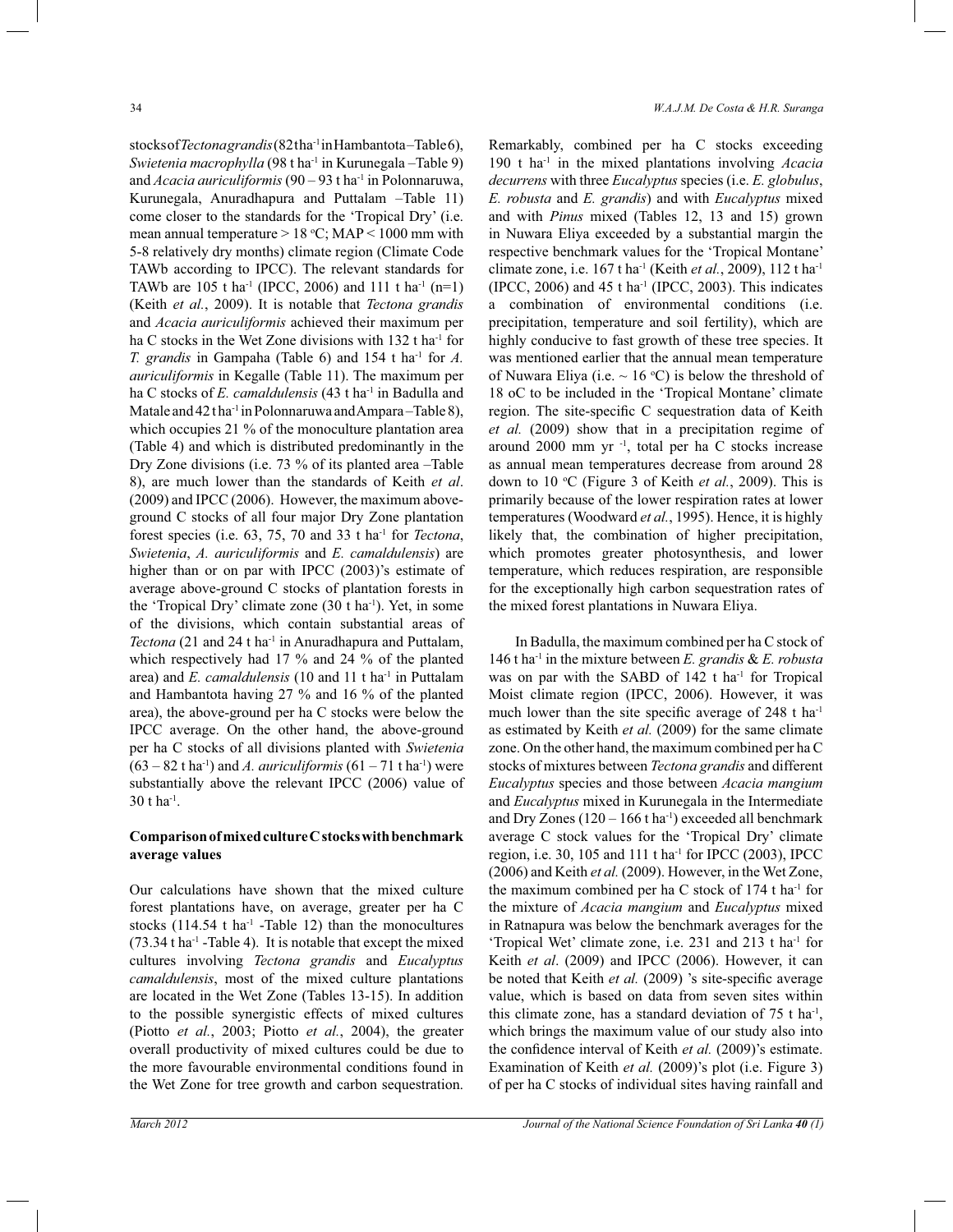annual mean temperature regimes comparable to those of Ratnapura, i.e. 3700 mm yr $^{-1}$  and 27.4 °C, respectively (De Costa, 2008), show that several sites have per ha C stocks which are comparable to the 174 t ha-1 observed in our study. Although the higher rainfall regime of this climate zone favoured higher photosynthetic rates, the higher temperatures probably increased the respiration rates so that the C sequestration rates did not increase up to the levels achieved under the cooler temperatures in Nuwara Eliya. This is supported by the findings of Clark *et al.* (2003), who showed a significant negative correlation between annual growth rates of six tropical tree species in a tropical rainforest in Costa Rice and annual mean of daily minimum temperature. This was attributed to the increased tree respiration rates at higher temperatures as respiration rate increases exponentially with increasing temperature while the photosynthetic rate increases only up to an optimum and then decreases (Fitter & Hay, 1981; Saxe *et al.*, 2001). This has important implications for all forests in the tropics, both natural forests and plantations, where the productivity is likely to decrease with future global warming (Grace & Rayment, 2000; Valentini *et al.*, 2000; Lewis, 2006).

# **Distribution of C stocks in forest plantations of different age classes**

Carbon stocks of forest plantations obviously vary with their age. Biomass accumulation would be slow in the young plantations until they establish their canopy cover to maximize radiation interception and photosynthesis. This was reflected in the age-wise distribution of monoculture C stocks of the present study also (Figure 1), with less than 1% of the total monoculture C stocks being present in forest plantations younger than 10 years. However, when individual species were considered, *Eucalyptus grandis* (Figure 2c) and *Acacia auriculiformis* (Figure 2g) had around 5% of their C stocks in plantations younger than 10 years while *Tectona grandis* (Figure 2b) had less than 1%. This reflected the higher early growth rates of the *Eucalyptus* and *Acacia* species growing in the areas with more favourable climates for forest growth (i.e. Wet and Intermediate Zones) (Tables 7 and 11) as compared to the lower early growth rates of *Tectona*, which was growing predominantly in the less favourable Dry Zone districts (Table 6).

 After achieving a considerable canopy cover, biomass accumulation and carbon sequestration of a forest plantation reaches an exponential phase at an age, which is determined by the inherent growth rates of the plant species and the environmental conditions under which the species is growing. This exponential phase of forest growth and carbon accumulation would later shift to a linear phase. Carbon stocks of forest plantations are expected to reach a maximum towards the end of this linear phase. All the relatively fast-growing plantations species such as those of *Pinus*, *Eucalyptus* and *Acacia* clearly achieved their maximum C stocks at an earlier age (i.e. by around 30 years of age) than the slow-growing *Tectona grandis* (Figure 2), which reached its maximum only after 40 years of age.

 Age-wise distributions of different species also reflected the changing preferences over time in species selection for reforestation/afforestation programmes, with the preference for *Pinus caribaea* changing to preference for *Eucalyptus* and *Acacia* species.

#### **Comparison of monoculture C stocks with individual site-specific values reported in literature**

Table 18 shows a comparison of the ranges of monoculture C stocks estimated from the present study (Tables  $4 - 11$ ) with a variety of site-specific values reported in literature for the major plantation forest tree species found in Sri Lanka. Overall, the majority of site-specific C stock values reported in literature fell within the range of C stock values reported in the present study. For *Pinus caribaea*  and *Eucalyptus camaldulensis*, all site-specific values were within the range of C stocks reported in this study. In *E. grandis*, the C stock value reported by Nissanka and Ariyaratne (2003) was 16% greater than the highest per ha C stock value estimated in the present study. However, the estimate by Nissanka and Ariyaratne (2003) is a highly site-specific value for a small area in a location in the up-country Wet Zone (i.e. Anfield Estate, Hatton), based on measurements from small plots (i.e. 20 m x 20 m), and hence cannot be considered as representative of per ha C stock levels of *E. grandis* over extensive areas. On the other hand, there were some extremely low C stock values reported from literature (DeBell *et al.*, 1985; Rockwood & Dippon, 1989; Hunter, 2001). This was primarily because of the younger age of these individual plantations. In *Tectona grandis*, all site-specific values were within the range of C stocks observed in the present study, with the exception of the estimate of Pérez Cordero and Kanninen (2003a, b), which was 7% higher than the highest observed. In *Swietenia macrophylla*, two of the site-specific values (Kawahara *et al.*, 1981; Racelis, 2000) were around 30% greater than the highest per ha C stock observed in the present study, probably indicating better growing conditions and plantation management in those specific sites as compared to those in the Kurunegala district, which contains about 89% of *Swietenia macrophylla* plantation area (Table 9). The majority of site-specific C stock values reported from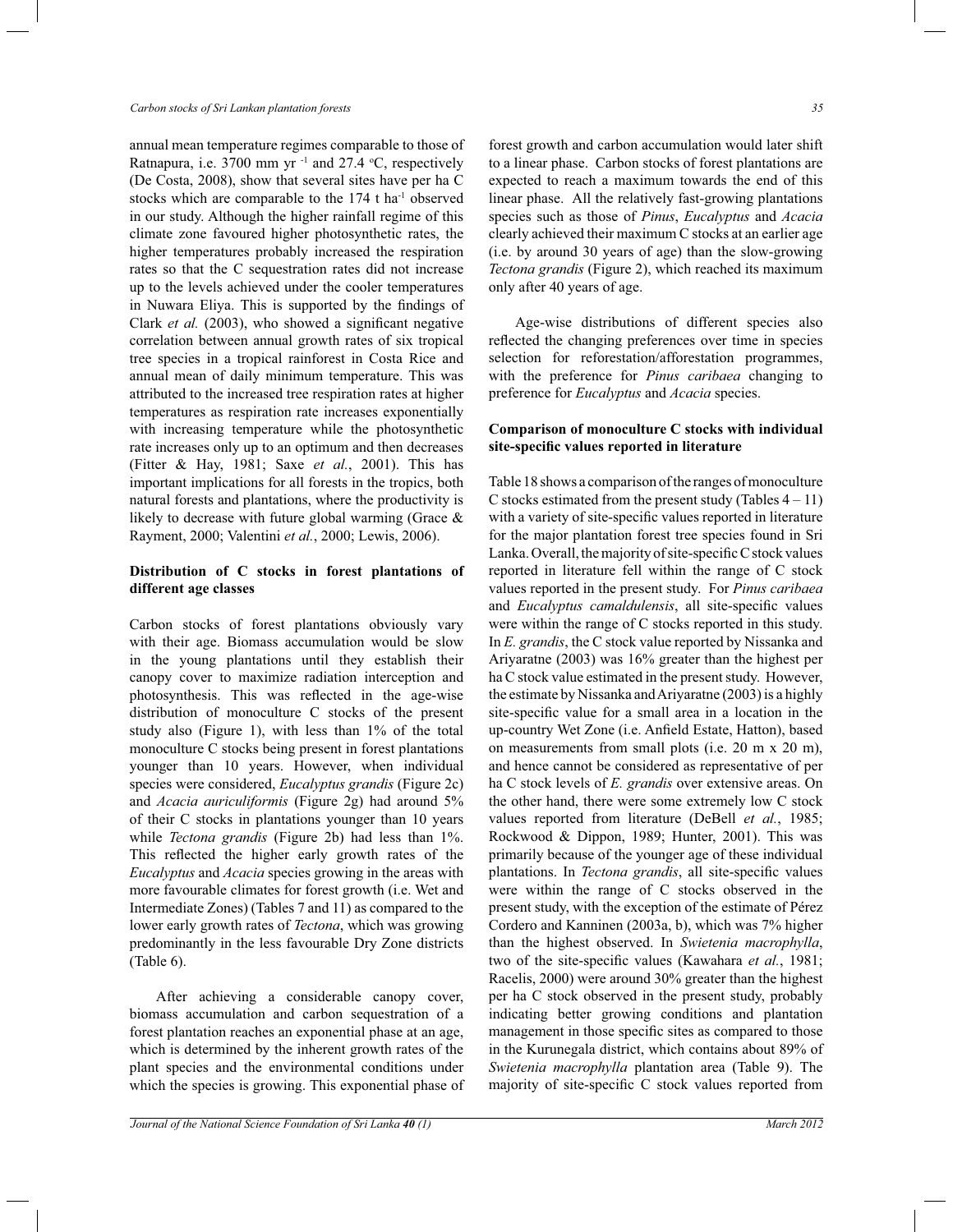literature in Table 18 are from the Philippines. However, site and plantation details are not available for these to

elucidate possible reasons for their deviations from the per ha C stock estimates of the present study.

| Species            | Range of C stocks<br>estimated in the present<br>study (mean C stock)<br>$(t C h a^{-1})$ | C stock value<br>reported in<br>literature<br>$(t C h a^{-1})$ | Remarks                                                                                                                                                                    | References                     |
|--------------------|-------------------------------------------------------------------------------------------|----------------------------------------------------------------|----------------------------------------------------------------------------------------------------------------------------------------------------------------------------|--------------------------------|
| Pinus caribaea     | $31.95 - 204.79(130.19)$                                                                  | 80.62 (AG)†                                                    | 15 year old stand in<br>Nigeria                                                                                                                                            | Kadeba (1991)                  |
|                    |                                                                                           | $103.5$ (AG)                                                   | 10 year old stand in<br>Nigeria                                                                                                                                            | Egunjobi & Bada (1979)         |
|                    |                                                                                           | $125.6$ (AG)                                                   | 20 year old stand in<br>Northern Nigeria,<br>Based on wood density<br>of 346 kg $m3$<br>(Barnes et al., 1977)<br>Mature plantation in<br>the Knuckles region,<br>Sri Lanka | Adegbehin et al. (1988)        |
|                    |                                                                                           | $99.3 \pm 5.1$ (AG)                                            | Mid-country Wet<br>Zone (WM3b)                                                                                                                                             | Dharmaparakrama (2006)         |
|                    |                                                                                           | $76.2 \pm 13.3$ (AG)                                           | Mid-country Intermediate<br>Zone (IM1b)                                                                                                                                    | Dharamaparakrama (2006)        |
|                    |                                                                                           | $63.8 \pm 7.1$ (AG)                                            | Up-country Intermediate<br>Zone $(IU1)$<br>25 year old stand in<br>Lower Hantana,<br>Peradeniya, Sri Lanka                                                                 | Dharamaparakrama (2006)        |
|                    |                                                                                           | 97 (AG)                                                        |                                                                                                                                                                            | Ambagahaduwa et al. (2009)     |
|                    |                                                                                           | 115.5 (AG)                                                     |                                                                                                                                                                            | Dharmaparakrama (2006)         |
|                    |                                                                                           | 68.5 (AG)                                                      | 10 year old stand in<br>Nigeria                                                                                                                                            | Poggiani (1985)                |
| Eucalyptus grandis | $72.97 - 196.95(132.72)$                                                                  | 197 (AG)                                                       | 27 year old stand in New<br>South Wales, Australia                                                                                                                         | Turner & Lambert (1983)        |
|                    |                                                                                           | 137 (AG)                                                       | 12 year old stand in New<br>South Wales, Australia<br>under intensive N, P and<br>K fertilizer treatment                                                                   | Birk & Turner (1992)           |
|                    |                                                                                           | 35                                                             | 2 year old stand in<br>Florida, USA                                                                                                                                        | Rockwood & Dippon (1989)       |
|                    |                                                                                           | 18.8 (AG)                                                      | 5 1/2 year old stand in<br>Hawaii                                                                                                                                          | DeBell et al. (1985)           |
|                    |                                                                                           | 22.65 (Total)                                                  | 3 year old stand in<br>Southern India                                                                                                                                      | Hunter (2001)                  |
|                    |                                                                                           | 234.51 (Total)                                                 | 19 year old stand in Hatton,<br>Sri Lanka                                                                                                                                  | Nissanka and Ariyaratne (2003) |
|                    |                                                                                           | $53.5 - 70.5$ (AG)                                             | 5 1/2 year old stand in Brazil                                                                                                                                             | Stape et al. (2008)            |

| Table 18: Comparison of carbon stocks of major plantation forest tree species calculated from the present study with those available in |
|-----------------------------------------------------------------------------------------------------------------------------------------|
| literature                                                                                                                              |

*–* continued

*March 2012 Journal of the National Science Foundation of Sri Lanka*  $40$  *(1)*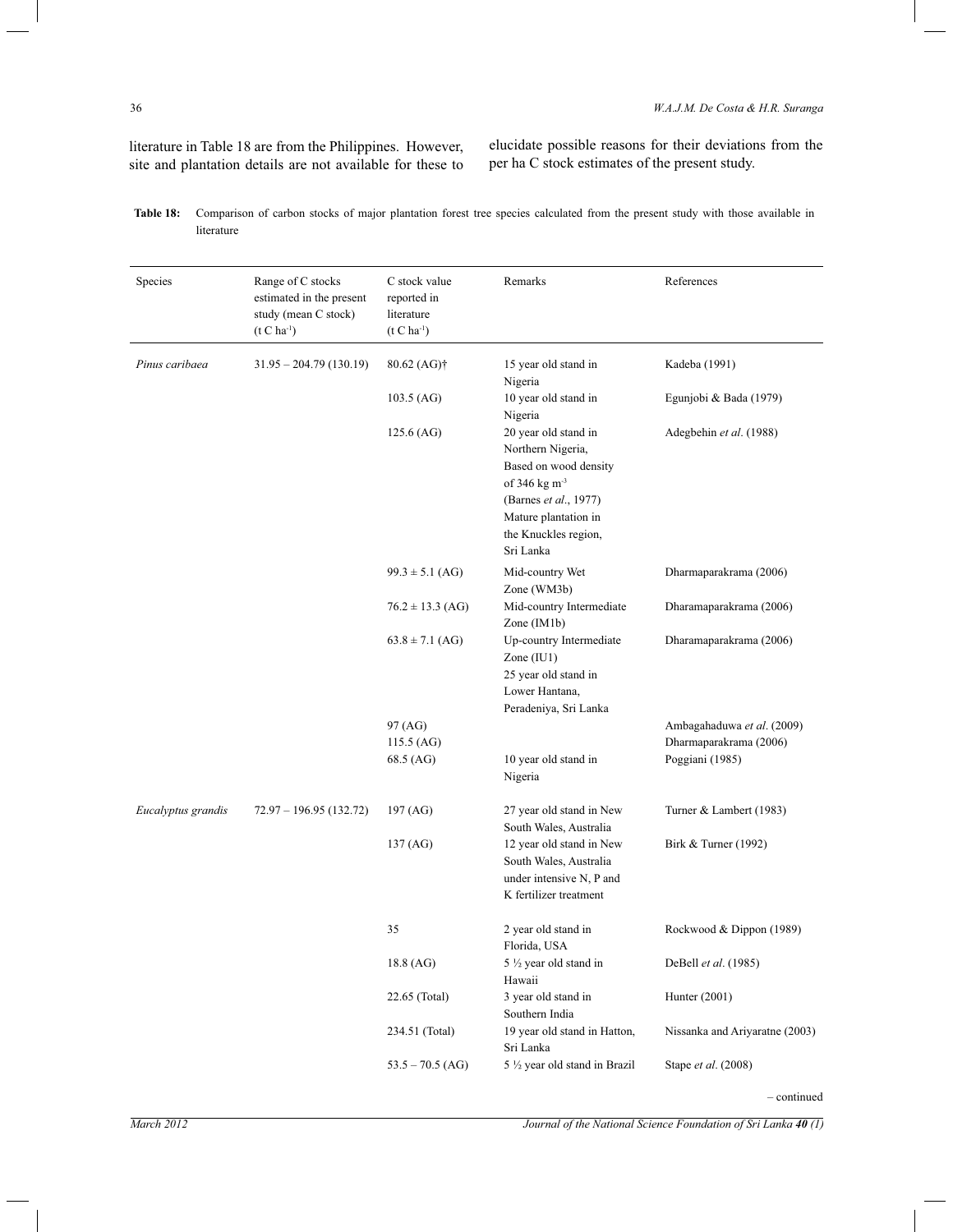## *Carbon stocks of Sri Lankan plantation forests 37*

continued from page 36 *–*

| Species                     | Range of C stocks<br>estimated in the present<br>study (mean C stock)<br>$(t C ha^{-1})$ | C stock value<br>reported in<br>literature<br>$(t C ha^{-1})$ | Remarks                                                                                                         | References                                                                  |
|-----------------------------|------------------------------------------------------------------------------------------|---------------------------------------------------------------|-----------------------------------------------------------------------------------------------------------------|-----------------------------------------------------------------------------|
| Eucalyptus<br>camaldulensis | $11.81 - 43.04(26.25)$                                                                   | $13.45 - 17.55$ (Total)                                       | $3\frac{1}{2}$ year old stand in<br>Southern Brazil                                                             | Bernado et al. (1998)                                                       |
|                             |                                                                                          | 22.65 (Total)                                                 | 3 year old stand in<br>Southern India                                                                           | Hunter (2001)                                                               |
|                             |                                                                                          | $11.2 - 35.2$ (AG)                                            | 10 year old Eucalyptus<br>plantations including<br>E. camaldulensis in New<br>South Wales, Australia            | Walsh et al. (2008)                                                         |
| Tectona grandis             | $11.85 - 131.72(42.70)$                                                                  | 70.65 (AG)                                                    | 15 year old stand in Nigeria                                                                                    | Mbaekwe & Mackenzie (2008)                                                  |
|                             |                                                                                          | $120$ (Total)<br>$142$ (AG)                                   | 20 year old stand in Panama<br>47 year old stand in Costa<br>Rica                                               | Kraenzel et al. (2003a)<br>Pérez Cordero & Kanninen<br>(2003a)              |
|                             |                                                                                          | $113 - 191$ (Total)                                           | Mature stand in<br>South-Western Nigeria                                                                        | Ola-Adams (1993)                                                            |
|                             |                                                                                          | 63.38 (AG)                                                    | 6 year old stand in Costa<br>Rica, Based on wood<br>density of 365 kg $m3$ (Pérez<br>Cordero & Kanninen, 2003b) | Víquez & Pérez (2003)                                                       |
|                             |                                                                                          | 70.65 (AG)                                                    | 14 year old stand in Nigeria                                                                                    | Mbaekwe & Mackenzie (2008)                                                  |
|                             |                                                                                          | 34.2 (AG)                                                     | Philippines                                                                                                     | Lasco et al. (2000)                                                         |
| Swietenia<br>macrophylla    | $82.67 - 106.49(97.59)$                                                                  | $130.5$ (AG)                                                  | 16 year old stand in the<br>Philippines                                                                         | Kawahara et al. (1981)                                                      |
|                             |                                                                                          | 133.76 (Total)                                                | Mature stands in the<br>Philippines                                                                             | Racelis (2000).                                                             |
|                             |                                                                                          | $61.87$ (AG)                                                  | 59 year old stand in Puerto<br>Rico, Based on wood density<br>of 650 kg m <sup>-3</sup> (Fearnside, 1997)       | Wadsworth et al. (2003)                                                     |
|                             |                                                                                          | 7.7 (AG)                                                      | Philippines                                                                                                     | Lasco et al. (2000)                                                         |
| Acacia mangium              | $52.54 - 166.32(110.67)$                                                                 | 45.2 (AG)<br>88.1 (AG)<br>25.6 (AG)                           | 4 year old stand in Malaysia<br>Philippines<br>Philippines                                                      | Tsai (1988)<br>Lasco & Pulhin $(2003)$<br>Buante (1997), Lasco (2001)       |
| Acacia auriculiformis       | $79.39 - 93.08(87.14)$                                                                   | 76.8 (AG)<br>28.6 (AG)<br>$3.3 - 20.7$ (AG)                   | Philippines<br>Philippines<br>Philippines                                                                       | Lasco et al. (2000)<br>Buante (1997), Lasco (2001)<br>Sakurai et al. (1994) |

†Carbon content in biomass is assumed as 50% in all values.

AG: Above-ground C stock; Total: Total C stock.

# **CONCLUSION**

Carbon stock values calculated in the present study can be considered as the first overall estimates of carbon stocks in the Sri Lankan forest plantations. Despite their

approximate nature, these first estimates can be used as basic data in policy formulation on climate change mitigation. These estimates can be fine tuned and made more accurate by updating the FORDATA database, increasing the frequency of measurements of DBH and height and by developing allometric relationships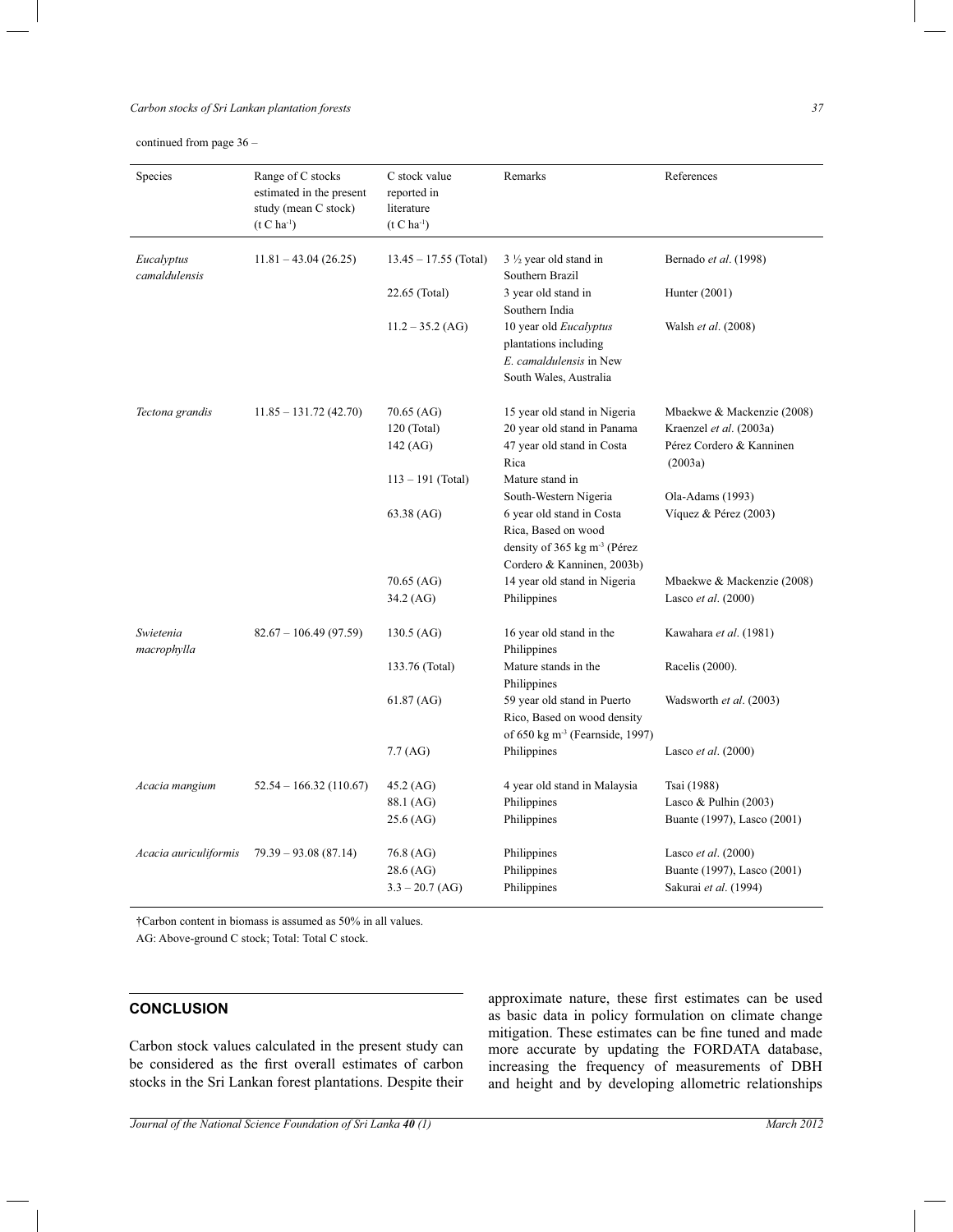for plantation forest species for which they are not available.

 Furthermore, it should be noted that the present study has estimated only the C stock present in the live biomass of forest trees in the respective plantations. However, the total C stock in a forest plantation includes the C stocks in the soil and the understorey vegetation. Therefore, C stock estimates of the present study may be considered as the lower-boundary estimates. More in-depth studies are required to quantify those components of the total C stock in a forest plantation, which were not quantified in the present study. Our estimates also indicated that forest biomass production and C stocks are related to the environmental conditions of the respective sites and regions. Hence, relationships need to be established between biomass production of different forest types and prevailing environmental conditions. These can be either empirical relationships or process-based models, which will enable prediction of the impacts of future climate change on the C stocks of forest plantations in Sri Lanka.

 This study highlights the importance of groundbased, on-site measurements of tree dimensions and biomass. Although such measurements are time- and labour-intensive, they are essential to validate the more extensive methods of C stock estimation such as those using remote-sensing. Therefore, ground-based measurement of forest C stocks should be improved and continued and infra-structure facilities for these measurements need to be strengthened.

#### **Acknowledgement**

The authors wish to acknowledge the assistance of Mr. Sarath Fernando, Conservator General of Forests, Mr. Anura Sathurusinghe, Conservator of Forests (Research) and the Forest Department of Sri Lanka for providing access to FORDATA database. Assistance from Prof. D.M.S.H.K. Ranasinghe, University of Sri Jayewardenepura during the initial stages of this study and the financial assistance provided by the National Science Foundation of Sri Lanka (Grant No. RG/2003/FR/01) is gratefully acknowledged.

## **REFERENCES**

- 1. Adegbehin J.O., Okojie J.A. & Nokoe S. (1988). Growth of *Eucalyptus tereticornis* and *Pinus caribaea* at different sites in Northern Nigeria. *Forest Ecology and Management*  **23** (4): 261*–*272.
- 2. Ambagahaduwa I.M., Prasad N., Gunatilleke I.A.U.N.,

Seneviratne G. & Gunatilleke C.V.S. (2009). Estimation of above ground biomass of a *Pinus caribaea* Morelet stand in lower Hantana. *Journal of the National Science Foundation of Sri Lanka* **37** (3): 195*–*201.

- 3. Anonymous (1996). *Forest Inventory Manual for Sri Lanka*. Forest Department, Ministry of Agriculture, Lands and Forestry, Colombo.
- 4. Baker T.R., Phillips O.L., Malhi Y., Almeida S., Arroya L., Di Fiore A., Erwin T., Higuchi N., Killeen T.J., Laurance W.F., Lewis S.L., Monteagudo, Neill D.A., Vargas P.N., Pitman N.C.A., Silva J.N.M. & Martínez R.V. (2004). Increasing biomass in Amazonian forest plots. *Philosophical Transactions of the Royal Society London B* **359** (1443): 353*–*365.
- 5. Barnes R.D., Woodend J.J., Schweppenhauser M.A. & Mullin L.J. (1977). Variation in diameter growth and wood density in six-year old provenance trials of *Pinus caribaea* Morelet in five sites on Rhodesia. *Silvae Genetica*  **26** (5*–*6): 163*–*167.
- 6. Benítez-Ponce P.C., McCallum I., Obersteiner M. & Yamagata Y. (2007). Global potential for carbon sequestration: geographical distribution, country risk and policy implications. *Ecological Economics* **60** (3): 572*–* 583.
- 7. Bernado A.L., Reis M.G.F., Reis G.G., Harrison R.B. & Firme D.J. (1998). Effect of spacing on growth and biomass distribution in *Eucalyptus camaldulensis*, *E. pellita* and *E. urophylla* plantations in southeastern Brazil. *Forest Ecology and Management* **104** (1*–*3): 1*–*13.
- 8. Birdsey R.A. (1992). Changes in forest carbon storage from increasing forest area and timber growth. *Forests and Global Warming* (eds. R.N. Sampson & D. Hair). American Forestry Association, Washington DC, USA.
- 9. Birk E.M. & Turner J. (1992). Response of flooded gum (*E. grandis*) to intensive cultural treatments: biomass and nutrient content of eucalypt plantations and native forests. *Forest Ecology and Management* **47** (1*–*4): 1*–*28.
- 10. Buante C.R. (1997). Biomass production of *Acacia mangium* Willd., *Gmelina arborea* Roxb., and *Acacia auriculiformis* A. Cunn. Ex Benth. as fuelwood species in Leyte. *Developments in Agroforestry Research. Book Series No. 160/1997*, pp 224*–* 246. Philippine Council for Agriculture, Forestry and Natural Resources Research and Development, Los Baños, Laguna, Philippines.
- 11. Brown S. (2002). Measuring carbon in forests: current status and future challenges. *Environmental Pollution* **116**  (3): 363–372.
- 12. Brown S., Sathaye J., Cannell M. & Kauppi P. (1996). Mitigation of carbon emissions to the atmosphere by forest management. *Commonwealth Forestry Review*  **75**(1): 80*–*91.
- 13. Cannell M.G.R. (1996). Forests as carbon sinks mitigating the greenhouse effect. *Commonwealth Forestry Review*  **75** (1): 92*–*99.
- 14. Chambers J.Q., Higuchi N., Tribuzy E.S. & Trumbore S.E. (2001). Carbon sink for a century. *Nature* **410** (6827):429.
- 15. Clark D.A. (2002). Are tropical forests an important carbon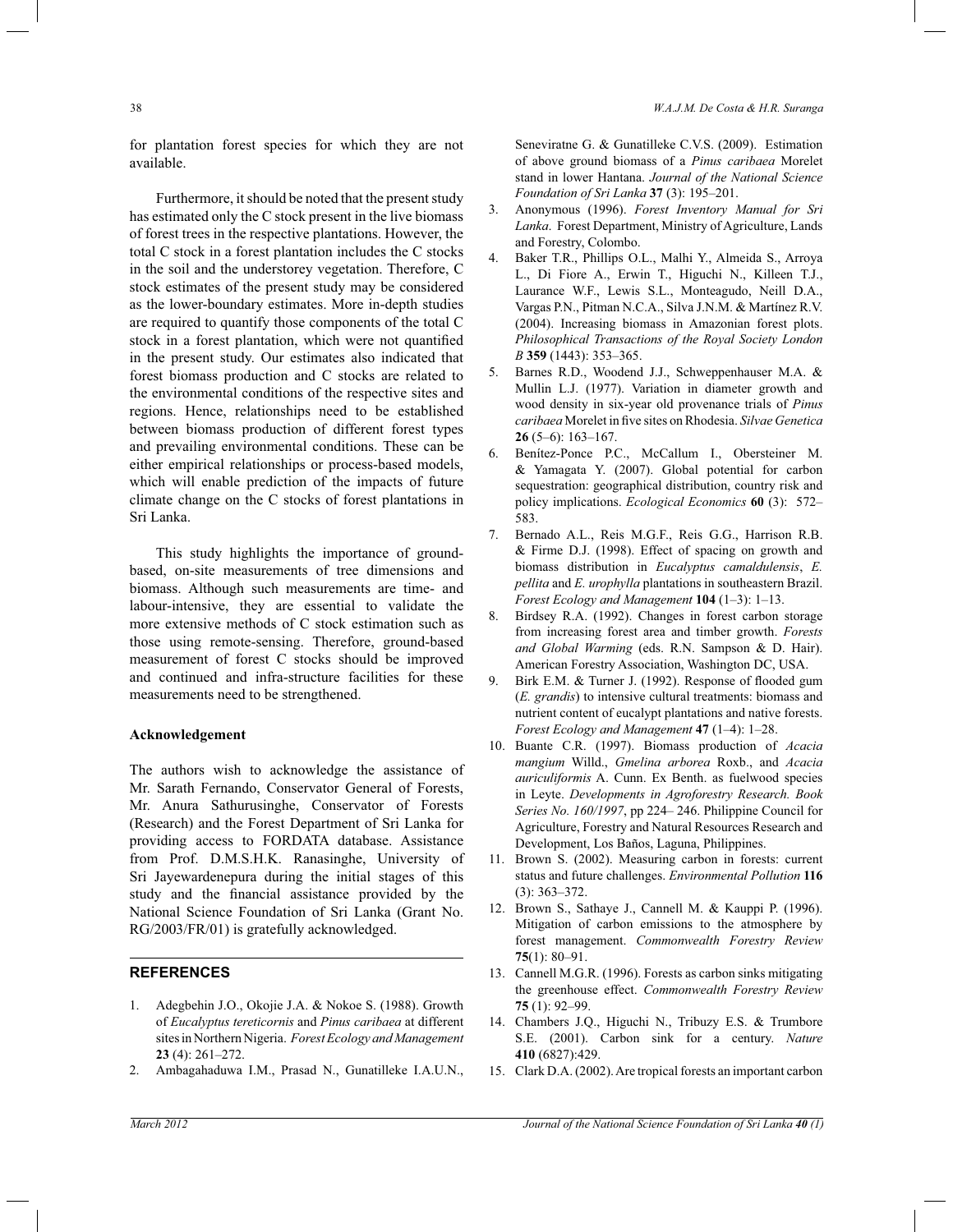sink? re-analysis of the long-term plot data. *Ecological Applications* **12** (1): 3*–*7.

- 16. Clark D.A. (2004a). Sources or sinks? the responses of tropical forests to current and future climate and atmospheric composition. *Philosophical Transactions of the Royal Society of London, Series B* **359** (1443): 477*–* 491.
- 17. Clark D.A. (2004b). Tropical forests and global warming: slowing it down or speeding up? *Frontiers in Ecology and Environment* **2** (2): 73*–*80.
- 18. Clark D.A. (2007). Detecting tropical forests' responses to global climatic and atmospheric change. *Biotropica*  **39** (1): 4 *–*19.
- 19. Clark D.A., Brown S., Kicklighter D.W., Chambers J.Q., Thomlinson J.R. & Ni J. (2001). Measuring net primary production in forests: concepts and field methods. *Ecological Applications* **11** (2): 356 *–*370.
- 20. Clark D.A., Piper S.C., Keeling C.D. & Clark D.B. (2003). Tropical rain forest tree growth and atmospheric carbon dynamics linked to interannual temperature variations during 1984-2000. *Proceedings of the National Academy of Sciences,* USA **100** (10): 5852*–*5857.
- 21. Cost N.D., Howard J., Mead B., McWilliams W., Smith W., Van Hooser D. & Wharton E. (1990). *The Biomass Resource of the United States (WO-57)*. U.S. Department of Agriculture, Forest Service, Washington DC, USA.
- 22. DeBell D.S., Whitesell C.D. & Schubert T.H. (1985). Mixed plantations of *Eucalyptus* and leguminous trees enhance biomass production. *Research Paper PSW-175*. United States Department of Agriculture, Forest Service. Pacific Southwest Forest and Range Experiment Station, California, USA.
- 23. De Costa W.A.J.M. (2008). Climate change in Sri Lanka: myth or reality? evidence from long-term meteorological data. *Journal of the National Science Foundation of Sri Lanka* **36** (Special Issue): 63*–*88.
- 24. Dharmaparakrama S. (2006). Carbon sequestration in major land use types in the Knuckles forest and surrounding region, Sri Lanka. *PhD thesis*, University of Natural Resources and Applied Life Sciences, Vienna, Austria.
- 25. Dixon R.K., Brown S., Houghton R.A., Solomon A.M., Trexler M.C. & Wisniewski J. (1994). Carbon pools and flux of global forest ecosystems. *Science* **263** (5144): 185*–*190.
- 26. Egunjobi J.K. & Bada S.O. (1979). Biomass and nutrient distribution in stands of *Pinus caribea* L. in the dry forest zone of Nigeria. *Biotropica* **11** (2): 130 *–*135.
- 27. Fearnside P. (1997). Wood density for estimating forest biomass in Brazilian Amazonia. *Forest Ecology and Management* **90** (1): 59*–*87.
- 28. Fitter A.H. & Hay R.K.M. (1981) *Environmental Physiology of Plants*. Academic Press, London, UK.
- 29. Gibbs H.K., Brown S., Niles J.O. & Foley J.A. (2007). Monitoring and estimating tropical forest carbon stocks: making REDD a reality. *Environmental Research Letters*  **2** (4): 045023: 1*–*13.
- 30. Grace J. & Meir P. (2009). Tropical rainforests as oldgrowth forests. *Old-Growth Forests: Function, Fate and Value* (eds. C. Wirth, G. Gleixner & M. Heimann),

pp. 391*–* 408, Ecological Studies Volume 207. Springer, Berlin/Heidelberg, Germany.

- 31. Grace J. & Rayment M. (2000). Respiration in the balance. *Nature* **404** (6780): 819–820.
- 32. Houghton J.T. (1997). *Global Warming: The Complete Briefing*. Cambridge University Press, Cambridge, UK.
- 33. Houghton R.A. (2005). Above-ground forest biomass and the global carbon balance. *Global Change Biology* **11** (6): 945*–*958.
- 34. Houghton R.A. & Goodale C.L. (2004). Effects of landuse change on the carbon balance of terrestrial ecosystems. *Ecosystems and Land Use Change* (eds. R. DeFries, G. Asner & R.A. Houghton), pp. 85*–*98. American Geophysical Union, Washington, DC, USA.
- 35. Hunter I. (2001). Above ground biomass and nutrient uptake of three tree species (*Eucalyptus camaldulensis*, *Eucalyptus grandis* and *Dalbergia sissoo*) as affected by irrigation and fertiliser, at 3 years of age, in southern India. *Forest Ecology and Management* **144** (1*–*3): 189*–*200.
- 36. IPCC (2003). *Good Practice Guidance for Land Use, Land-Use Change and Forestry*. Institute for Global Environmental Strategies (IGES), Hayama, Japan.
- 37. IPCC (2006). *Intergovernmental Panel on Climate Change Guidelines for National Greenhouse Gas Inventories*, volume 4 Agriculture, Forestry and Other Land Use, Prepared by the National Greenhouse Gas Inventories Programme (eds. S. Eggleston, L. Buendia, K. Miwa, T. Ngara & K. Tanabe). Institute for Global Environmental Strategies, Kanagawa, Japan.
- 38. IPCC (2007). *Summary for Policymakers. Climate Change 2007: Mitigation.* Contribution of Working Group III to the Fourth Assessment Report of the Intergovernmental Panel on Climate Change (eds. B. Metz, O.R. Davidson, P.R. Bosch, R. Dave & L.A. Meyer), Cambridge University Press, New York, USA.
- 39. Kadeba O. (1991). Above-ground biomass production and nutrient accumulation in an age sequence of *Pinus caribaea* stands. *Forest Ecology and Management*  **41** (3 *–* 4): 237*–*248.
- 40. Kawahara T., Kanazawa Y. & Sakurai S. (1981). Biomass and net production of man made forests in the Philippines. *Journal of the Japanese Forest Society* **63** (9): 320 *–* 327.
- 41. Keith H., Mackey B.G. & Lindenmayer D.B. (2009). Reevaluation of forest biomass carbon stocks and lessons from the world's most carbon-dense forests. *Proceedings of the National Academy of Sciences, USA* **106** (28): 11635*–*11640.
- 42. Kraenzel M., Castillo A., Moore T. & Potvin C. (2003). Carbon storage of harvest-age teak (*Tectona grandis*) plantations, Panama. *Forest Ecology and Management*  **173** (1*–*3): 213*–*225.
- 43. Lasco R.D. (2001). *Carbon Budgets of Forest Ecosystems in Southeast Asia Following Disturbance and restoration.*  Review Paper Prepared for the GCTE-APN Project, Land Use Change and the Terrestrial Carbon Cycle in Asia. Los Baños, Laguna, Philippines.
- 44. Lasco R.D. & Pulhin F.B. (2003). Philippine Forest ecosystems and climate change: carbon stocks, rate of sequestration and the Kyoto Protocol. *Annals of Tropical Research* **25** (2): 37*–*51.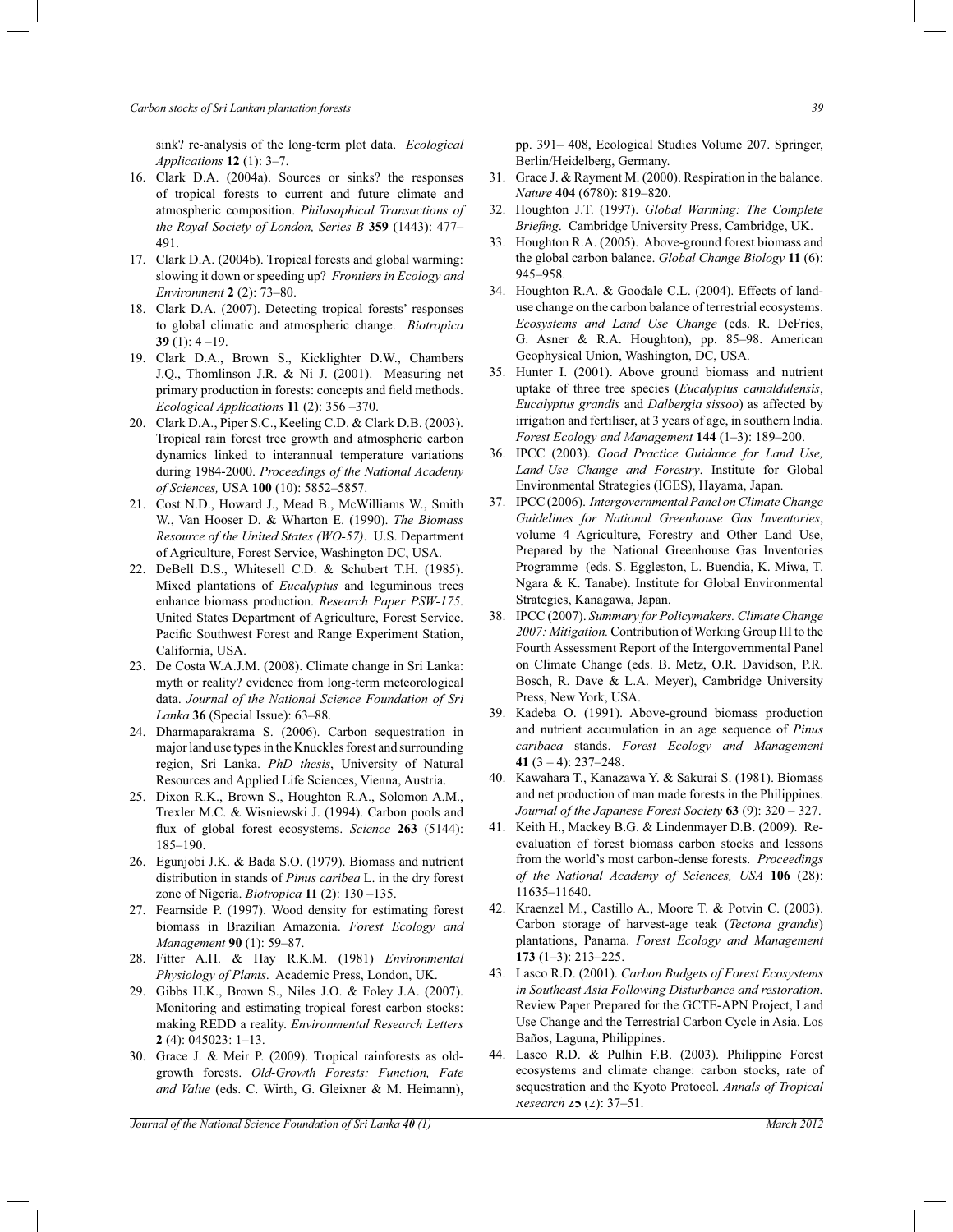- 45. Lasco R.D., Pulhin F.B., Visco R.G., Racelis D.A., Guillermo I.Q. & Sales R.F. (2000). Carbon stocks assessment of Philippine Forest Ecosystems. *Science-Policy Workshop on Terrestrial Carbon Assessment for Possible Carbon Trading*, 18*–*20 February. Bogor, Indonesia.
- 46. Lewis S.L. (2006). Tropical forests and the changing Earth system. *Philosophical Transactions of the Royal Society, London B* **361** (1465): 195*–*210.
- 47. Lewis S.L., Lopez-Gonzalez G., Sonke B., Affum-Baffoe K., Baker T.R., Ojo L.O., Phillips O.L., Reitsma J.M., White L., Comiskey J.A., Djuikouo M-N., Ewango C.E.N., Feldpausch T.R., Hamilton A.C., Gloor M., Hart T., Hladik A., Lloyd J., Lovett J.C., Makana J-R., Malhi Y., Mbago F.M., Ndangalasi H.J., Peacock J., Peh K.S.-H., Sheil D., Sunderland T., Swaine M.D., Taplin J., Taylor D., Thomas S.C., Votere & Wöll H. (2009). Increasing carbon storage in intact African tropical forests. *Nature*  **457** (7232): 1003*–*1006.
- 48. Malhi Y. & Grace J. (2000). Tropical forests and atmospheric carbon dioxide. *Trends in Ecology and Evolution* **15** (8): 332*–*337.
- 49. Mbaekwe E.I. & Mackenzie J.A. (2008). The use of a best-fit allometric model to estimate aboveground biomass accumulation and distribution in an age series of teak (*Tectona grandis* L.f.) plantations at Gambari Forest Reserve, Oyo State, Nigeria. *Tropical Ecology* **49** (2): 259*–*270.
- 50. Nabuurs G.J., Masera O., Andrasko K., Benitez-Ponce P., Boer R., Dutschke M., Elsiddig E., Ford-Robertson J., Frumhoff P., Karjalainen T., Krankina O., Kurz W.A., Matsumoto M., Oyhantcabal W., Ravindranath N.H., Sanz Sanchez M.J. & Zhang X. (2007). *Forestry*. *Climate Change 2007: Mitigation.* Contribution of Working Group III to the Fourth Assessment Report of the Intergovernmental Panel on Climate Change (eds. B. Metz, O.R. Davidson, P.R. Bosch, R. Dave & L.A. Meyer) Cambridge University Press, New York, USA.
- 51. Nissanka S.P. & Ariyaratne C.H.K. (2003). Estimation of growth, volume accumulation and carbon sequestration of Eucalyptus grandis plantations in up country region of Sri Lanka. *Proceedings of the International Conference on Tropical Forests and Climate Change*, Manila Philippines, 21*–*22 October 2003.
- 52. Ola-Adams B.A. (1993). Effects of spacing on biomass distribution and nutrient content of *Tectona grandis* Linn. f. (teak) and *Terminalia superba* Engl. & Diels. (afara) in south-western Nigeria. *Forest Ecology and Management*  **58** (3 *–* 4): 299*–*319.
- 53. Pérez Cordero L.D. & Kanninen M. (2003a). Aboveground biomass of *Tectona grandis* plantations in Costa Rica. *Journal of Tropical Forest Science* **15** (1): 199*–*213.
- 54. Pérez Cordero L.D. & Kanninen M. (2003b). Heartwood, sapwood and bark content, and wood dry density of young and mature teak (*Tectona grandis*) trees grown in Costa Rica. *Silva Fennica* **37** (1): 45*–*54.
- 55. Phillips G.B. & Weerawardena N.D.R. (1991a). Provenance trails of *Pinus patula* ssp. *Tecunumanii* and *P. caribaea* var. *hondurensis*: two-and-a-half-year results.

*The Sri Lanka Forester* **20** (1&2): 59*–*62.

- 56. Phillips G.B. & Weerawardena N.D.R. (1991b). Six-year results from a species and provenance trail at Pattipola in the up-country wet zone. *The Sri Lanka Forester* **20**  (1&2): 63*–*68.
- 57. Phillips G.B. & Weerawardena N.D.R. (1991c). Six-year results from a species and provenance trial at Pittamaruwa in the mid-country intermediate zone: part 1 – *Eucalypts*. *The Sri Lanka Forester* **20** (1&2): 69*–*76.
- 58. Phillips G.B. & Weerawardena N.D.R. (1991d). Six-year results from a species and provenance trial at Lameliere in the up-country wet zone. *The Sri Lanka Forester* **20**  (1&2): 83*–*88.
- 59. Piotto D., Montagnini F., Ugalde, L. & Kanninen, M. (2003). Growth and effects of thinning of mixed and pure plantations with native trees in humid tropical Costa Rica. *Forest Ecology and Management* **177** (1-3): 427*–* 439.
- 60. Piotto D., Viquez E., Montagnini F. & Kanninen M. (2004). Pure and mixed forest plantations with native species of the dry tropics of Costa Rica: a comparison of growth and productivity. *Forest Ecology and Management* **190** (2*–*3): 359*–*372.
- 61. Poggiani F. (1985). Nutrient cycling in *Eucalyptus* and *Pinus* plantations ecosystems: silvicultural implications. *Scientia Forestalis* **31**: 33*–* 40.
- 62. Pushparajah M. (1987). Forestry as an asset in the national development. *Sri Lanka Forester* **18** (1 & 2): 31*–*34.
- 63. Racelis M.E.L. (2000). Carbon stock assessment of large leaf mahogany (*Swietenia macrophylla* King) and dipterocarp plantations in the Mt. Makiling Forest Reserve, Philippines. *M.Sc. thesis*, University of Philippines, Los Banos, The Philippines.
- 64. Ravels S. (2008). REDD myths: a critical review of proposed mechanisms to reduce emissions from deforestation and degradation in developing countries. Friends of the Earth International. Available at *http:// www.foei.org / en / publications /pdfs / redd- myths / view*, Accessed on 23 July 2009.
- 65. Rockwood D.L. & Dippon D.R. (1989). Biological and economic potentials of *Eucalyptus grandis* and slash pine as biomass energy crops. *Biomass* **20** (3*–*4): 155*–*165.
- 66. Sahajananthan S. (1987). Forest management in Sri Lanka: A glimpse at the past and present. *Sri Lanka Forester* **18**  (1 & 2): 45*–*51.
- 67. Sakurai S., Ragil R.S.B. & De la Cruz L.U. (1994). Tree growth and productivity in degraded forest land. *Rehabilitation of Degraded Lands in the Tropics. JIRCAS International Symposium Series No. 1,* Japan International Research Center for Agricultural Sciences (JIRCAS), Tsukuba, Japan. pp. 64*–*71.
- 68. Sampson R.N. (1992). Forestry opportunities in the United States to mitigate the effects of global warming. *Water, Air and Soil Pollution* **64**: 157*–*180.
- 69. Sathaye J.A., Makundi W.R., Andrasko K., Boer R., Ravindranath N.H., Sudha P., Raos S., Lasco R., Pulhins F., Masera O., Ceron, A., Ordonez J., Deyings X., Zhang, X. & Zuomins. (2001). Carbon mitigation potential and costs of forestry options in Brazil, China, India, Indonesia, Mexico, the Philippines and Tanzania. *Mitigation and*